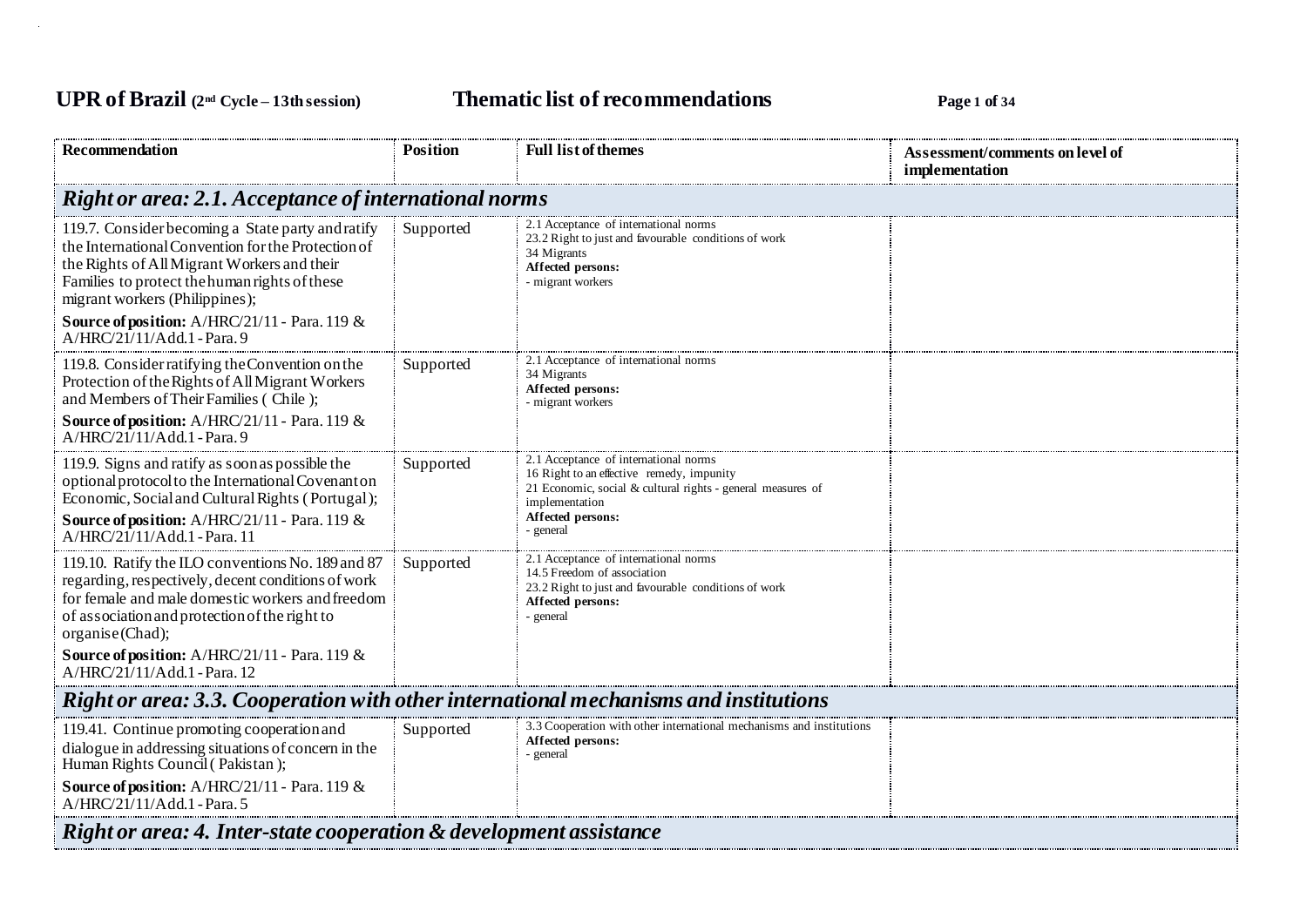## **UPR of Brazil (2nd Cycle – 13th session) Thematic list of recommendations Page <sup>2</sup> of <sup>34</sup>**

| <b>Recommendation</b>                                                                                                                                                                                                                                                                                                                                                     | <b>Position</b> | <b>Full list of themes</b>                                                                                                                               | Assessment/comments on level of |
|---------------------------------------------------------------------------------------------------------------------------------------------------------------------------------------------------------------------------------------------------------------------------------------------------------------------------------------------------------------------------|-----------------|----------------------------------------------------------------------------------------------------------------------------------------------------------|---------------------------------|
|                                                                                                                                                                                                                                                                                                                                                                           |                 |                                                                                                                                                          | implementation                  |
| 119.29. Share with other countries good practices<br>and achieved developments (Guatemala);<br><b>Source of position:</b> A/HRC/21/11 - Para. 119 &<br>A/HRC/21/11/Add.1 - Para. 7                                                                                                                                                                                        | Supported       | 4 Inter-State cooperation & development assistance<br>37 Right to development - general measures of implementation<br>Affected persons:<br>- general     |                                 |
| 119.30. Share its best practices within poverty<br>reduction and the promotion of social equality at<br>the bilateral and multilateral level (Lebanon);<br><b>Source of position:</b> A/HRC/21/11 - Para. 119 $\&$<br>$A/HRC/21/11/Add.1$ - Para. 7                                                                                                                       | Supported       | 4 Inter-State cooperation & development assistance<br>22.5 Human rights & extreme poverty<br>Affected persons:<br>- general<br>persons living in poverty |                                 |
| 119.62. That other state governments consider<br>implementing similar programme s to Rio de<br>Janeiro 's UPP Police Pacifying Unit (Australia);<br><b>Source of position:</b> A/HRC/21/11 - Para. 119 $\&$<br>A/HRC/21/11/Add.1 - Para. 18                                                                                                                               | Supported       | 4 Inter-State cooperation & development assistance<br>5.2 Institutions & policies - General<br>Affected persons:<br>- general                            |                                 |
| Right or area: 5.1. Constitutional & legislative framework                                                                                                                                                                                                                                                                                                                |                 |                                                                                                                                                          |                                 |
| 119.4. Fully align the national legislation with all<br>obligations arising out of the Rome Statute of the<br>International Criminal Court (ICC) (Slovakia);<br><b>Source of position:</b> A/HRC/21/11 - Para. 119 $\&$<br>$A/HRC/21/11/Add.1$ - Para. 9                                                                                                                  | Supported       | 5.1 Constitutional and legislative framework<br>16 Right to an effective remedy, impunity<br>Affected persons:<br>- general                              |                                 |
| 119.5. Fully align the national legislation with all<br>obligations under the Rome Statute of the ICC,<br>including incorporating the Statute's definition of<br>crimes and general principles, as well as adopting<br>provisions enabling cooperation with the ICC (<br>Slovenia);<br><b>Source of position:</b> A/HRC/21/11 - Para. 119 &<br>A/HRC/21/11/Add.1 - Para.9 | Supported       | 5.1 Constitutional and legislative framework<br>16 Right to an effective remedy, impunity<br>Affected persons:<br>- general                              | NOT IMPLEMENTED                 |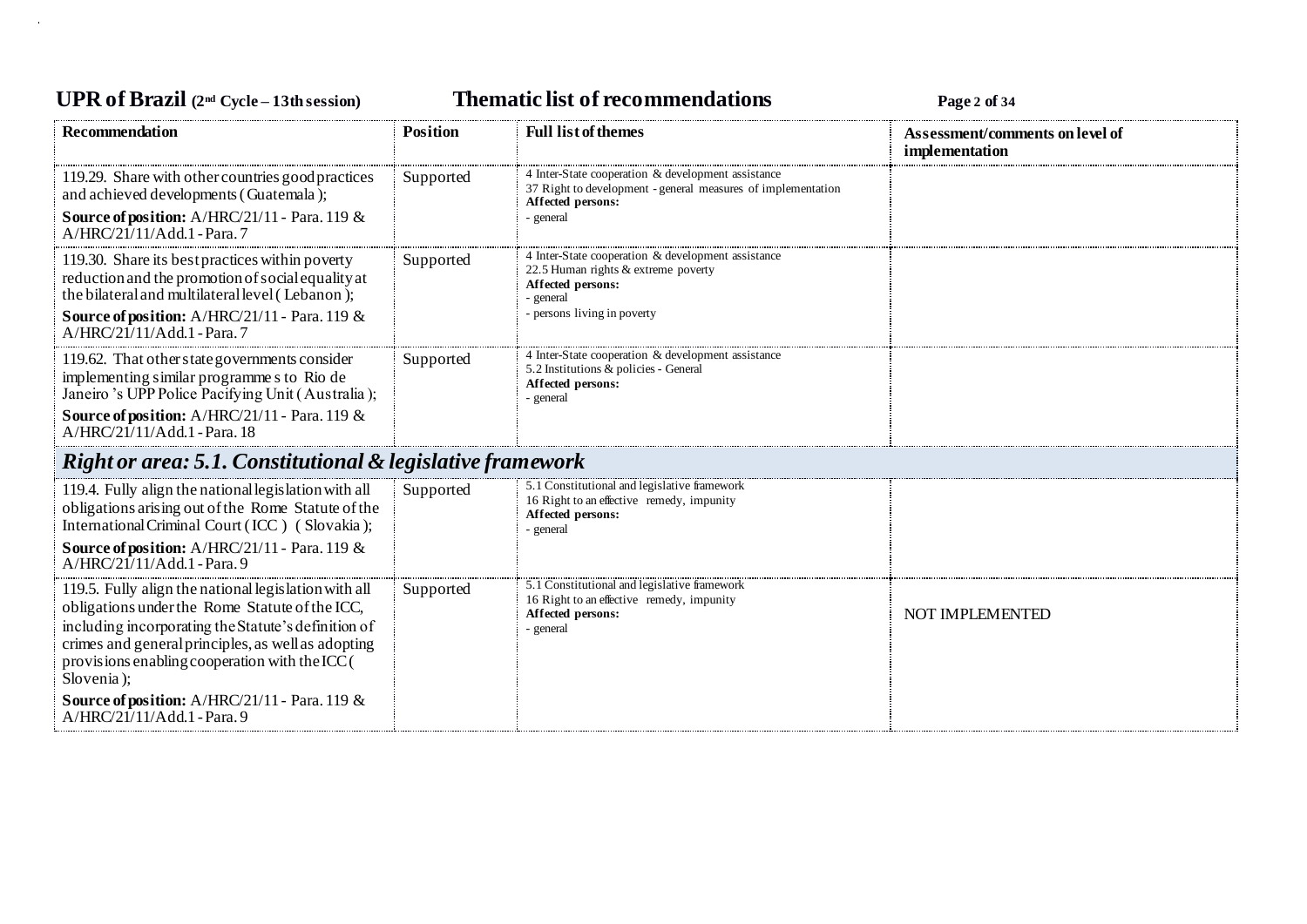## **UPR of Brazil (2nd Cycle – 13th session) Thematic list of recommendations Page <sup>3</sup> of <sup>34</sup>**

| <b>Recommendation</b>                                                                                                                                                                                                                                             | <b>Position</b> | <b>Full list of themes</b>                                                                                                   | Assessment/comments on level of<br>implementation |
|-------------------------------------------------------------------------------------------------------------------------------------------------------------------------------------------------------------------------------------------------------------------|-----------------|------------------------------------------------------------------------------------------------------------------------------|---------------------------------------------------|
| 119.24. Amend its legislation for the legal<br>recognition of same - sex couples (Finland);                                                                                                                                                                       | Supported/Noted | 5.1 Constitutional and legislative framework<br>Affected persons:<br>- Lesbian, gay, bisexual and transgender persons (LGBT) |                                                   |
| Source of position: A/HRC/21/11 - Para. 119 &<br>$A/HRC/21/11/Add.1$ - Para. 20                                                                                                                                                                                   |                 |                                                                                                                              |                                                   |
| <b>Comments:</b> A/HRC/21/11/Add.1 states at para 20:<br>Brazil partially supports recommendation No.<br>119.24. The civil union of persons of the same sex<br>is already legally recognized in Brazil, as a result of<br>a decision of the Supreme Federal Court |                 |                                                                                                                              |                                                   |
| 119.39. Adopt legislation to implement the<br>Convention on the Rights of Persons with<br>Disabilities (Spain);                                                                                                                                                   | Supported       | 5.1 Constitutional and legislative framework<br>31 Persons with disabilities<br>Affected persons:<br>- general               |                                                   |
| Source of position: A/HRC/21/11 - Para. 119 &<br>A/HRC/21/11/Add.1 - Para. 19                                                                                                                                                                                     |                 | - persons with disabilities                                                                                                  |                                                   |
| 119.86. Adopt a law to confirm the official status of<br>the national programme for the protection of human<br>rights defenders (Belgium);                                                                                                                        | Supported       | 5.1 Constitutional and legislative framework<br>36 Human rights defenders<br>Affected persons:<br>- human rights defenders   |                                                   |
| <b>Source of position:</b> A/HRC/21/11 - Para. 119 &<br>A/HRC/21/11/Add.1 - Para. 13                                                                                                                                                                              |                 | - general                                                                                                                    |                                                   |
| 119.115. Continue to promote reforms to the<br>Judicial System which incorporate the prioritization<br>of the respect for human rights (Chile);                                                                                                                   | Supported       | 5.1 Constitutional and legislative framework<br>Affected persons:<br>- general<br>- judiciary                                | NOT IMPLEMENTED                                   |
| <b>Source of position:</b> A/HRC/21/11 - Para. 119 $\&$<br>A/HRC/21/11/Add.1 - Para. 15                                                                                                                                                                           |                 |                                                                                                                              |                                                   |
| <b>Right or area: 5.2. Institutions &amp; policies</b>                                                                                                                                                                                                            |                 |                                                                                                                              |                                                   |
| 119.6. Establish mechanisms to monitor and<br>evaluate the compliance with its human rights<br>obligations (Costa Rica);                                                                                                                                          | Supported       | 5.2 Institutions & policies - General<br>Affected persons:<br>- general                                                      |                                                   |
| Source of position: A/HRC/21/11 - Para. 119 &<br>A/HRC/21/11/Add.1 - Para. 5                                                                                                                                                                                      |                 |                                                                                                                              |                                                   |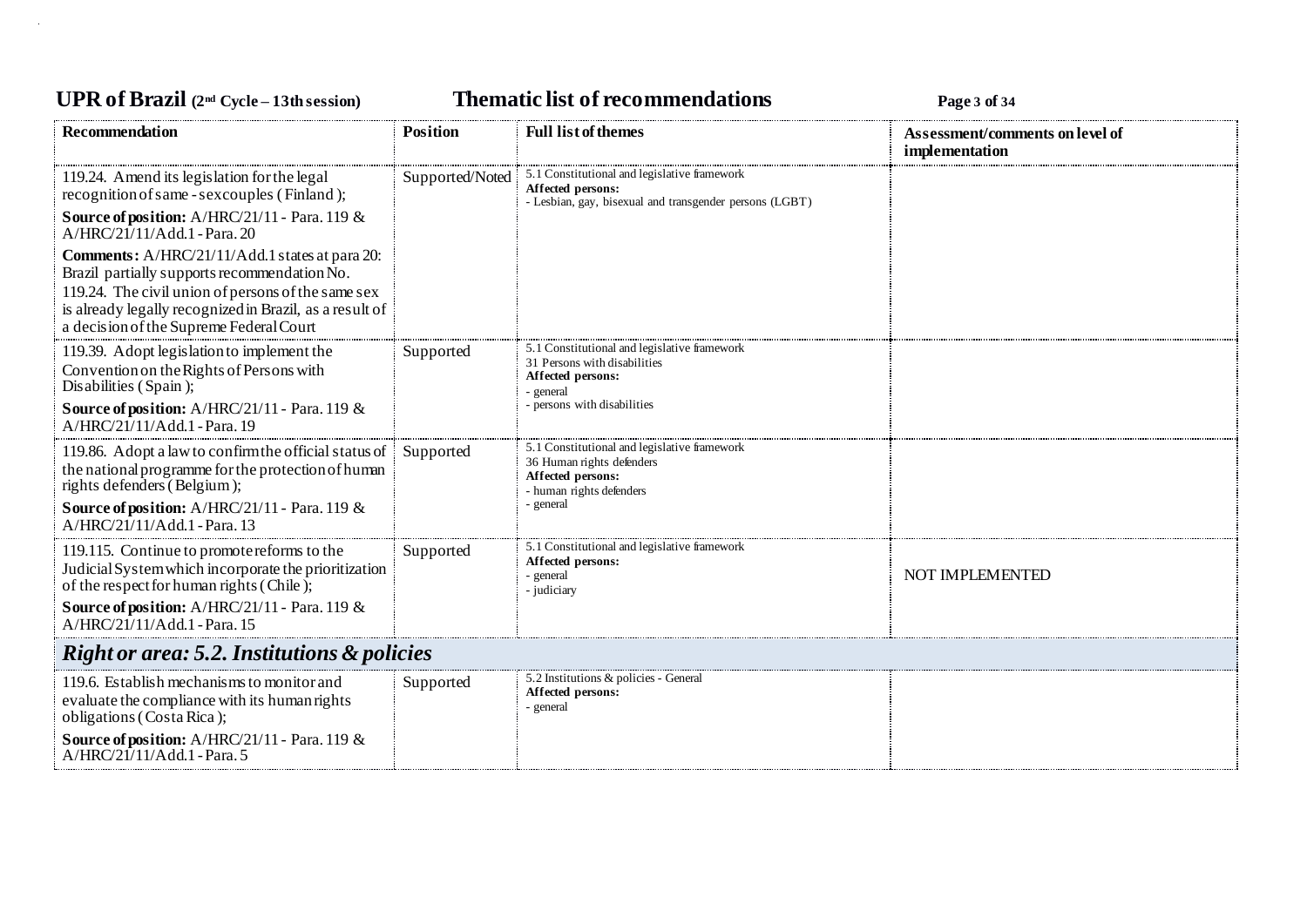## **UPR of Brazil (2nd Cycle – 13th session) Thematic list of recommendations Page <sup>4</sup> of <sup>34</sup>**

| <b>Recommendation</b>                                                                                                                                                                                                                                                                                                                  | <b>Position</b> | <b>Full list of themes</b>                                              | Assessment/comments on level of<br>implementation |
|----------------------------------------------------------------------------------------------------------------------------------------------------------------------------------------------------------------------------------------------------------------------------------------------------------------------------------------|-----------------|-------------------------------------------------------------------------|---------------------------------------------------|
| 119.16. Step up the necessary processes for the<br>creation of the National Council for Human Rights<br>(Mozambique);                                                                                                                                                                                                                  | Supported       | 5.2 Institutions & policies - General<br>Affected persons:<br>- general |                                                   |
| Source of position: A/HRC/21/11 - Para. 119 &<br>A/HRC/21/11/Add.1 - Para. 8                                                                                                                                                                                                                                                           |                 |                                                                         |                                                   |
| 119.17. Encourage and facilitate relevant human<br>rights institutions to be accredited by the<br>International Coordinating Committee of NHRIs in<br>line with the Paris Principles in order to create a<br>space for independent monitoring of human rights,<br>particularly on abusive military and police activities<br>(Namibia); | Supported       | 5.2 Institutions & policies - General<br>Affected persons:<br>- general |                                                   |
| Source of position: A/HRC/21/11 - Para. 119 &<br>$A/HRC/21/11/Add.1$ - Para. 8                                                                                                                                                                                                                                                         |                 |                                                                         |                                                   |
| 119.18. Conclude the process for the adoption of<br>the draft law that creates a national human rights<br>institution in compliance with the Paris Principles<br>$($ Peru $)$ ;                                                                                                                                                        | Supported       | 5.2 Institutions & policies - General<br>Affected persons:<br>- general |                                                   |
| <b>Source of position:</b> A/HRC/21/11 - Para. 119 &<br>A/HRC/21/11/Add.1 - Para. 8                                                                                                                                                                                                                                                    |                 |                                                                         |                                                   |
| 119.19. Give further impetus to the creation of a<br>national human rights institution in accordance with<br>the Paris Principles (Portugal);                                                                                                                                                                                          | Supported       | 5.2 Institutions & policies - General<br>Affected persons:<br>- general |                                                   |
| Source of position: A/HRC/21/11 - Para. 119 &<br>$A/HRC/21/11/Add.1$ - Para. 8                                                                                                                                                                                                                                                         |                 |                                                                         |                                                   |
| 119.20. Establish a national human rights<br>institution in accordance with the Paris Principles<br>(Senegal);                                                                                                                                                                                                                         | Supported       | 5.2 Institutions & policies - General<br>Affected persons:<br>- general |                                                   |
| Source of position: A/HRC/21/11 - Para. 119 &<br>$A/HRC/21/11/Add.1$ - Para. 8                                                                                                                                                                                                                                                         |                 |                                                                         |                                                   |
| 119.21. Ensure that the establishment of a national<br>human rights institutions be in conformity with the<br>Paris Principles (France);                                                                                                                                                                                               | Supported       | 5.2 Institutions & policies - General<br>Affected persons:<br>- general |                                                   |
| Source of position: A/HRC/21/11 - Para. 119 &<br>A/HRC/21/11/Add.1 - Para. 8                                                                                                                                                                                                                                                           |                 |                                                                         |                                                   |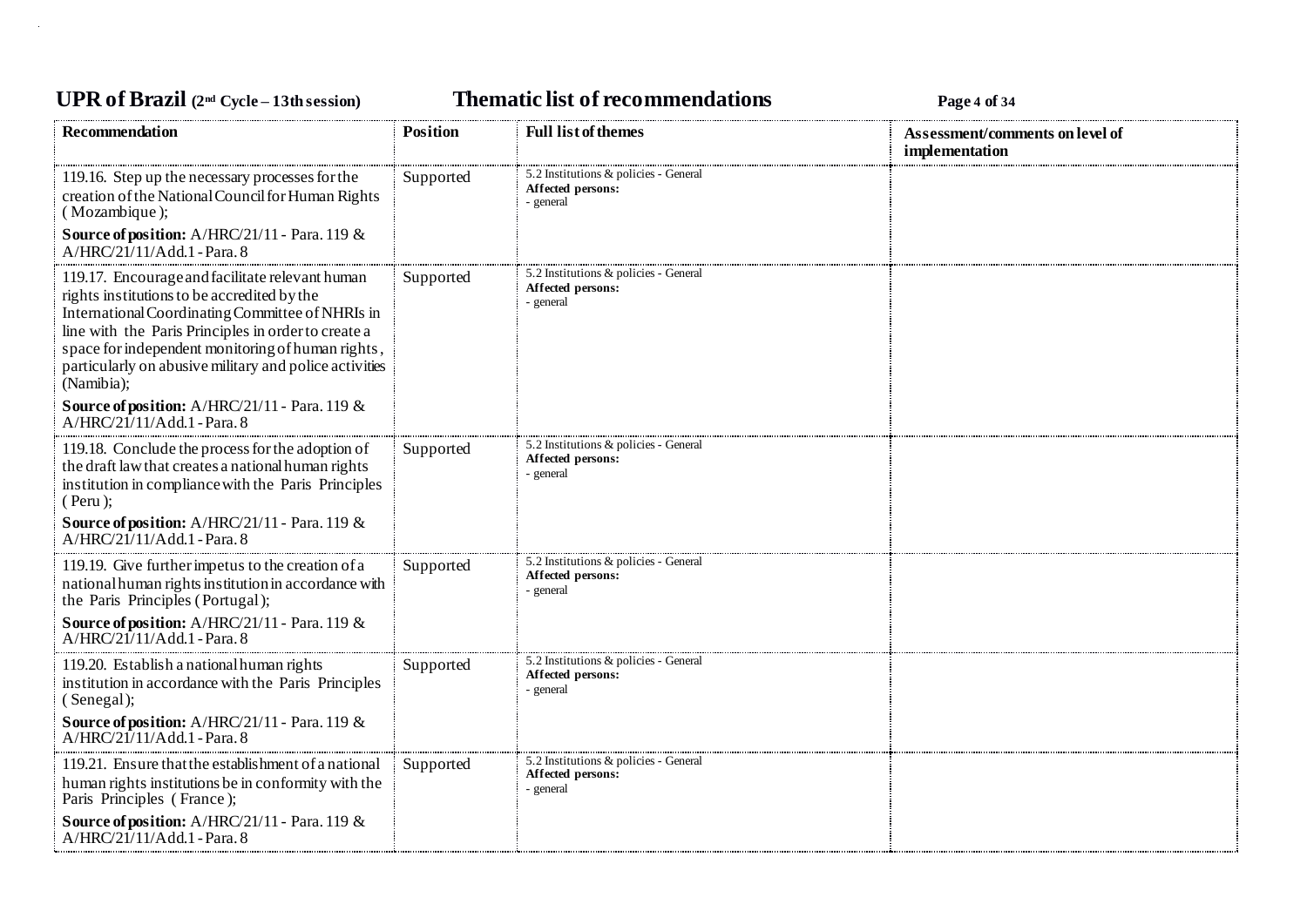## **UPR of Brazil (2nd Cycle – 13th session) Thematic list of recommendations Page <sup>5</sup> of <sup>34</sup>**

| <b>Recommendation</b>                                                                                                                                                                                                                                                                                                                                                                                                                                                                                                                     | <b>Position</b> | <b>Full list of themes</b>                                                                                                                                                                                                                                                                                                                                                                                                                                                                                                                                  | Assessment/comments on level of<br>implementation |
|-------------------------------------------------------------------------------------------------------------------------------------------------------------------------------------------------------------------------------------------------------------------------------------------------------------------------------------------------------------------------------------------------------------------------------------------------------------------------------------------------------------------------------------------|-----------------|-------------------------------------------------------------------------------------------------------------------------------------------------------------------------------------------------------------------------------------------------------------------------------------------------------------------------------------------------------------------------------------------------------------------------------------------------------------------------------------------------------------------------------------------------------------|---------------------------------------------------|
| 119.22. Accelerate efforts toward the establishment<br>of a Brazilian National Human Rights Council in<br>accordance with the Paris Principles, including<br>through passing a Bill on converting the Council<br>for the Defence of the Rights of the Human Person<br>into the National Human Rights Council which is<br>currently in the agenda of the National Congress<br>(Indonesia);<br>Source of position: A/HRC/21/11 - Para. 119 &<br>A/HRC/21/11/Add.1 - Para. 8                                                                 | Supported       | 5.2 Institutions & policies - General<br>Affected persons:<br>- general                                                                                                                                                                                                                                                                                                                                                                                                                                                                                     |                                                   |
| 119.23. Expedite effort to establish a national<br>human rights institution in conformity with the<br>Paris Principles (Malaysia);<br>Source of position: A/HRC/21/11 - Para. 119 &                                                                                                                                                                                                                                                                                                                                                       | Supported       | 5.2 Institutions & policies - General<br>Affected persons:<br>- general                                                                                                                                                                                                                                                                                                                                                                                                                                                                                     |                                                   |
| A/HRC/21/11/Add.1 - Para. 8                                                                                                                                                                                                                                                                                                                                                                                                                                                                                                               |                 |                                                                                                                                                                                                                                                                                                                                                                                                                                                                                                                                                             |                                                   |
| 119.26. Continue to prepare reports in order to<br>enhance and promote the human rights situation (<br>Qatar);                                                                                                                                                                                                                                                                                                                                                                                                                            | Supported       | 5.2 Institutions & policies - General<br>Affected persons:<br>- general                                                                                                                                                                                                                                                                                                                                                                                                                                                                                     | PARTIALLY IMPLEMENTED                             |
| <b>Source of position:</b> A/HRC/21/11 - Para. 119 $\&$<br>$A/HRC/21/11/Add.1$ - Para. 5                                                                                                                                                                                                                                                                                                                                                                                                                                                  |                 |                                                                                                                                                                                                                                                                                                                                                                                                                                                                                                                                                             |                                                   |
| 119.31. Pay particular attention to seek even more<br>effective results in the implementation of policies<br>addressing the following issues: protection of the<br>rights and promotion of the socio-economic<br>situation of indigenous peoples and Afro-<br>descendent Quilombo communities; access to<br>justice and combating impunity; extra-judicial<br>executions, torture in detention and; protection of<br>human rights defenders (Cape Verde);<br>Source of position: A/HRC/21/11 - Para. 119 &<br>A/HRC/21/11/Add.1 - Para. 5 | Supported       | 5.2 Institutions & policies - General<br>12.3 Extrajudicial, summary or arbitrary executions<br>12.5 Prohibition of torture and cruel, inhuman or degrading treatment<br>15.1 Administration of justice & fair trial<br>16 Right to an effective remedy, impunity<br>22 Right to an adequate standard of living<br>32 Members of minorities<br>33 Indigenous peoples<br>Affected persons:<br>- human rights defenders<br>- indigenous<br>- persons deprived of their liberty<br>- minorities/ racial, ethnic, linguistic, religious or descent-based groups |                                                   |
| 119.33. Continue advancing in the creation of the<br>National Plan for Infancy and Adolescence (<br>Colombia);<br><b>Source of position:</b> A/HRC/21/11 - Para. 119 $\&$<br>A/HRC/21/11/Add.1 - Para. 24                                                                                                                                                                                                                                                                                                                                 | Supported       | 5.2 Institutions & policies - General<br>30.1 Children: definition; general principles; protection<br>Affected persons:<br>- general<br>- children                                                                                                                                                                                                                                                                                                                                                                                                          |                                                   |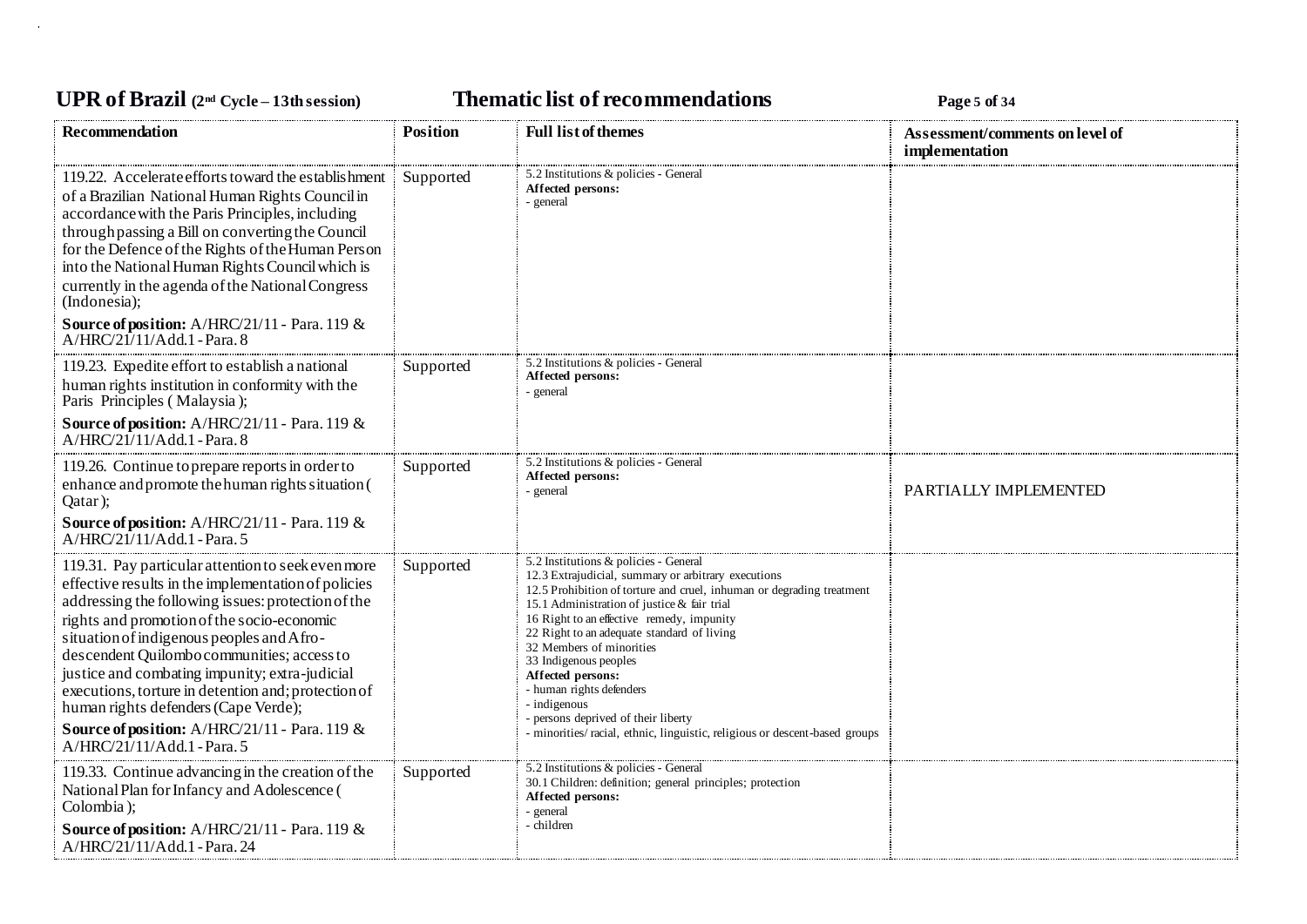## **UPR of Brazil (2nd Cycle – 13th session) Thematic list of recommendations Page <sup>6</sup> of <sup>34</sup>**

| <b>Recommendation</b>                                                                                                                                                                                                                                                                                                | <b>Position</b> | <b>Full list of themes</b>                                                                                                                     | Assessment/comments on level of<br>implementation |
|----------------------------------------------------------------------------------------------------------------------------------------------------------------------------------------------------------------------------------------------------------------------------------------------------------------------|-----------------|------------------------------------------------------------------------------------------------------------------------------------------------|---------------------------------------------------|
| 119.35. Formulate programmes for the effective<br>implementation of the National Plan on the Rights<br>of Persons with Disabilities (Nepal);<br><b>Source of position:</b> A/HRC/21/11 - Para. 119 &<br>A/HRC/21/11/Add.1 - Para. 19                                                                                 | Supported       | 5.2 Institutions & policies - General<br>31 Persons with disabilities<br>Affected persons:<br>- persons with disabilities                      |                                                   |
| 119.49. Continue to prioritize policy aimed at<br>promoting equality and repairing social distortions<br>and disparities (South Africa);<br><b>Source of position:</b> A/HRC/21/11 - Para. 119 &<br>A/HRC/21/11/Add.1 - Para. 7                                                                                      | Supported       | 5.2 Institutions & policies - General<br>8 Equality & non-discrimination<br>Affected persons:<br>- general                                     |                                                   |
| 119.60. Work towards abolishing the separate<br>system of military police by implementing more<br>effective measures to tie State funding to<br>compliance with measures aimed at reducing the<br>incidence of extrajudicial executions by the police<br>(Denmark);<br>Source of position: A/HRC/21/11 - Para. 119 & | Noted           | 5.2 Institutions & policies - General<br>12.3 Extrajudicial, summary or arbitrary executions<br>Affected persons:<br>- general                 |                                                   |
| A/HRC/21/11/Add.1 - Para. 17<br>119.75. Closely monitor the effectiveness of, and<br>review if necessary, the National Programme to<br>Support the Prison System and the Law on<br>Precautionary Measures (Japan);<br>Source of position: A/HRC/21/11 - Para. 119 &<br>A/HRC/21/11/Add.1 - Para. 15                  | Supported       | 5.2 Institutions & policies - General<br>12.6 Conditions of detention<br>Affected persons:<br>- general<br>- persons deprived of their liberty |                                                   |
| 119.78. Prioritize the reform of the prison system<br>and ensure respect for and protection of the human<br>rights of all detainees (Italy);<br><b>Source of position:</b> $A/HRC/21/11$ - Para. 119 &<br>A/HRC/21/11/Add.1 - Para. 15                                                                               | Supported       | 5.2 Institutions & policies - General<br>12.6 Conditions of detention<br>Affected persons:<br>- general<br>- persons deprived of their liberty |                                                   |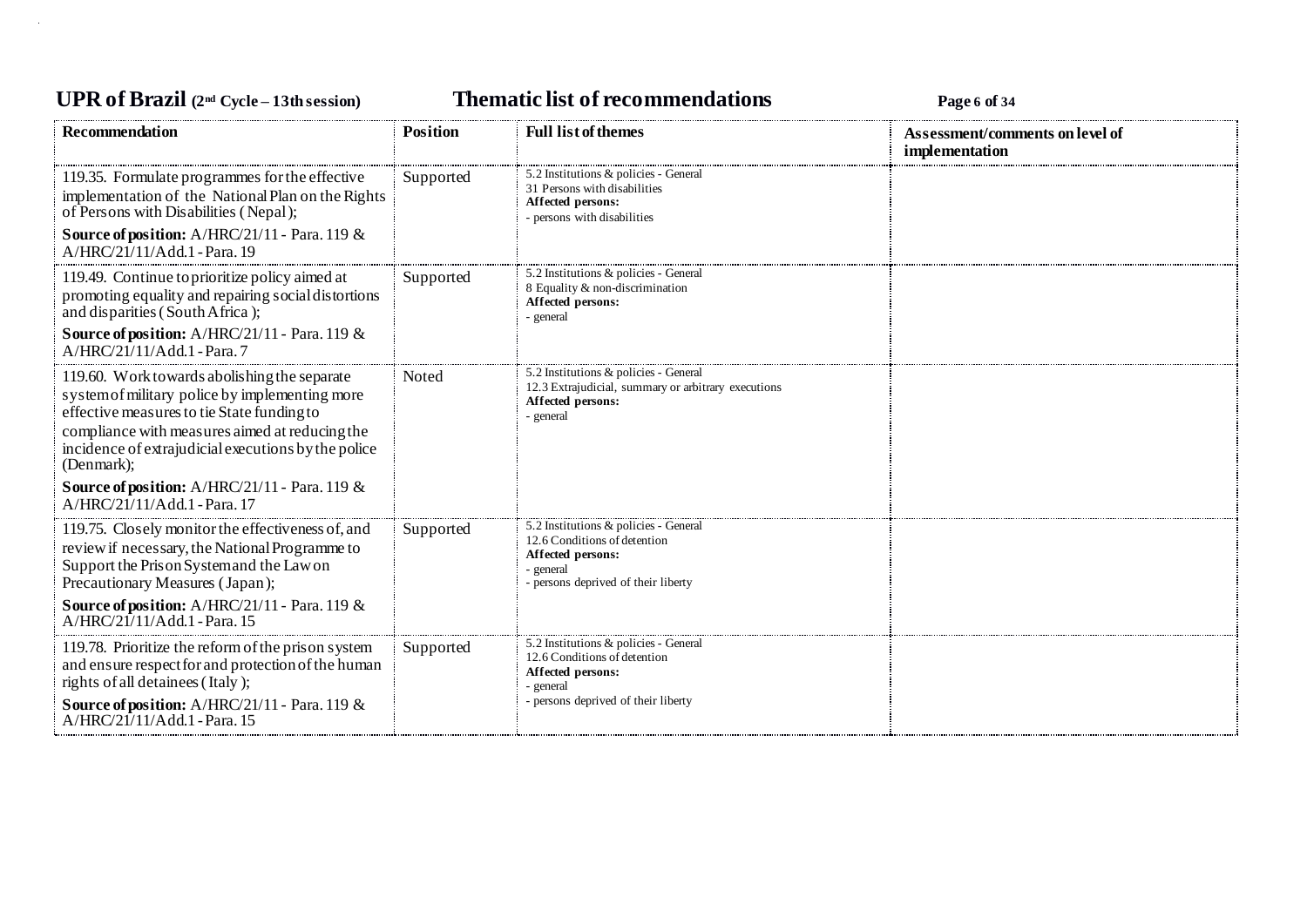## **UPR of Brazil (2nd Cycle – 13th session) Thematic list of recommendations Page <sup>7</sup> of <sup>34</sup>**

| Recommendation                                                                                                                                                                                                                                                                                                                                                                                                                                                 | <b>Position</b> | <b>Full list of themes</b>                                                                                                                                                                                              | Assessment/comments on level of<br>implementation |  |
|----------------------------------------------------------------------------------------------------------------------------------------------------------------------------------------------------------------------------------------------------------------------------------------------------------------------------------------------------------------------------------------------------------------------------------------------------------------|-----------------|-------------------------------------------------------------------------------------------------------------------------------------------------------------------------------------------------------------------------|---------------------------------------------------|--|
| 119.83. Consider the development of a<br>comprehensive policy to address the problem of<br>human rights violations against its defenders<br>founded on strategies for strengthening the<br>independence of the judiciary and increasing the<br>awareness of the population and public authorities<br>as to the important role of these defenders (Timor-<br>Leste);<br><b>Source of position:</b> A/HRC/21/11 - Para. 119 $\&$<br>A/HRC/21/11/Add.1 - Para. 13 | Supported       | 5.2 Institutions & policies - General<br>36 Human rights defenders<br>Affected persons:<br>- human rights defenders<br>- judiciary                                                                                      |                                                   |  |
| 119.103. Focus on developing a systemallowing<br>effective collaboration between the health, social<br>security, education, and tourism sectors with the<br>aim of adequately tackling all forms of sexual<br>exploitation in the country (Hungary);<br>Source of position: A/HRC/21/11 - Para. 119 &<br>A/HRC/21/11/Add.1 - Para. 5                                                                                                                           | Supported       | 5.2 Institutions & policies - General<br>12.7 Prohibition of slavery, trafficking<br>22.4 Right to social security<br>24 Right to health - General<br>25 Right to education - General<br>Affected persons:<br>- general |                                                   |  |
| 119.110. Accelerate the improvement of the<br>judicial, police and prison systems in line with<br>international human rights standards (Holy See);<br><b>Source of position:</b> A/HRC/21/11 - Para. 119 &<br>A/HRC/21/11/Add.1 - Para. 15                                                                                                                                                                                                                     | Supported       | 5.2 Institutions & policies - General<br>12.6 Conditions of detention<br>15.1 Administration of justice & fair trial<br>Affected persons:<br>- general<br>- persons deprived of their liberty                           |                                                   |  |
| 119.140. Continue its favourable policies with<br>concrete initiatives aimed at the most vulnerable<br>groups such as women, children and minorities (<br>Viet Nam);<br><b>Source of position:</b> A/HRC/21/11 - Para. 119 &<br>A/HRC/21/11/Add.1 - Para. 19                                                                                                                                                                                                   | Supported       | 5.2 Institutions & policies - General<br>Affected persons:<br>- children<br>- women<br>- minorities/ racial, ethnic, linguistic, religious or descent-based groups                                                      |                                                   |  |
| Right or area: 6. Human rights education and training                                                                                                                                                                                                                                                                                                                                                                                                          |                 |                                                                                                                                                                                                                         |                                                   |  |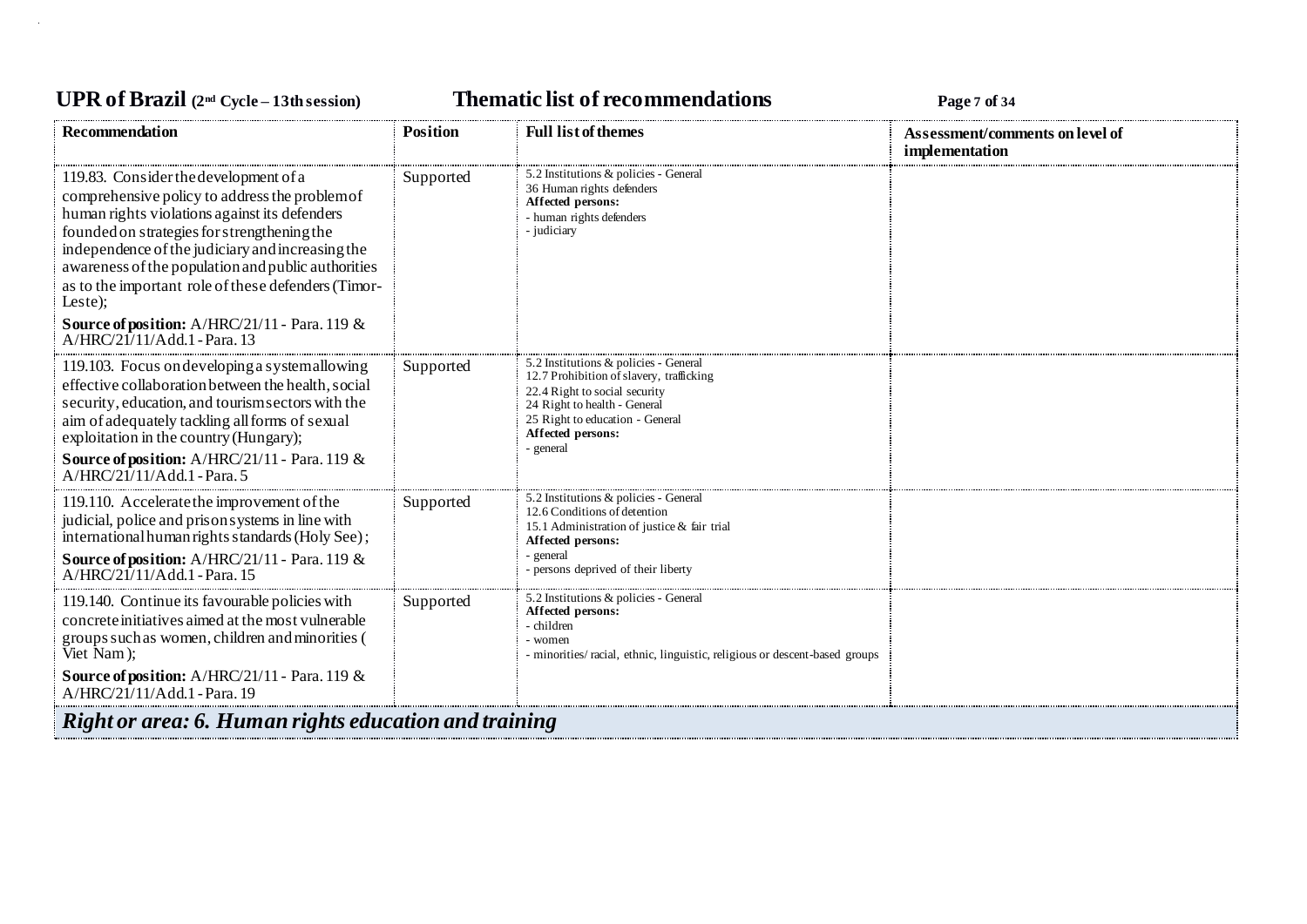# **UPR of Brazil (2nd Cycle – 13th session) Thematic list of recommendations Page <sup>8</sup> of <sup>34</sup>**

| <b>Recommendation</b>                                                                                                                                                                                                                                                                                                                               | <b>Position</b> | <b>Full list of themes</b>                                                                                                                                                                                                                           | Assessment/comments on level of<br>implementation |  |
|-----------------------------------------------------------------------------------------------------------------------------------------------------------------------------------------------------------------------------------------------------------------------------------------------------------------------------------------------------|-----------------|------------------------------------------------------------------------------------------------------------------------------------------------------------------------------------------------------------------------------------------------------|---------------------------------------------------|--|
| 119.65. Revise the human rights training<br>programmes for the security forces, emphasizing<br>the use of force according to the criteria of<br>necessity and proportionality and putting an end to<br>extra-judicial executions (Spain);<br>Source of position: A/HRC/21/11 - Para. 119 &<br>A/HRC/21/11/Add.1 - Para. 15                          | Supported       | 6 Human rights education, trainings<br>12.3 Extrajudicial, summary or arbitrary executions<br>Affected persons:<br>general                                                                                                                           |                                                   |  |
| 119.90. Provide systematic training to judges,<br>prosecutors and lawyers on women's rights and<br>violence against women, including on the<br>implementation of the Maria da Penha Law on<br>domestic and family violence against women (<br>Canada);<br><b>Source of position:</b> A/HRC/21/11 - Para. 119 $\&$<br>$A/HRC/21/11/Add.1$ - Para. 19 | Supported       | 6 Human rights education, trainings<br>15.1 Administration of justice & fair trial<br>29.1 Discrimination against women<br>29.2 Violence against women, trafficking and exploitation of<br>prostitution<br>Affected persons:<br>- general<br>- women |                                                   |  |
| 119.161. Complete the national guidelines for<br>education in the field of human rights and pursue a<br>participatory approach in cooperation with civil<br>society (Iraq);<br><b>Source of position:</b> A/HRC/21/11 - Para. 119 $\&$<br>A/HRC/21/11/Add.1 - Para. 27                                                                              | Supported       | 6 Human rights education, trainings<br>7.1 Context, statistics, budget, dissemination, civil society<br>Affected persons:<br>- general                                                                                                               |                                                   |  |
| Right or area: 7.1. Context, statistics, budget, cooperation with civil society                                                                                                                                                                                                                                                                     |                 |                                                                                                                                                                                                                                                      |                                                   |  |
| 119.25. Ensure that federal and state authorities<br>work more efficiently together to produce statistics<br>and regular human rights reports (Belgium);<br>Source of position: A/HRC/21/11 - Para. 119 &<br>A/HRC/21/11/Add.1 - Para. 5                                                                                                            | Supported       | 7.1 Context, statistics, budget, dissemination, civil society<br>Affected persons:<br>general                                                                                                                                                        | PARTIALLY IMPLEMENTED                             |  |
| <b>Right or area: 8. Non-discrimination</b>                                                                                                                                                                                                                                                                                                         |                 |                                                                                                                                                                                                                                                      |                                                   |  |
| 119.28. Encourage initiatives fostering social and<br>inter-community harmony (Algeria);<br>Source of position: A/HRC/21/11 - Para. 119 &<br>A/HRC/21/11/Add.1 - Para. 5                                                                                                                                                                            | Supported       | 8 Equality & non-discrimination<br>5.2 Institutions & policies - General<br>Affected persons:<br>- general                                                                                                                                           |                                                   |  |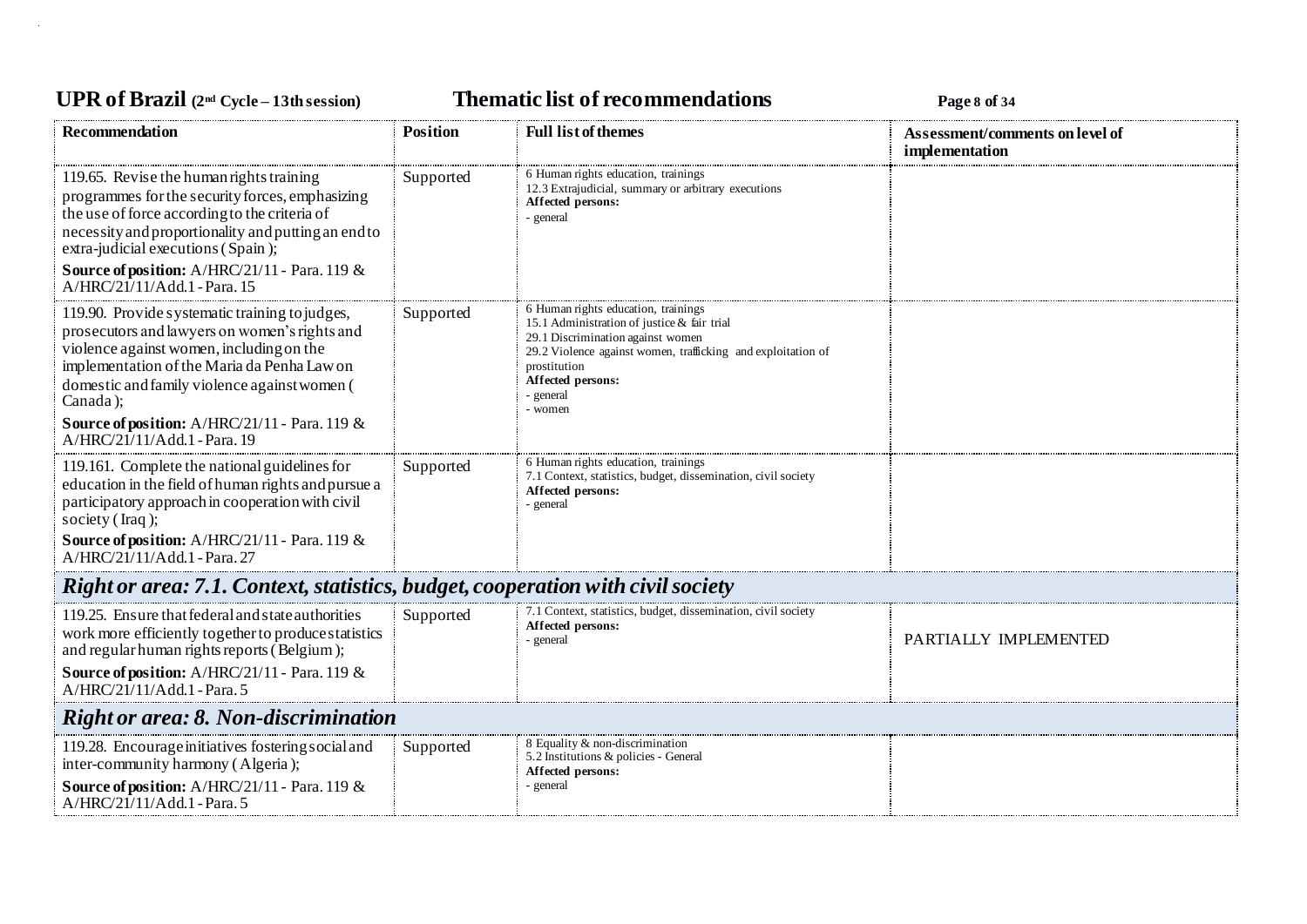## **UPR of Brazil (2nd Cycle – 13th session) Thematic list of recommendations Page <sup>9</sup> of <sup>34</sup>**

| <b>Recommendation</b>                                                                                                                                                                                                                                                                                                                                            | <b>Position</b> | <b>Full list of themes</b>                                                                                                                                                                                                    | Assessment/comments on level of |
|------------------------------------------------------------------------------------------------------------------------------------------------------------------------------------------------------------------------------------------------------------------------------------------------------------------------------------------------------------------|-----------------|-------------------------------------------------------------------------------------------------------------------------------------------------------------------------------------------------------------------------------|---------------------------------|
|                                                                                                                                                                                                                                                                                                                                                                  |                 |                                                                                                                                                                                                                               | implementation                  |
| 119.50. Follow up on the recommendation of ILO<br>to continue efforts to ensure full equality of<br>opportunity and treatment for women, persons of<br>African Descent and indigenous persons (Turkey<br><b>Source of position:</b> A/HRC/21/11 - Para. 119 &<br>A/HRC/21/11/Add.1 - Para. 19                                                                    | Supported       | 8 Equality & non-discrimination<br>9 Racial discrimination<br>29.1 Discrimination against women<br>Affected persons:<br>- indigenous<br>- women<br>- minorities/racial, ethnic, linguistic, religious or descent-based groups |                                 |
| 119.53. Continue its efforts to eradicate all forms of<br>discrimination against the elderly (Argentina);                                                                                                                                                                                                                                                        | Supported       | 8 Equality & non-discrimination<br>Affected persons:<br>- older persons                                                                                                                                                       |                                 |
| <b>Source of position:</b> A/HRC/21/11 - Para. 119 &<br>A/HRC/21/11/Add.1 - Para. 19                                                                                                                                                                                                                                                                             |                 |                                                                                                                                                                                                                               |                                 |
| 119.55. Address discrimination and prejudice<br>against leprosy in line with the Principles and<br>Guidelines for the Elimination of Discrimination<br>against Persons Affected by Leprosy and Their<br>Family Members and the relevant General<br>Assembly resolution (Japan);<br>Source of position: A/HRC/21/11 - Para. 119 &<br>A/HRC/21/11/Add.1 - Para. 19 | Supported       | 8 Equality & non-discrimination<br>Affected persons:<br>- general                                                                                                                                                             |                                 |
| 119.97. Take measures to address homo - and<br>trans-phobic crime, including by establishing a<br>system for recording such crimes (Finland);<br>Source of position: A/HRC/21/11 - Para. 119 &<br>$A/HRC/21/11/Add.1$ - Para. 19                                                                                                                                 | Supported       | 8 Equality & non-discrimination<br>13.1 Liberty and security - general<br>Affected persons:<br>- general<br>- Lesbian, gay, bisexual and transgender persons (LGBT)                                                           |                                 |
| 119.134. Continue implementing and strengthening<br>social inclusiveness, equality and non-<br>discriminatory public practices, among which "<br>Brazil without Poverty" (Nicaragua);<br>Source of position: A/HRC/21/11 - Para. 119 &<br>A/HRC/21/11/Add.1 - Para.7                                                                                             | Supported       | 8 Equality & non-discrimination<br>22.1 Right to an adequate standard of living - general<br>22.4 Right to social security<br>Affected persons:<br>- general<br>- persons living in poverty                                   |                                 |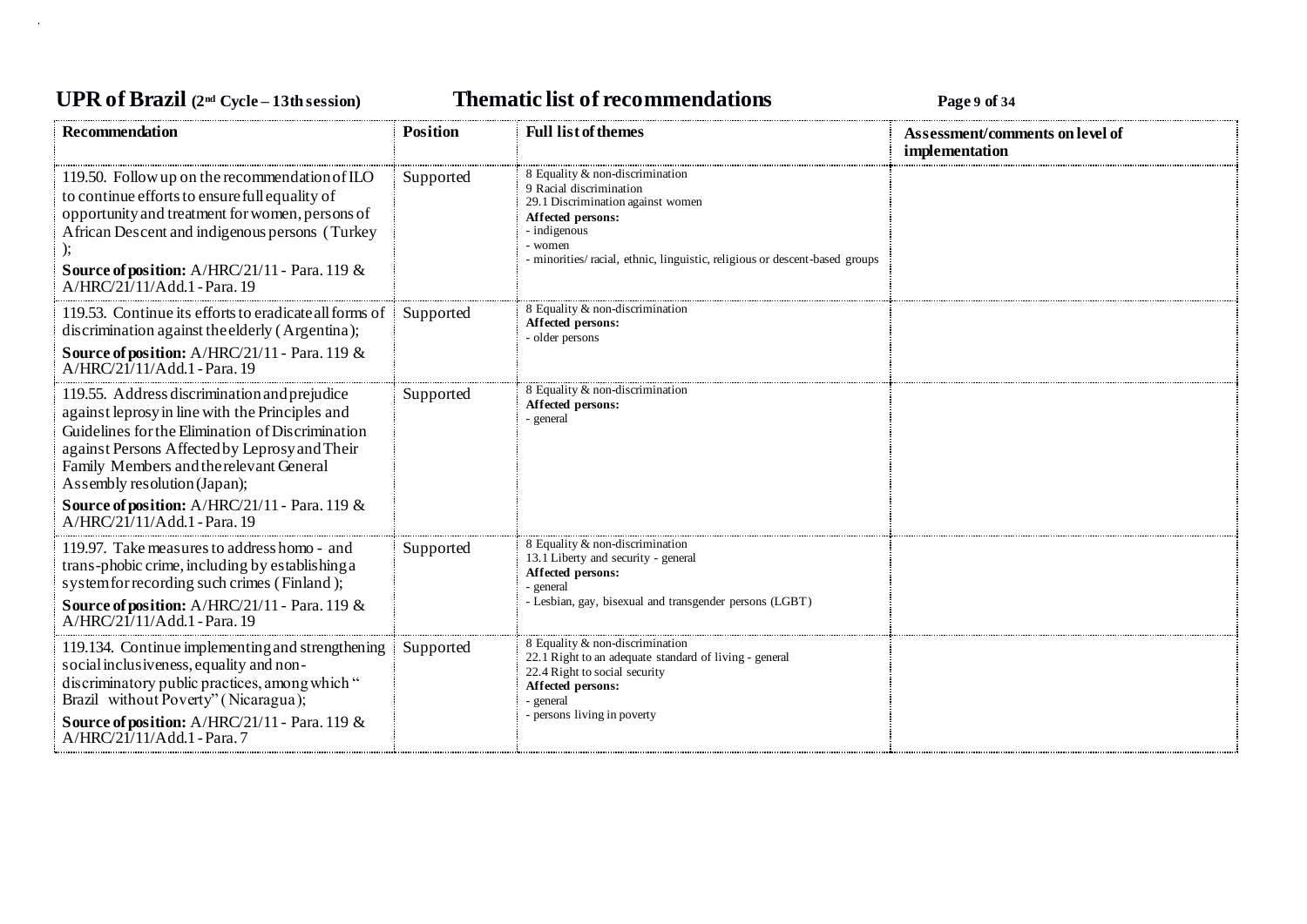## **UPR of Brazil (2nd Cycle – 13th session) Thematic list of recommendations Page <sup>10</sup> of <sup>34</sup>**

| <b>Recommendation</b>                                                                                                                                                                                                                                                                                                                                                                                                                                                      | <b>Position</b> | <b>Full list of themes</b>                                                                                                                                                                                                                                                                                                                | Assessment/comments on level of |
|----------------------------------------------------------------------------------------------------------------------------------------------------------------------------------------------------------------------------------------------------------------------------------------------------------------------------------------------------------------------------------------------------------------------------------------------------------------------------|-----------------|-------------------------------------------------------------------------------------------------------------------------------------------------------------------------------------------------------------------------------------------------------------------------------------------------------------------------------------------|---------------------------------|
| 119.138. Continue to address the grievance of and<br>empower vulnerable groups – particularly women,<br>children, indigenous people, and people of African<br>$descent - by reducing urban- rural discrepancies$<br>and promoting equal access to opportunities for all,<br>especially access to health care, education,<br>employment, housing and social security<br>(Thailand);<br><b>Source of position:</b> A/HRC/21/11 - Para. 119 &<br>A/HRC/21/11/Add.1 - Para. 19 | Supported       | 8 Equality & non-discrimination<br>22.3 Right to adequate housing<br>22.4 Right to social security<br>24 Right to health - General<br>25 Right to education - General<br>Affected persons:<br>- children<br>- indigenous<br>- persons living in rural areas<br>- minorities/racial, ethnic, linguistic, religious or descent-based groups | implementation                  |
| 119.139. Strengthen measures in poverty<br>eradication as well as in reducing socio-economic<br>development gaps among regions and social groups<br>(Viet Nam);<br><b>Source of position:</b> A/HRC/21/11 - Para. 119 &<br>A/HRC/21/11/Add.1 - Para.7                                                                                                                                                                                                                      | Supported       | 8 Equality & non-discrimination<br>22.1 Right to an adequate standard of living - general<br>Affected persons:<br>- general<br>- persons living in poverty                                                                                                                                                                                |                                 |
| 119.144. Ensure equal access to poverty reduction<br>programmes, particularly for indigenous families (<br>Egypt);<br><b>Source of position:</b> A/HRC/21/11 - Para. 119 &<br>A/HRC/21/11/Add.1 - Para.7                                                                                                                                                                                                                                                                   | Supported       | 8 Equality & non-discrimination<br>22.1 Right to an adequate standard of living - general<br>22.5 Human rights & extreme poverty<br>Affected persons:<br>- general<br>- persons living in poverty<br>- indigenous                                                                                                                         |                                 |
| 119.154. Take more effective measures to address<br>the problem of social and economic inequality, in<br>particular in the areas of health, education and<br>employment opportunities between the population<br>in the urban and rural areas (Malaysia);<br><b>Source of position:</b> A/HRC/21/11 - Para. 119 &<br>A/HRC/21/11/Add.1 - Para. 7                                                                                                                            | Supported       | 8 Equality & non-discrimination<br>23.1 Right to work<br>24 Right to health - General<br>25 Right to education - General<br>Affected persons:<br>- general<br>- persons living in rural areas                                                                                                                                             |                                 |
| <b>Right or area: 9. Racial discrimination</b>                                                                                                                                                                                                                                                                                                                                                                                                                             |                 |                                                                                                                                                                                                                                                                                                                                           |                                 |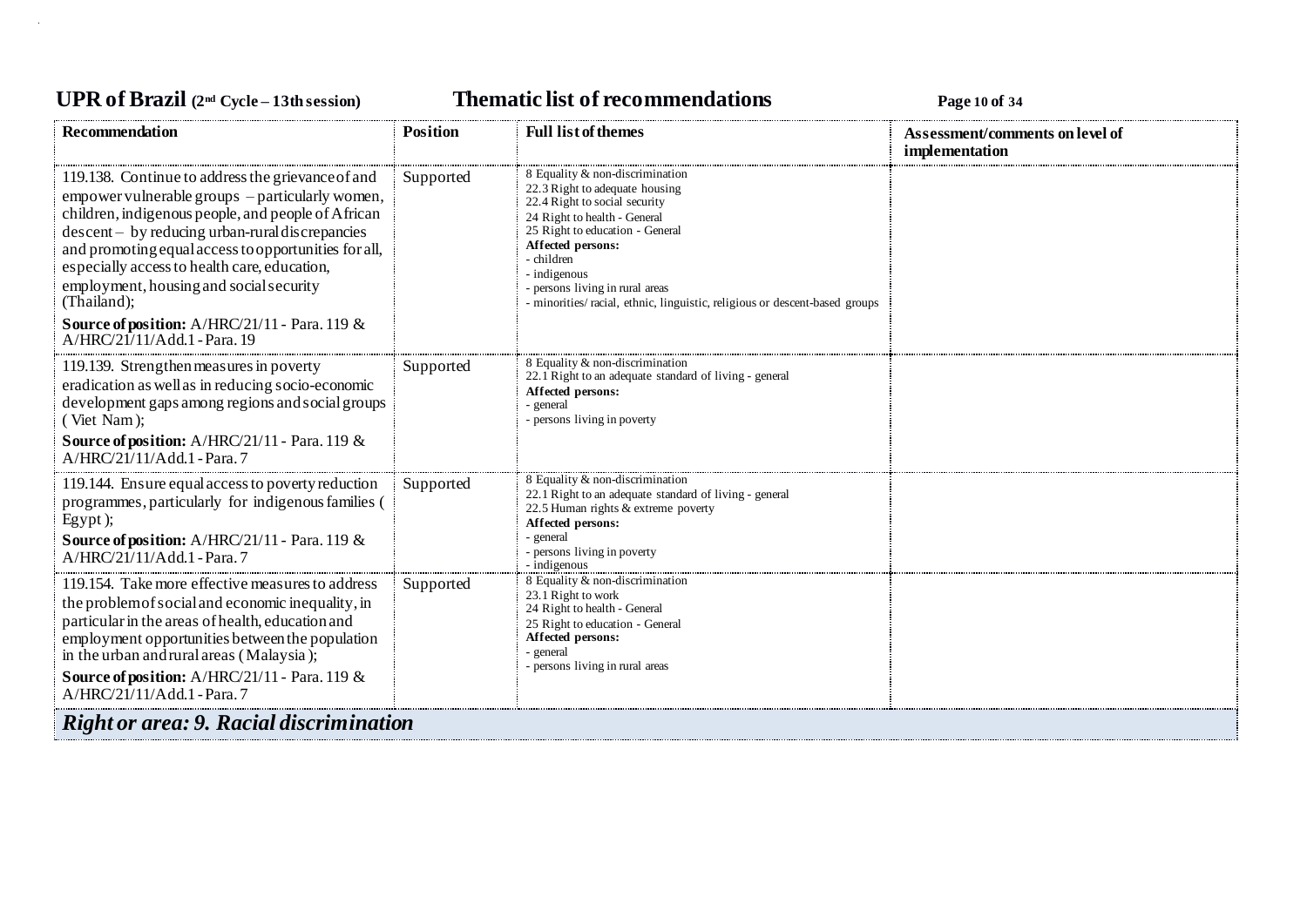# **UPR of Brazil (2nd Cycle – 13th session) Thematic list of recommendations Page <sup>11</sup> of <sup>34</sup>**

| <b>Recommendation</b>                                                                                                                                                                                                                                                                                                                                                                                                                                                                             | <b>Position</b> | <b>Full list of themes</b>                                                                                                                                                 | Assessment/comments on level of<br>implementation |  |
|---------------------------------------------------------------------------------------------------------------------------------------------------------------------------------------------------------------------------------------------------------------------------------------------------------------------------------------------------------------------------------------------------------------------------------------------------------------------------------------------------|-----------------|----------------------------------------------------------------------------------------------------------------------------------------------------------------------------|---------------------------------------------------|--|
| 119.56. Take into consideration the provisions of<br>HRC resolution A/HRC/RES/13/27 relating to sport<br>and racism, when preparing and organizing the<br>2014 football World Cup and the 2016 Olympic<br>Games, in order to promote understanding,<br>tolerance and peace and strengthen the efforts in the<br>struggle against racism, racial discrimination,<br>xenophobia and related intolerance (Morocco);<br>Source of position: A/HRC/21/11 - Para. 119 &<br>A/HRC/21/11/Add.1 - Para. 25 | Supported       | 9 Racial discrimination<br>8 Equality & non-discrimination<br>Affected persons:<br>- general<br>- minorities/racial, ethnic, linguistic, religious or descent-based groups |                                                   |  |
| Right or area: 12.1. Right to life                                                                                                                                                                                                                                                                                                                                                                                                                                                                |                 |                                                                                                                                                                            |                                                   |  |
| 119.59. Establish measures for greater<br>accountability to prevent loss of life (Namibia);<br>Source of position: A/HRC/21/11 - Para. 119 &<br>A/HRC/21/11/Add.1 - Para. 15                                                                                                                                                                                                                                                                                                                      | Supported       | 12.1 Right to life<br>5.2 Institutions & policies - General<br>Affected persons:<br>- general                                                                              |                                                   |  |
| 119.70. Address the high rate of homicides in<br>Brazil 's overcrowded prisons (Turkey);<br>Source of position: A/HRC/21/11 - Para. 119 &<br>A/HRC/21/11/Add.1 - Para. 15                                                                                                                                                                                                                                                                                                                         | Supported       | 12.1 Right to life<br>12.6 Conditions of detention<br>Affected persons:<br>- general<br>- persons deprived of their liberty                                                |                                                   |  |
| Right or area: 12.3. Extrajudicial, summary or arbitrary executions                                                                                                                                                                                                                                                                                                                                                                                                                               |                 |                                                                                                                                                                            |                                                   |  |
| 119.61. Take stronger action, at the federal g<br>overnment level, to counter "death squads" (<br>Republic of Korea);<br>Source of position: A/HRC/21/11 - Para. 119 &<br>A/HRC/21/11/Add.1 - Para. 15                                                                                                                                                                                                                                                                                            | Supported       | 12.3 Extrajudicial, summary or arbitrary executions<br>Affected persons:<br>- general                                                                                      |                                                   |  |
| <b>Right or area: 12.4. Death penalty</b>                                                                                                                                                                                                                                                                                                                                                                                                                                                         |                 |                                                                                                                                                                            |                                                   |  |
| 119.3. Consider withdrawing reservations to the<br>core international human rights instruments, in<br>particular to the Second Optional Protocol to<br>ICCPR (Turkey);<br><b>Source of position:</b> A/HRC/21/11 - Para. 119 $\&$<br>A/HRC/21/11/Add.1 - Para. 10                                                                                                                                                                                                                                 | Supported       | 12.4 Death penalty<br>2.2 Reservations<br>Affected persons:<br>- general                                                                                                   |                                                   |  |
| Right or area: 12.5. Prohibition of torture and cruel, inhuman or degrading treatment                                                                                                                                                                                                                                                                                                                                                                                                             |                 |                                                                                                                                                                            |                                                   |  |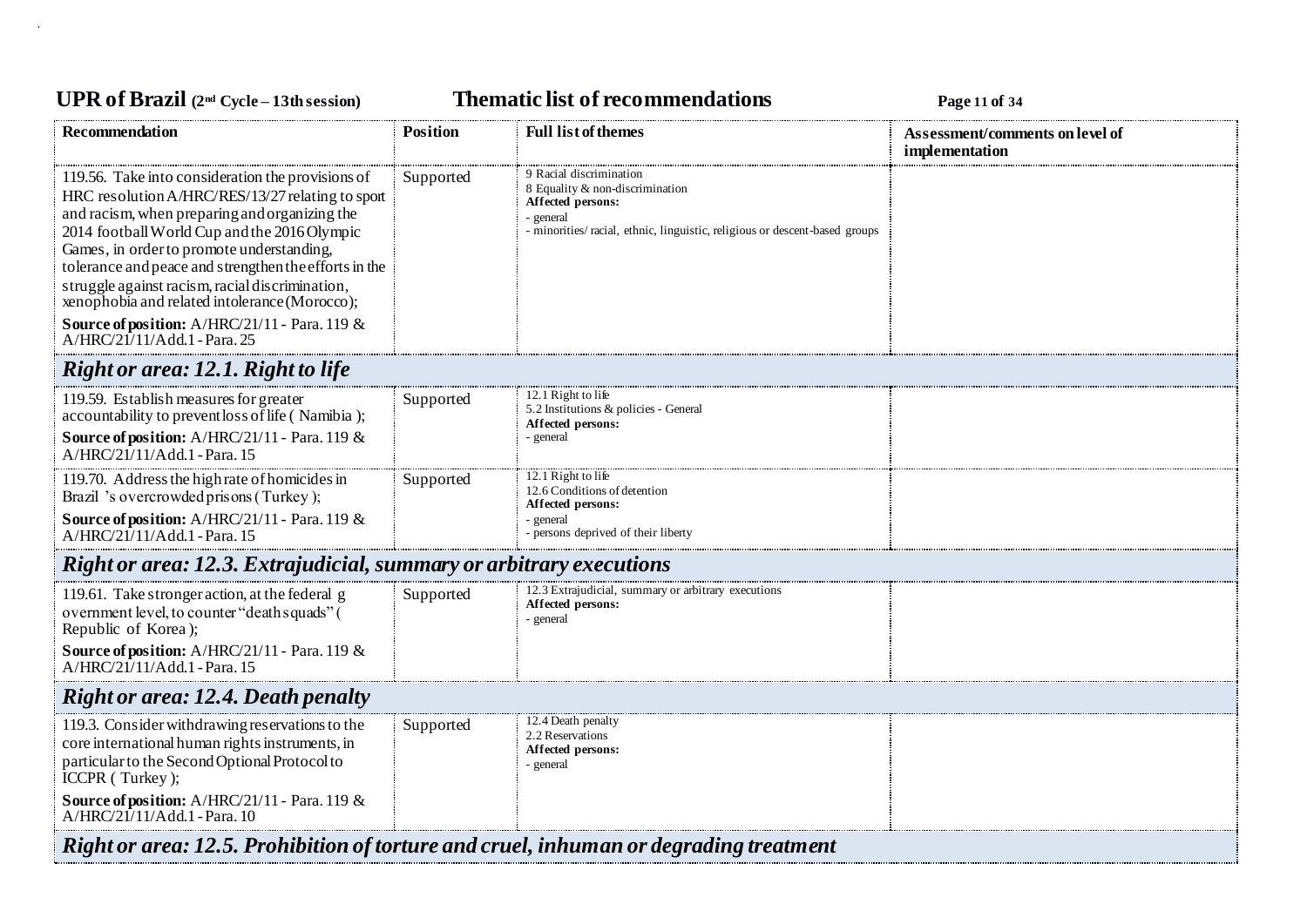## **UPR of Brazil (2nd Cycle – 13th session) Thematic list of recommendations Page <sup>12</sup> of <sup>34</sup>**

| <b>Recommendation</b>                                                                                                                                                                                                                                                                                                                                                                                                                                                                                                   | <b>Position</b> | <b>Full list of themes</b>                                                                                                                                                              | Assessment/comments on level of<br>implementation |
|-------------------------------------------------------------------------------------------------------------------------------------------------------------------------------------------------------------------------------------------------------------------------------------------------------------------------------------------------------------------------------------------------------------------------------------------------------------------------------------------------------------------------|-----------------|-----------------------------------------------------------------------------------------------------------------------------------------------------------------------------------------|---------------------------------------------------|
| 119.11. Expedite the implementation of an efficient<br>and autonomous National Preventive Mechanism,<br>as stipulated in the OP-CAT and ensure that it<br>enjoys the independence, resources and other<br>conditions needed to fulfil its task (Sweden);<br>Source of position: A/HRC/21/11 - Para. 119 &<br>A/HRC/21/11/Add.1 - Para. 15                                                                                                                                                                               | Supported       | 12.5 Prohibition of torture and cruel, inhuman or degrading treatment<br>5.2 Institutions & policies - General<br>Affected persons:<br>- general<br>- persons deprived of their liberty |                                                   |
| 119.12. Prompt adoption of Bill no. 2442 with<br>amendments that guarantee the independence and<br>autonomy of the National Preventative Mechanism<br>members, in conformity with Brazil 's OPCAT<br>obligations (United Kingdom);<br><b>Source of position:</b> $A/HRC/21/11$ - Para. 119 &                                                                                                                                                                                                                            | Supported/Noted | 12.5 Prohibition of torture and cruel, inhuman or degrading treatment<br>5.2 Institutions & policies - General<br>Affected persons:<br>- general<br>- persons deprived of their liberty |                                                   |
| A/HRC/21/11/Add.1 - Para. 16<br>Comments: A/HRC/21/11 states at para 16: Brazil<br>partially supports recommendation No. 119.12. The<br>Executive drafted a bill, currently under discussion<br>at the Congress, which ensures the independence<br>and autonomy of the members of the National<br>Mechanism for the Prevention and Combat of<br>Torture, in accordance with the Optional Protocol<br>to the Convention against Torture, enacted into<br>Brazilian law through Decree No. 6.085/07, on<br>April 19, 2007 |                 |                                                                                                                                                                                         |                                                   |
| 119.13. Swiftly implement the proposed National<br>Systemto Prevent and Combat Torture to address<br>concerns over abuse in prisons (Australia);<br>Source of position: A/HRC/21/11 - Para. 119 &<br>A/HRC/21/11/Add.1 - Para. 15                                                                                                                                                                                                                                                                                       | Supported       | 12.5 Prohibition of torture and cruel, inhuman or degrading treatment<br>5.2 Institutions & policies - General<br>Affected persons:<br>- general<br>- persons deprived of their liberty |                                                   |
| 119.14. Adopt Bill No. 2442 in order to guarantee<br>the independence and autonomy of the members of<br>the National Preventive Mechanism, in conformity<br>with Brazil 's obligations under OPCAT (<br>Denmark);                                                                                                                                                                                                                                                                                                       | Supported       | 12.5 Prohibition of torture and cruel, inhuman or degrading treatment<br>5.2 Institutions & policies - General<br>Affected persons:<br>- general<br>- persons deprived of their liberty |                                                   |
| Source of position: A/HRC/21/11 - Para. 119 &<br>A/HRC/21/11/Add.1 - Para. 15                                                                                                                                                                                                                                                                                                                                                                                                                                           |                 |                                                                                                                                                                                         |                                                   |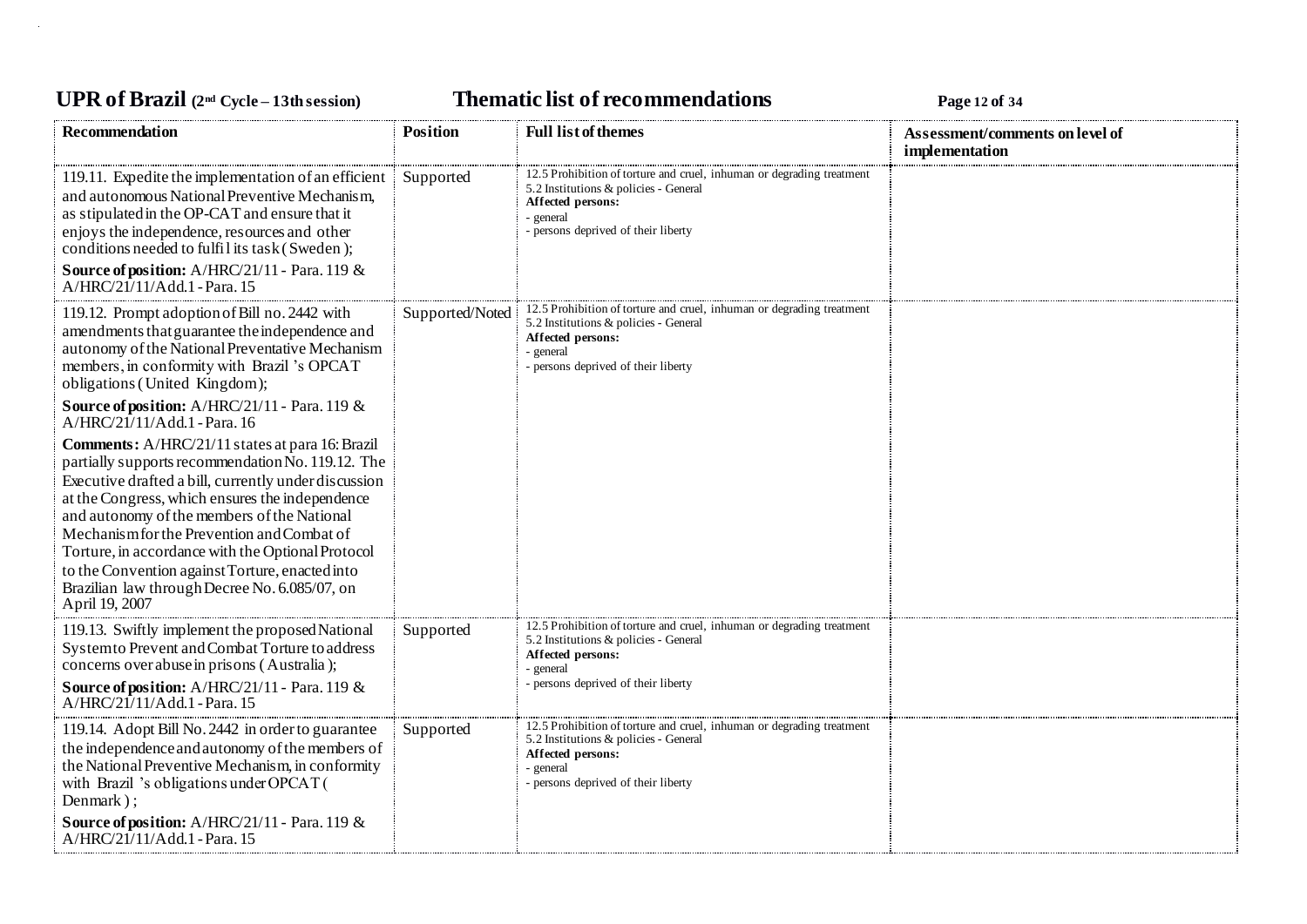## **UPR of Brazil (2nd Cycle – 13th session) Thematic list of recommendations Page <sup>13</sup> of <sup>34</sup>**

| Recommendation                                                                                                                                                                                                                                                                                                                                                   | <b>Position</b> | <b>Full list of themes</b>                                                                                                                     | Assessment/comments on level of<br>implementation |
|------------------------------------------------------------------------------------------------------------------------------------------------------------------------------------------------------------------------------------------------------------------------------------------------------------------------------------------------------------------|-----------------|------------------------------------------------------------------------------------------------------------------------------------------------|---------------------------------------------------|
| 119.15. Request the Sub-committee on the<br>Prevention of Torture to publicly release the report<br>of its September 2011 visit (Switzerland);<br>Source of position: A/HRC/21/11 - Para. 119 &<br>A/HRC/21/11/Add.1 - Para. 15                                                                                                                                  | Supported       | 12.5 Prohibition of torture and cruel, inhuman or degrading treatment<br>Affected persons:<br>- general<br>- persons deprived of their liberty |                                                   |
| 119.63. Implement further measures to combating<br>and preventing torture, as well as strengthen<br>existing mechanisms for the implementation of the<br>recommendations of the United Nations<br>Committee Against Torture and other international<br>bodies (Uzbekistan);                                                                                      | Supported       | 12.5 Prohibition of torture and cruel, inhuman or degrading treatment<br>40 Treaty body follow-up procedures<br>Affected persons:<br>- general |                                                   |
| Source of position: A/HRC/21/11 - Para. 119 &<br>A/HRC/21/11/Add.1 - Para. 15                                                                                                                                                                                                                                                                                    |                 |                                                                                                                                                |                                                   |
| 119.64. Continue the authorities' efforts to prevent<br>and combat torture both at the federal and state<br>levels (Indonesia);                                                                                                                                                                                                                                  | Supported       | 12.5 Prohibition of torture and cruel, inhuman or degrading treatment<br>Affected persons:<br>- general                                        |                                                   |
| Source of position: A/HRC/21/11 - Para. 119 &<br>A/HRC/21/11/Add.1 - Para. 15                                                                                                                                                                                                                                                                                    |                 |                                                                                                                                                |                                                   |
| <b>Right or area: 12.6. Conditions of detention</b>                                                                                                                                                                                                                                                                                                              |                 |                                                                                                                                                |                                                   |
| 119.66. Make sure prisoners and detainees have<br>access at all times to their rights and descriptions<br>of proper treatment, including those laid down in<br>the Standard Minimum Rules and the Body of<br>Principles for the Protection of Detainees and make<br>sure that they have access to effective procedures to<br>realize these rights (Netherlands); | Supported       | 12.6 Conditions of detention<br>13.3 Arbitrary arrest and detention<br>Affected persons:<br>- general<br>persons deprived of their liberty     |                                                   |
| Source of position: A/HRC/21/11 - Para. 119 &<br>A/HRC/21/11/Add.1 - Para. 15                                                                                                                                                                                                                                                                                    |                 |                                                                                                                                                |                                                   |
| 119.67. Make further efforts to improve conditions<br>in detention facilities according to international<br>standards, especially including developing gender-<br>sensitive policies and programmes for women (<br>Republic of Korea);                                                                                                                           | Supported       | 12.6 Conditions of detention<br>Affected persons:<br>- women<br>persons deprived of their liberty                                              |                                                   |
| Source of position: A/HRC/21/11 - Para. 119 &<br>A/HRC/21/11/Add.1 - Para. 15                                                                                                                                                                                                                                                                                    |                 |                                                                                                                                                |                                                   |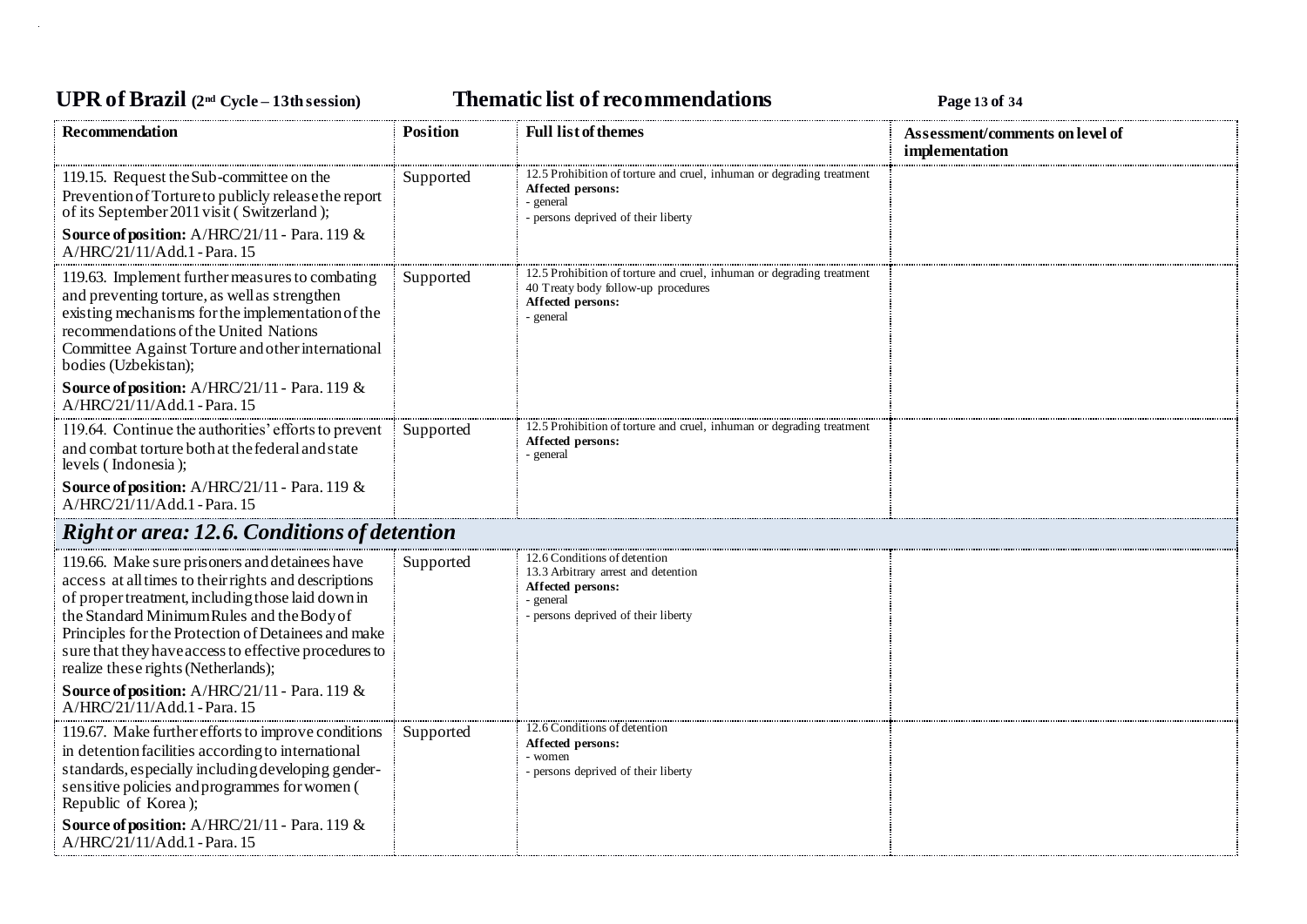## **UPR of Brazil (2nd Cycle – 13th session) Thematic list of recommendations Page <sup>14</sup> of <sup>34</sup>**

| <b>Recommendation</b>                                                                                                                                                                                                                                                                                                                                                                                                                         | <b>Position</b> | <b>Full list of themes</b>                                                                                                                                                                                                                                                                                           | Assessment/comments on level of<br>implementation |
|-----------------------------------------------------------------------------------------------------------------------------------------------------------------------------------------------------------------------------------------------------------------------------------------------------------------------------------------------------------------------------------------------------------------------------------------------|-----------------|----------------------------------------------------------------------------------------------------------------------------------------------------------------------------------------------------------------------------------------------------------------------------------------------------------------------|---------------------------------------------------|
| 119.68. Take action to improve prison conditions,<br>in particular to improve the conditions of women's<br>detention facilities in accordance with international<br>standards, and ensure protection of human rights of<br>all detainees, including guarantees of due process<br>and protection against cruel and inhumane<br>treatment (Slovenia);<br><b>Source of position:</b> $A/HRC/21/11$ - Para. 119 &<br>A/HRC/21/11/Add.1 - Para. 15 | Supported       | 12.6 Conditions of detention<br>12.5 Prohibition of torture and cruel, inhuman or degrading treatment<br>13.3 Arbitrary arrest and detention<br>15.1 Administration of justice & fair trial<br>29.1 Discrimination against women<br>Affected persons:<br>- general<br>- women<br>- persons deprived of their liberty |                                                   |
| 119.69. Reform the penitentiary system to reduce<br>the level of overcrowding and to improve the<br>living conditions of persons deprived of their<br>liberty (Spain);<br>Source of position: A/HRC/21/11 - Para. 119 &                                                                                                                                                                                                                       | Supported       | 12.6 Conditions of detention<br>Affected persons:<br>- persons deprived of their liberty                                                                                                                                                                                                                             |                                                   |
| A/HRC/21/11/Add.1 - Para. 15                                                                                                                                                                                                                                                                                                                                                                                                                  |                 |                                                                                                                                                                                                                                                                                                                      |                                                   |
| 119.71. Reduce prison overcrowding and pretrial<br>detention periods by enforcing the 2011 Law on<br>Precautionary Measures (United States);                                                                                                                                                                                                                                                                                                  | Supported       | 12.6 Conditions of detention<br>13.3 Arbitrary arrest and detention<br>Affected persons:<br>- general                                                                                                                                                                                                                |                                                   |
| Source of position: A/HRC/21/11 - Para. 119 &<br>A/HRC/21/11/Add.1 - Para. 15                                                                                                                                                                                                                                                                                                                                                                 |                 | - persons deprived of their liberty                                                                                                                                                                                                                                                                                  |                                                   |
| 119.72. Take action to improve prison conditions (<br>Czech Republic);                                                                                                                                                                                                                                                                                                                                                                        | Supported       | 12.6 Conditions of detention<br>Affected persons:<br>- general                                                                                                                                                                                                                                                       |                                                   |
| Source of position: A/HRC/21/11 - Para. 119 &<br>A/HRC/21/11/Add.1 - Para. 15                                                                                                                                                                                                                                                                                                                                                                 |                 | - persons deprived of their liberty                                                                                                                                                                                                                                                                                  |                                                   |
| 119.73. Exert further efforts to improve prison<br>conditions (Egypt);                                                                                                                                                                                                                                                                                                                                                                        | Supported       | 12.6 Conditions of detention<br>Affected persons:                                                                                                                                                                                                                                                                    |                                                   |
| Source of position: A/HRC/21/11 - Para. 119 &<br>A/HRC/21/11/Add.1 - Para. 15                                                                                                                                                                                                                                                                                                                                                                 |                 | - general<br>- persons deprived of their liberty                                                                                                                                                                                                                                                                     |                                                   |
| 119.74. Undertake effective measures to improve<br>prison conditions (Hungary);                                                                                                                                                                                                                                                                                                                                                               | Supported       | 12.6 Conditions of detention<br>Affected persons:<br>- general                                                                                                                                                                                                                                                       |                                                   |
| Source of position: A/HRC/21/11 - Para. 119 &<br>A/HRC/21/11/Add.1 - Para. 15                                                                                                                                                                                                                                                                                                                                                                 |                 | - persons deprived of their liberty                                                                                                                                                                                                                                                                                  |                                                   |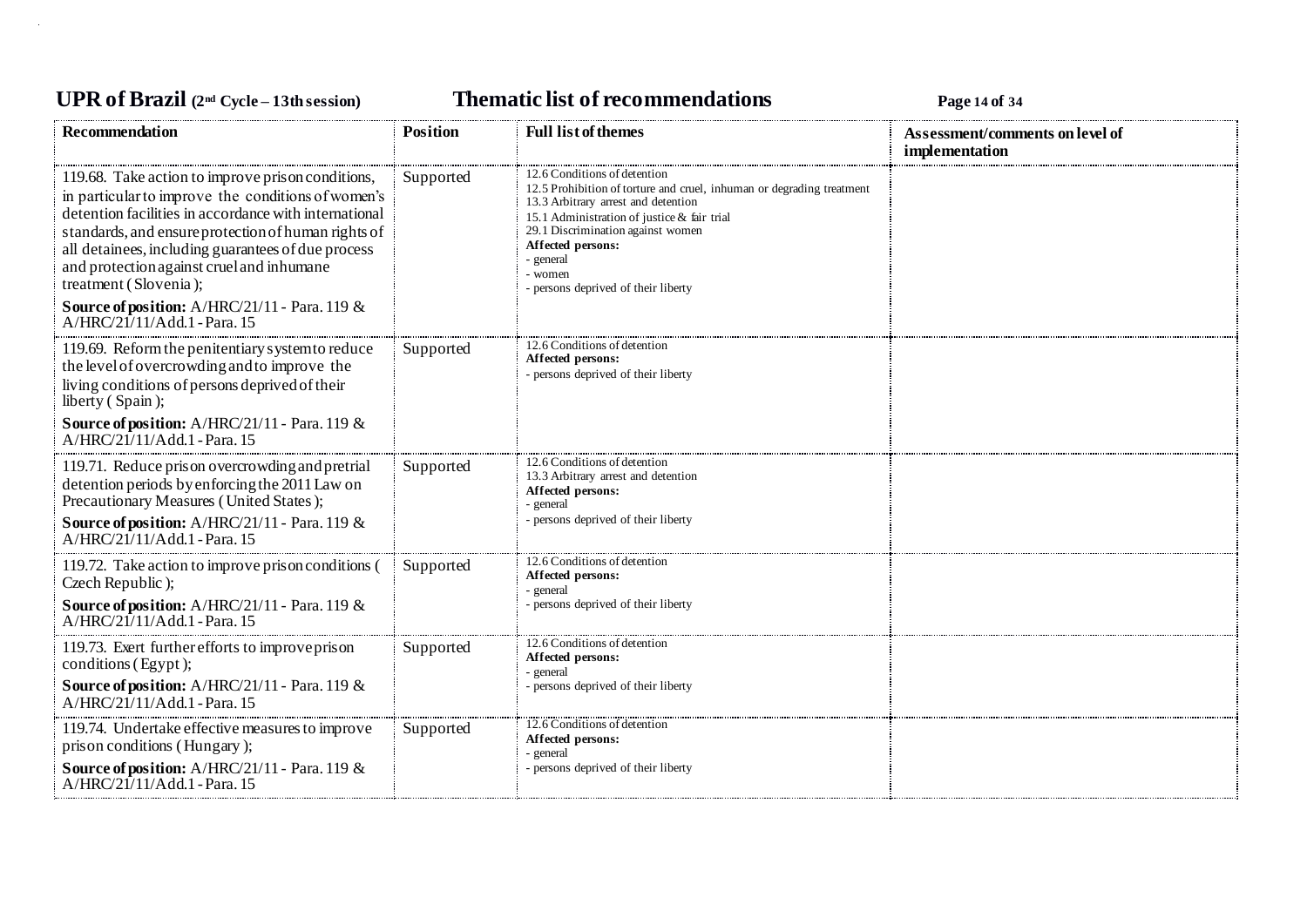## **UPR of Brazil (2nd Cycle – 13th session) Thematic list of recommendations Page <sup>15</sup> of <sup>34</sup>**

| Recommendation                                                                                                                                                                                                                                                                                                                                                         | <b>Position</b> | <b>Full list of themes</b>                                                                                                                                                                                                                                                                                                                                     | Assessment/comments on level of<br>implementation |
|------------------------------------------------------------------------------------------------------------------------------------------------------------------------------------------------------------------------------------------------------------------------------------------------------------------------------------------------------------------------|-----------------|----------------------------------------------------------------------------------------------------------------------------------------------------------------------------------------------------------------------------------------------------------------------------------------------------------------------------------------------------------------|---------------------------------------------------|
| 119.76. Pay extra attention to the special needs of<br>women prisoners by considering implementing the<br>Bangkok rules (Thailand);<br>Source of position: A/HRC/21/11 - Para. 119 &<br>A/HRC/21/11/Add.1 - Para. 15                                                                                                                                                   | Supported       | 12.6 Conditions of detention<br>29.1 Discrimination against women<br>Affected persons:<br>- women<br>- persons deprived of their liberty                                                                                                                                                                                                                       |                                                   |
| 119.77. Make more efforts to improve the situation<br>in detention facilities especially in women's prisons<br>$( $ . Greece $);$<br>Source of position: A/HRC/21/11 - Para. 119 &<br>A/HRC/21/11/Add.1 - Para. 15                                                                                                                                                     | Supported       | 12.6 Conditions of detention<br>29.1 Discrimination against women<br>Affected persons:<br>- women<br>- persons deprived of their liberty                                                                                                                                                                                                                       |                                                   |
| <b>Right or area: 12.7. Prohibition of slavery, trafficking</b>                                                                                                                                                                                                                                                                                                        |                 |                                                                                                                                                                                                                                                                                                                                                                |                                                   |
| 119.98. Strengthen domestic cooperation between<br>relevant actors, as well as international cooperation,<br>in order to combat both internal and international<br>trafficking and sexual exploitation of women and<br>children (Sweden);<br>Source of position: A/HRC/21/11 - Para. 119 &<br>A/HRC/21/11/Add.1 - Para. 23                                             | Supported       | 12.7 Prohibition of slavery, trafficking<br>4 Inter-State cooperation & development assistance<br>29.1 Discrimination against women<br>29.2 Violence against women, trafficking and exploitation of<br>prostitution<br>30.3 Children: protection against exploitation<br>Affected persons:<br>- general<br>- children<br>- women                               |                                                   |
| 119.99. Adopt and implement, in accordance with<br>relevant international law, national legislation to<br>combat trafficking in women and children which<br>will prosecute and convict traffickers, and take<br>effective measures to prevent sexual tourism<br>(Switzerland);<br><b>Source of position:</b> A/HRC/21/11 - Para. 119 &<br>A/HRC/21/11/Add.1 - Para. 23 | Supported       | 12.7 Prohibition of slavery, trafficking<br>5.1 Constitutional and legislative framework<br>5.2 Institutions & policies - General<br>16 Right to an effective remedy, impunity<br>29.1 Discrimination against women<br>29.2 Violence against women, trafficking and exploitation of<br>prostitution<br>Affected persons:<br>- general<br>- children<br>- women |                                                   |
| 119.100. Step up prosecutions of individuals who<br>traffic in persons and increase funding for<br>specialized services, including shelters, for<br>trafficking victims (United States);<br>Source of position: A/HRC/21/11 - Para. 119 &<br>A/HRC/21/11/Add.1 - Para. 23                                                                                              | Supported       | 12.7 Prohibition of slavery, trafficking<br>16 Right to an effective remedy, impunity<br>Affected persons:<br>- general                                                                                                                                                                                                                                        |                                                   |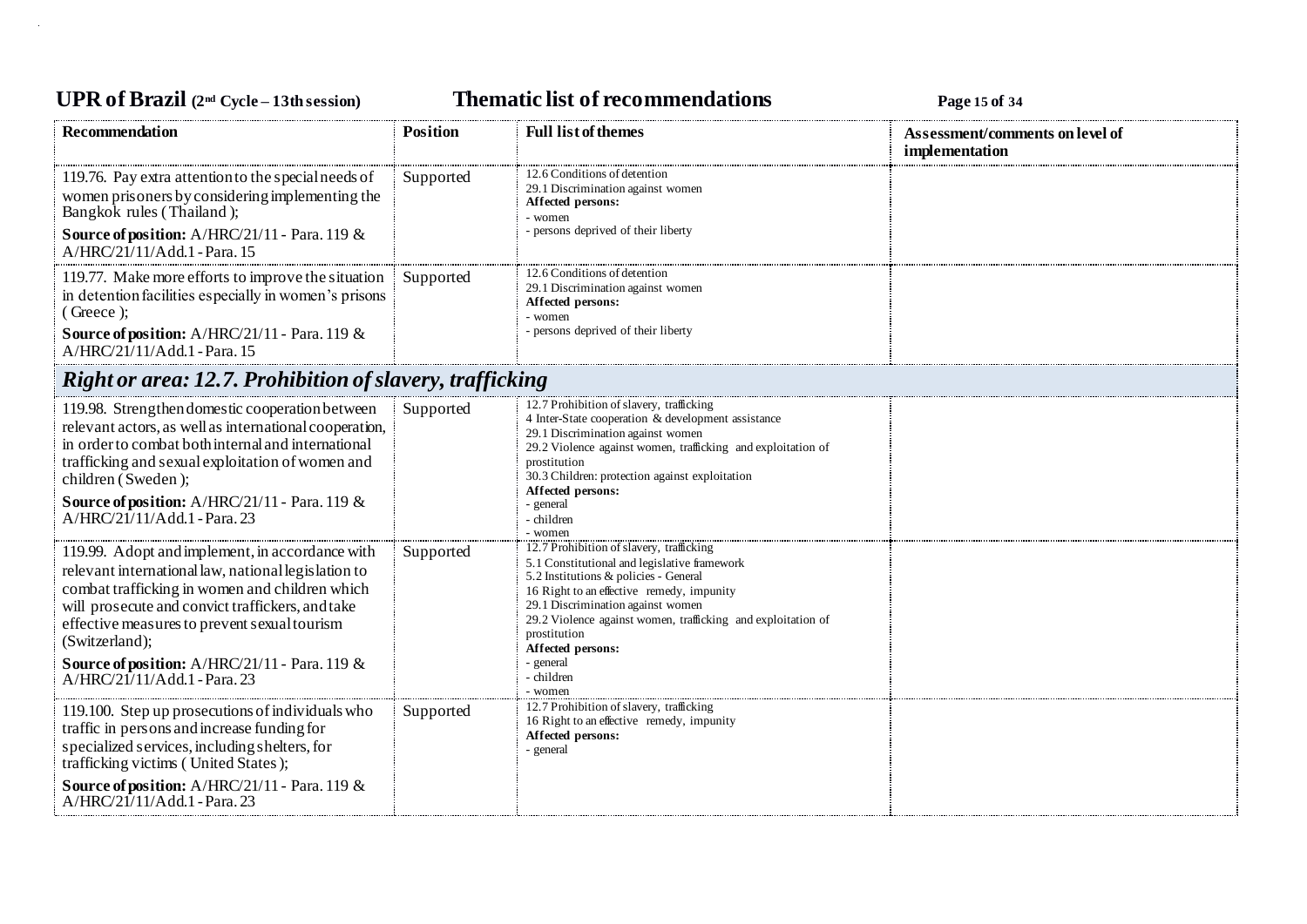# **UPR of Brazil (2nd Cycle – 13th session) Thematic list of recommendations Page <sup>16</sup> of <sup>34</sup>**

| Recommendation                                                                                                                                                 | <b>Position</b> | <b>Full list of themes</b>                                                                                                                                               | Assessment/comments on level of<br>implementation |  |  |
|----------------------------------------------------------------------------------------------------------------------------------------------------------------|-----------------|--------------------------------------------------------------------------------------------------------------------------------------------------------------------------|---------------------------------------------------|--|--|
| 119.101. Combat human trafficking, "death<br>squads", violence and related sexual exploitation<br>(Holy See);<br>Source of position: A/HRC/21/11 - Para. 119 & | Supported       | 12.7 Prohibition of slavery, trafficking<br>12.3 Extrajudicial, summary or arbitrary executions<br>13.1 Liberty and security - general<br>Affected persons:<br>- general |                                                   |  |  |
| A/HRC/21/11/Add.1 - Para. 23                                                                                                                                   |                 |                                                                                                                                                                          |                                                   |  |  |
| 119.102. Adopt more comprehensive legislation to<br>combat trafficking in persons (Iraq);                                                                      | Supported       | 12.7 Prohibition of slavery, trafficking<br>5.1 Constitutional and legislative framework<br>Affected persons:                                                            |                                                   |  |  |
| Source of position: A/HRC/21/11 - Para. 119 &<br>A/HRC/21/11/Add.1 - Para. 23                                                                                  |                 | - general                                                                                                                                                                |                                                   |  |  |
| 119.106. Take effective legislative measures for<br>special protection and integration mechanisms for<br>victims of slave labour (Iran);                       | Supported       | 12.7 Prohibition of slavery, trafficking<br>16 Right to an effective remedy, impunity<br>Affected persons:<br>- general                                                  |                                                   |  |  |
| Source of position: A/HRC/21/11 - Para. 119 &<br>A/HRC/21/11/Add.1 - Para.7                                                                                    |                 |                                                                                                                                                                          |                                                   |  |  |
| 119.107. Give greater importance to the<br>recommendations made by the Committee of the<br>ILO Experts as regards the combat of slavery<br>labor(Iraq);        | Supported       | 12.7 Prohibition of slavery, trafficking<br>Affected persons:<br>- general                                                                                               |                                                   |  |  |
| Source of position: A/HRC/21/11 - Para. 119 &<br>A/HRC/21/11/Add.1 - Para.7                                                                                    |                 |                                                                                                                                                                          |                                                   |  |  |
| 119.119. Secure what is prescribed in Article 149<br>of the Brazilian Penal Code, relating to the criminal<br>prosecution of the crime of slavery (Paraguay);  | Supported       | 12.7 Prohibition of slavery, trafficking<br>16 Right to an effective remedy, impunity<br>Affected persons:<br>- general                                                  |                                                   |  |  |
| <b>Source of position:</b> A/HRC/21/11 - Para. 119 $\&$<br>A/HRC/21/11/Add.1 - Para.7                                                                          |                 |                                                                                                                                                                          |                                                   |  |  |
| Right or area: 13.1. Liberty $\&$ security – general                                                                                                           |                 |                                                                                                                                                                          |                                                   |  |  |
| 119.89. Take all necessary measures to ensure the<br>physical integrity of journalists and human rights<br>defenders (France);                                 | Supported       | 13.1 Liberty and security - general<br>36 Human rights defenders<br>Affected persons:<br>- human rights defenders                                                        |                                                   |  |  |
| <b>Source of position:</b> $A/HRC/21/11$ - Para. 119 &<br>A/HRC/21/11/Add.1 - Para. 13                                                                         |                 | - media                                                                                                                                                                  |                                                   |  |  |
| Right or area: 14.3. Freedom of opinion and expression                                                                                                         |                 |                                                                                                                                                                          |                                                   |  |  |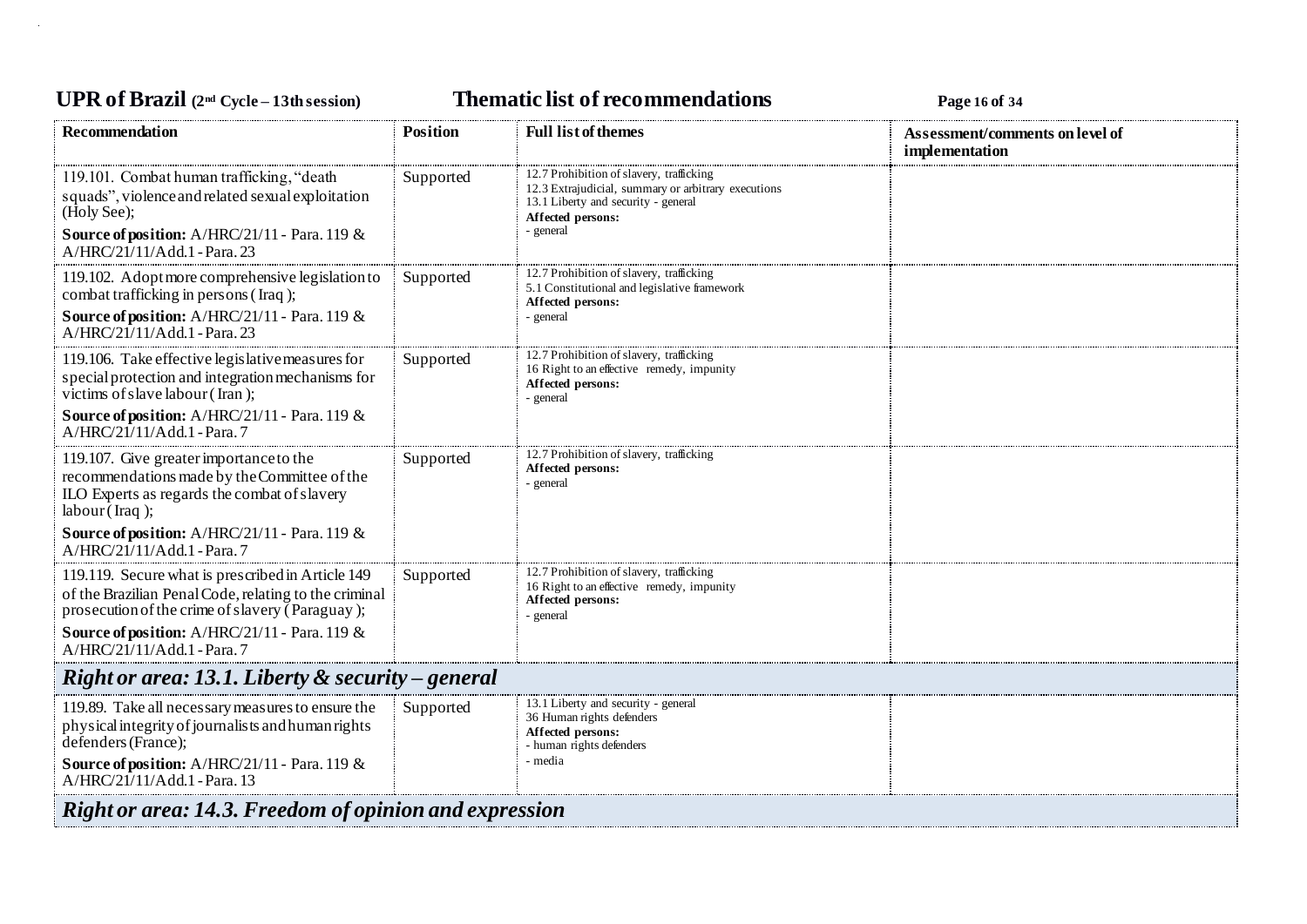## **UPR of Brazil (2nd Cycle – 13th session) Thematic list of recommendations Page <sup>17</sup> of <sup>34</sup>**

| <b>Recommendation</b>                                                                                                                                                                                                                                                                                                                            | <b>Position</b> | <b>Full list of themes</b>                                                                                                                                                                                                                                                                                          | Assessment/comments on level of<br>implementation |
|--------------------------------------------------------------------------------------------------------------------------------------------------------------------------------------------------------------------------------------------------------------------------------------------------------------------------------------------------|-----------------|---------------------------------------------------------------------------------------------------------------------------------------------------------------------------------------------------------------------------------------------------------------------------------------------------------------------|---------------------------------------------------|
| 119.130. Consider freedom of expression concerns<br>when drafting cybercrime legislation (Estonia);                                                                                                                                                                                                                                              | Supported       | 14.3 Freedom of opinion and expression<br>5.1 Constitutional and legislative framework<br>Affected persons:                                                                                                                                                                                                         |                                                   |
| Source of position: A/HRC/21/11 - Para. 119 &<br>A/HRC/21/11/Add.1 - Para. 5                                                                                                                                                                                                                                                                     |                 | - general<br>- media                                                                                                                                                                                                                                                                                                |                                                   |
| Right or area: 15.1. Administration of justice & fair trial                                                                                                                                                                                                                                                                                      |                 |                                                                                                                                                                                                                                                                                                                     |                                                   |
| 119.111. Continue the implementation of the policy<br>aimed at improving the judicial system, reforming<br>the law enforcement bodies and reducing the crime<br>rate and corruption (Russian Federation);<br>Source of position: A/HRC/21/11 - Para. 119 &<br>A/HRC/21/11/Add.1 - Para. 15                                                       | Supported       | 15.1 Administration of justice & fair trial<br>5.2 Institutions & policies - General<br>5.3 Political framework & good governance<br>13.1 Liberty and security - general<br>38.1 Human rights, structural adjustment/economic reform policies $\&$<br>foreign debt<br>Affected persons:<br>- general<br>- judiciary |                                                   |
| 119.112. Facilitate access to justice through<br>additional measures, which could reduce structural<br>obstacles such as the cost and the cumbersome<br>nature of the procedures (Morocco);<br><b>Source of position:</b> A/HRC/21/11 - Para. 119 &                                                                                              | Supported       | 15.1 Administration of justice & fair trial<br>8 Equality & non-discrimination<br>Affected persons:<br>- general                                                                                                                                                                                                    |                                                   |
| A/HRC/21/11/Add.1 - Para, 15                                                                                                                                                                                                                                                                                                                     |                 |                                                                                                                                                                                                                                                                                                                     |                                                   |
| 119.113. Strengthen the judiciary by combating<br>slowness as well as addressing corruption and the<br>repressive treatment of adolescents (Spain);                                                                                                                                                                                              | Supported       | 15.1 Administration of justice & fair trial<br>5.3 Political framework & good governance<br>30.4 Juvenile justice<br>Affected persons:                                                                                                                                                                              |                                                   |
| <b>Source of position:</b> A/HRC/21/11 - Para. 119 &<br>$A/HRC/21/11/Add.1$ - Para, 15                                                                                                                                                                                                                                                           |                 | - children<br>- judiciary                                                                                                                                                                                                                                                                                           |                                                   |
| 119.114. Continue its endeavours to contribute to<br>improving the criminal justice system in the<br>country (Azerbaijan);                                                                                                                                                                                                                       | Supported       | 15.1 Administration of justice & fair trial<br>Affected persons:<br>- judiciary                                                                                                                                                                                                                                     |                                                   |
| Source of position: A/HRC/21/11 - Para. 119 &<br>$A/HRC/21/11/Add.1$ - Para. 15                                                                                                                                                                                                                                                                  |                 |                                                                                                                                                                                                                                                                                                                     |                                                   |
| 119.116. Further develop the legislation that would<br>allow women to exercise their rights to privacy and<br>confidentiality during police investigations and<br>guarantee the right to presumption of innocence,<br>due process, and legal defence (Estonia);<br>Source of position: A/HRC/21/11 - Para. 119 &<br>A/HRC/21/11/Add.1 - Para. 15 | Supported       | 15.1 Administration of justice & fair trial<br>5.1 Constitutional and legislative framework<br>14.6 Right to private life, privacy<br>22.4 Right to social security<br>Affected persons:<br>- women<br>- judiciary                                                                                                  |                                                   |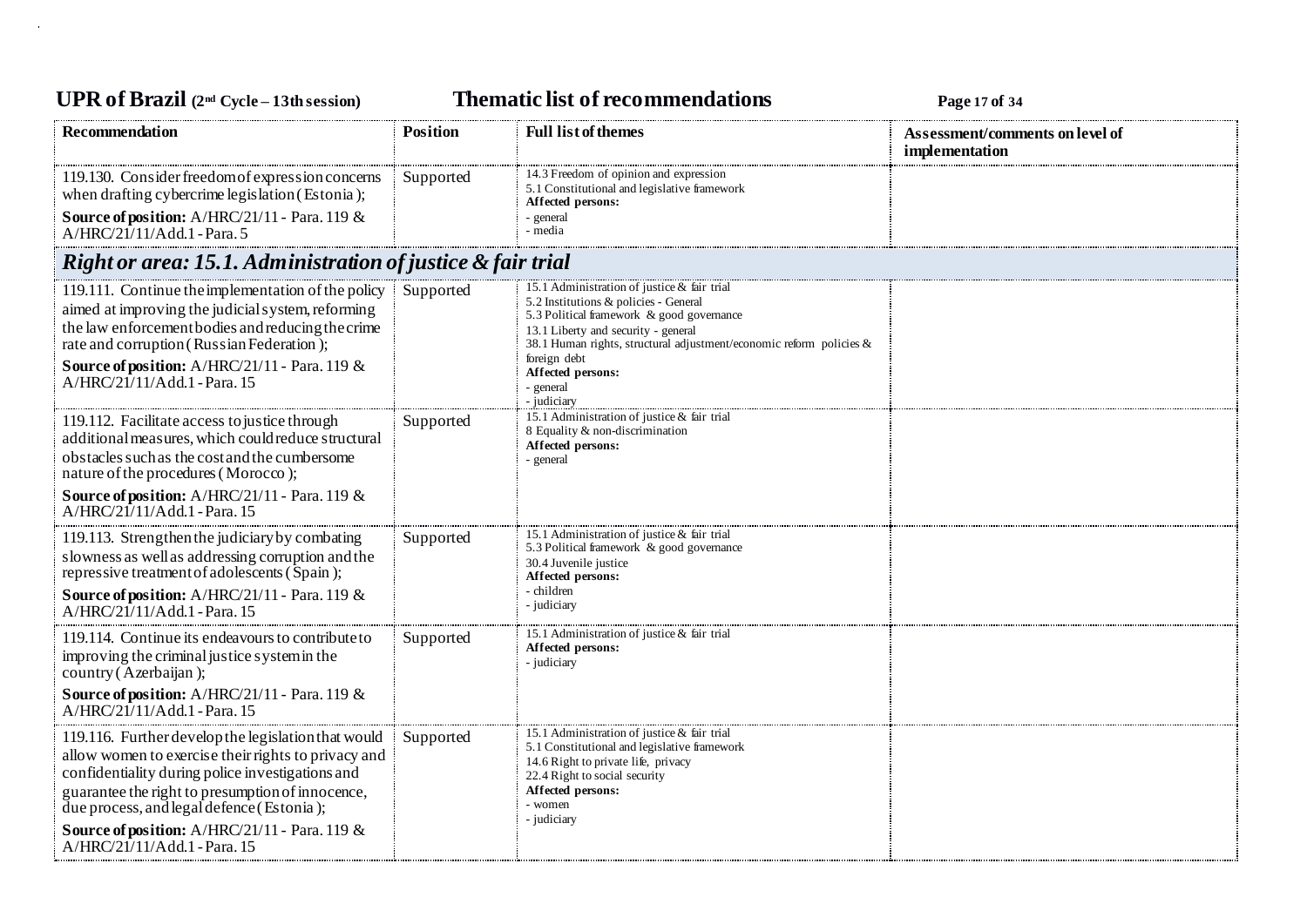## **UPR of Brazil (2nd Cycle – 13th session) Thematic list of recommendations Page <sup>18</sup> of <sup>34</sup>**

| <b>Recommendation</b>                                                                                                                                                                                                                                                                            | <b>Position</b> | <b>Full list of themes</b>                                                                                                                                                                                              | Assessment/comments on level of<br>implementation |
|--------------------------------------------------------------------------------------------------------------------------------------------------------------------------------------------------------------------------------------------------------------------------------------------------|-----------------|-------------------------------------------------------------------------------------------------------------------------------------------------------------------------------------------------------------------------|---------------------------------------------------|
| 119.117. Increase the total number of Public<br>Defenders and to secure a constant presence of<br>Public Defenders in all detention institutions (<br>Netherlands);<br>Source of position: A/HRC/21/11 - Para. 119 &<br>A/HRC/21/11/Add.1 - Para. 15                                             | Supported       | 15.1 Administration of justice & fair trial<br>5.2 Institutions & policies - General<br>12.6 Conditions of detention<br>Affected persons:<br>- human rights defenders<br>- general<br>persons deprived of their liberty |                                                   |
| 119.118. Ensure the availability of public defenders<br>in all detention locations in order to enhance<br>guarantees of due process (Canada);<br><b>Source of position:</b> $A/HRC/21/11$ - Para. 119 &<br>A/HRC/21/11/Add.1 - Para. 15                                                          | Supported       | 15.1 Administration of justice & fair trial<br>5.2 Institutions & policies - General<br>12.6 Conditions of detention<br>Affected persons:<br>- general<br>- persons deprived of their liberty                           |                                                   |
| Right or area: 16. Right to an effective remedy, impunity                                                                                                                                                                                                                                        |                 |                                                                                                                                                                                                                         |                                                   |
| 119.120. Ensure that all killings by law<br>enforcement personnel are properly registered and<br>thoroughly, independently investigated (Slovakia);<br><b>Source of position:</b> $A/HRC/21/11$ - Para. 119 &<br>A/HRC/21/11/Add.1 - Para. 15                                                    | Supported       | 16 Right to an effective remedy, impunity<br>12.1 Right to life<br>Affected persons:<br>general                                                                                                                         |                                                   |
| 119.121. Combat impunity on crimes against<br>judges by creating a protection system for judges<br>under threat (United States);<br>Source of position: A/HRC/21/11 - Para. 119 &<br>A/HRC/21/11/Add.1 - Para. 15                                                                                | Supported       | 16 Right to an effective remedy, impunity<br>13.1 Liberty and security - general<br>Affected persons:<br>- general<br>- judiciary                                                                                       |                                                   |
| 119.122. Ensure that all members of the police<br>and prison officers that commit human rights<br>violations and abuses, such as torture and ill-<br>treatment, are held accountable (Czech Republic);<br><b>Source of position:</b> $A/HRC/21/11$ - Para. 119 &<br>A/HRC/21/11/Add.1 - Para. 15 | Supported       | 16 Right to an effective remedy, impunity<br>12.5 Prohibition of torture and cruel, inhuman or degrading treatment<br>Affected persons:<br>- general                                                                    | NOT IMPLEMENTED                                   |
| 19.123. Effectively fight against arbitrary and on-<br>duty police killings, in particular by creating a<br>strong framework for impartial investigation (<br>Germany );<br>Source of position: A/HRC/21/11 - Para. 119 &<br>A/HRC/21/11/Add.1 - Para. 15                                        | Supported       | 16 Right to an effective remedy, impunity<br>12.3 Extrajudicial, summary or arbitrary executions<br>Affected persons:<br>- general                                                                                      |                                                   |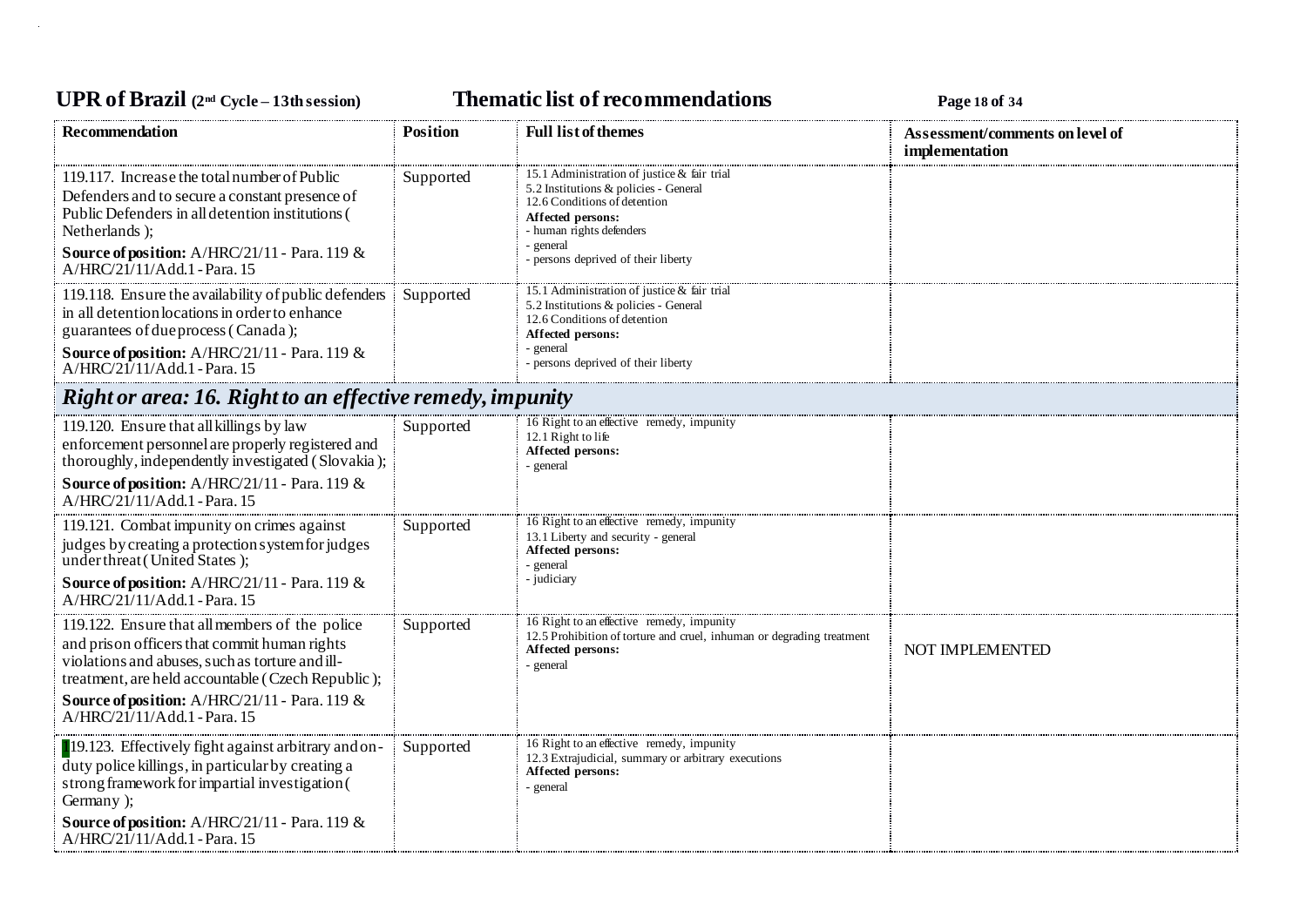## **UPR of Brazil (2nd Cycle – 13th session) Thematic list of recommendations Page <sup>19</sup> of <sup>34</sup>**

| <b>Recommendation</b>                                                                                                                                                                                                                     | <b>Position</b> | <b>Full list of themes</b>                                                                     | Assessment/comments on level of<br>implementation |  |
|-------------------------------------------------------------------------------------------------------------------------------------------------------------------------------------------------------------------------------------------|-----------------|------------------------------------------------------------------------------------------------|---------------------------------------------------|--|
| 119.124. Continue working for the strengthening of<br>the process of truth-seeking (Paraguay);<br>Source of position: A/HRC/21/11 - Para. 119 &                                                                                           | Supported       | 16 Right to an effective remedy, impunity<br>Affected persons:<br>- general                    | PARTIALLY IMPLEMENTED                             |  |
| A/HRC/21/11/Add.1 - Para. 26                                                                                                                                                                                                              |                 |                                                                                                |                                                   |  |
| 119.125. Continue its efforts to guarantee the right<br>to the truth for victims and families of serious<br>human rights violations and for all Brazilian<br>society, ensuring proper functioning of the Truth<br>Commission (Argentina); | Supported       | 16 Right to an effective remedy, impunity<br>Affected persons:<br>- general                    | PARTIALLY IMPLEMENTED                             |  |
| Source of position: A/HRC/21/11 - Para. 119 &<br>A/HRC/21/11/Add.1 - Para. 26                                                                                                                                                             |                 |                                                                                                |                                                   |  |
| 119.126. Ensure that the Truth Commission created<br>in November 2011 be provided with sufficient<br>resources to recognize the right of victims to<br>justice, in particular for crimes with no statute of<br>limitation (France);       | Supported       | 16 Right to an effective remedy, impunity<br>Affected persons:<br>- general                    |                                                   |  |
| Source of position: A/HRC/21/11 - Para. 119 &<br>A/HRC/21/11/Add.1 - Para. 26                                                                                                                                                             |                 |                                                                                                |                                                   |  |
| Right or area: 17. Rights related to name, identity, nationality                                                                                                                                                                          |                 |                                                                                                |                                                   |  |
| 119.128. Study the possibility of having campaigns<br>for registering girls, boys and adolescents in the<br>North and North - east of Brazil, with the<br>cooperation of the universal system of human rights<br>(Uruguay);               | Supported       | 17 Rights related to name, identity, nationality<br>Affected persons:<br>- children<br>- girls |                                                   |  |
| Source of position: A/HRC/21/11 - Para. 119 &<br>$A/HRC/21/11/Add.1$ - Para. 24                                                                                                                                                           |                 |                                                                                                |                                                   |  |
| 119.129. Regularly foster awareness on birth<br>registration at national and local levels, particularly<br>through the organization of public campaigns to<br>highlight the importance of birth-registration (<br>Uruguay);               | Supported       | 17 Rights related to name, identity, nationality<br>Affected persons:<br>- children            |                                                   |  |
| Source of position: A/HRC/21/11 - Para. 119 &<br>A/HRC/21/11/Add.1 - Para. 24                                                                                                                                                             |                 |                                                                                                |                                                   |  |
| Right or area: 18. Right to participate in public affairs & right to vote                                                                                                                                                                 |                 |                                                                                                |                                                   |  |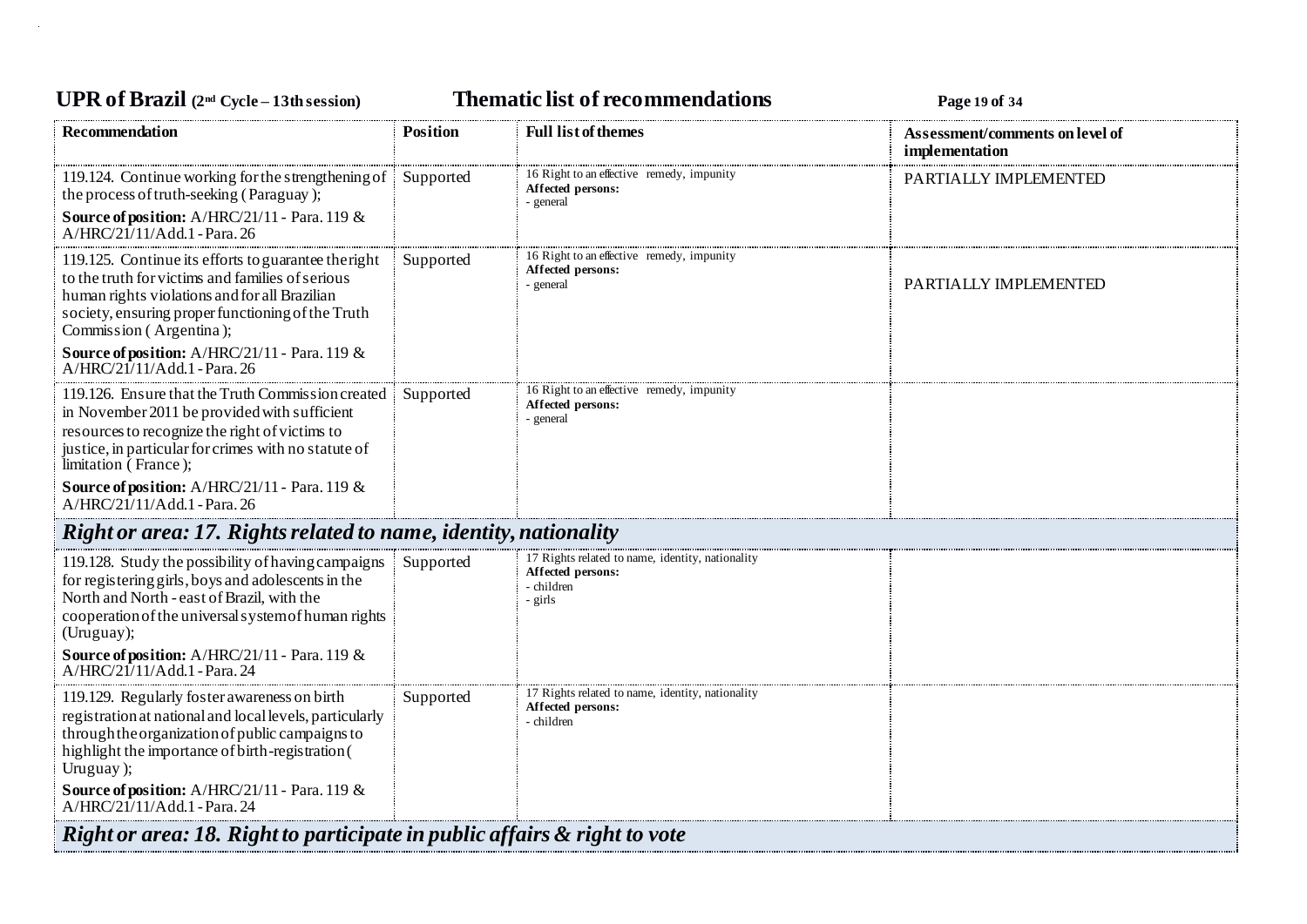### **UPR of Brazil (2nd Cycle – 13th session) Thematic list of recommendations Page <sup>20</sup> of <sup>34</sup>**

| <b>Recommendation</b>                                                                                                                                                                                      | Position  | <b>Full list of themes</b>                                                                                                         | Assessment/comments on level of<br>implementation |  |  |
|------------------------------------------------------------------------------------------------------------------------------------------------------------------------------------------------------------|-----------|------------------------------------------------------------------------------------------------------------------------------------|---------------------------------------------------|--|--|
| 119.44. Intensify efforts to enhance the<br>participation of women in socio-economic activities<br>(Nepal);<br><b>Source of position:</b> $A/HRC/21/11$ - Para. 119 &<br>A/HRC/21/11/Add.1 - Para. 19      | Supported | 18 Right to participation in public affairs and right to vote<br>29.1 Discrimination against women<br>Affected persons:<br>- women |                                                   |  |  |
| 119.46. Continue its efforts to consolidate greater<br>representation of women in decision-making<br>positions, both in public administration and the<br>private sector (Peru);                            | Supported | 18 Right to participation in public affairs and right to vote<br>29.1 Discrimination against women<br>Affected persons:<br>- women |                                                   |  |  |
| <b>Source of position:</b> $A/HRC/21/11$ - Para. 119 &<br>A/HRC/21/11/Add.1 - Para. 19                                                                                                                     |           |                                                                                                                                    |                                                   |  |  |
| 119.48. Consider the possibility of implementing<br>affirmative action policies in order to achieve a<br>larger representation of women in the executive,<br>legislative and judiciary branches (Ecuador); | Supported | 18 Right to participation in public affairs and right to vote<br>29.1 Discrimination against women<br>Affected persons:<br>- women |                                                   |  |  |
| Source of position: A/HRC/21/11 - Para. 119 &<br>A/HRC/21/11/Add.1 - Para. 19                                                                                                                              |           |                                                                                                                                    |                                                   |  |  |
| Right or area: 19. Rights related to marriage & family                                                                                                                                                     |           |                                                                                                                                    |                                                   |  |  |
| 119.27. Continue its efforts to strengthen human<br>rights, particularly within the framework of the<br>family (Saudi Arabia);<br><b>Source of position:</b> $A/HRC/21/11$ - Para. 119 &                   | Supported | 19 Rights related to marriage & family<br>Affected persons:<br>- general                                                           |                                                   |  |  |
| A/HRC/21/11/Add.1 - Para. 5                                                                                                                                                                                |           |                                                                                                                                    |                                                   |  |  |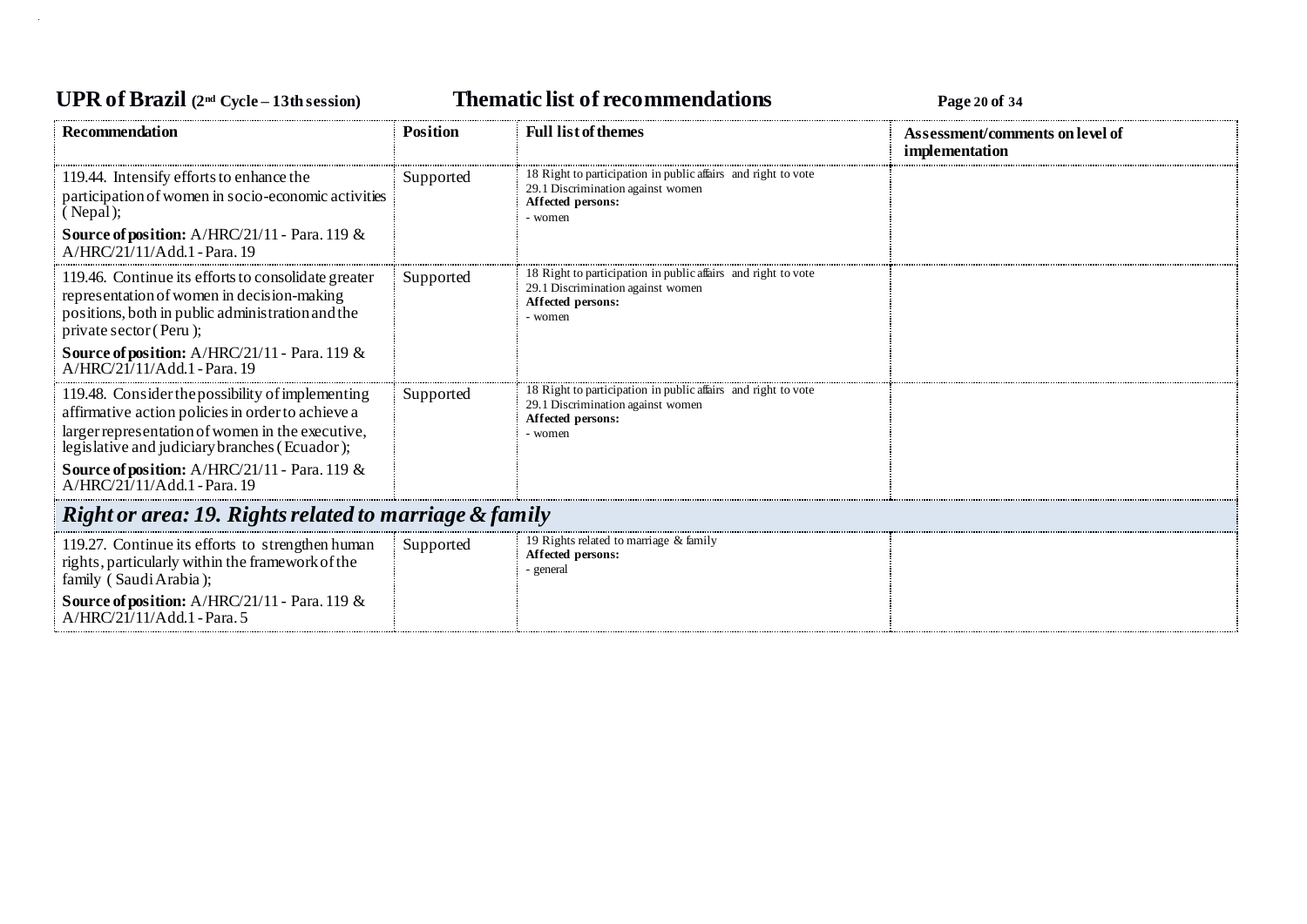## **UPR of Brazil (2nd Cycle – 13th session) Thematic list of recommendations Page <sup>21</sup> of <sup>34</sup>**

| <b>Recommendation</b>                                                                                                                                                                                                                                                                                                                                                                                                                                                                                     | <b>Position</b> | <b>Full list of themes</b>                                                                                                         | Assessment/comments on level of<br>implementation |  |  |
|-----------------------------------------------------------------------------------------------------------------------------------------------------------------------------------------------------------------------------------------------------------------------------------------------------------------------------------------------------------------------------------------------------------------------------------------------------------------------------------------------------------|-----------------|------------------------------------------------------------------------------------------------------------------------------------|---------------------------------------------------|--|--|
| 119.127. Protect the natural family and marriage,<br>formed by a husband and a wife, as a basic cell of<br>society as it provides the best conditions for raising<br>children (Holy See);                                                                                                                                                                                                                                                                                                                 | Supported/Noted | 19 Rights related to marriage & family<br>30.2 Children: family environment and alternative care<br>Affected persons:<br>- general |                                                   |  |  |
| Source of position: A/HRC/21/11 - Para. 119 &<br>A/HRC/21/11/Add.1 - Para. 6                                                                                                                                                                                                                                                                                                                                                                                                                              |                 |                                                                                                                                    |                                                   |  |  |
| Comments: A/HRC/21/11 states at para 6: Brazil<br>expresses partial support for recommendation No.<br>119.127. The Federal Constitution provides for the<br>State protection of the family, which is the basis of<br>society. Brazil has public policies aimed at<br>protecting the family and ensuring the conditions<br>for raising their children. However, Brazilian<br>institutions recognize other family arrangements as<br>also eligible for protection, such as women raising<br>children alone. |                 |                                                                                                                                    |                                                   |  |  |
| Right or area: 21. Economic, social & cultural rights – general measures of implementation                                                                                                                                                                                                                                                                                                                                                                                                                |                 |                                                                                                                                    |                                                   |  |  |
| 119.155. Keep taking the necessary measures to<br>combat continued deforestation in order to ensure<br>the effective enjoyment of economic, social and<br>cultural rights (Egypt);<br>Source of position: A/HRC/21/11 - Para. 119 &<br>A/HRC/21/11/Add.1 - Para. 27                                                                                                                                                                                                                                       | Supported       | 21 Economic, social & cultural rights - general measures of<br>implementation<br>Affected persons:<br>- general                    |                                                   |  |  |
| Right or area: 22.1. Right to an adequate standard of living - general                                                                                                                                                                                                                                                                                                                                                                                                                                    |                 |                                                                                                                                    |                                                   |  |  |
| 119.58. Make every effort to ensure that the<br>forthcoming World Cup and Olympics will bring<br>lasting benefits to the poorest and most<br>marginalized urban inhabitants (Ukraine);<br>Source of position: A/HRC/21/11 - Para. 119 &<br>A/HRC/21/11/Add.1 - Para. 25                                                                                                                                                                                                                                   | Supported       | 22.1 Right to an adequate standard of living - general<br>Affected persons:<br>general<br>persons living in poverty                |                                                   |  |  |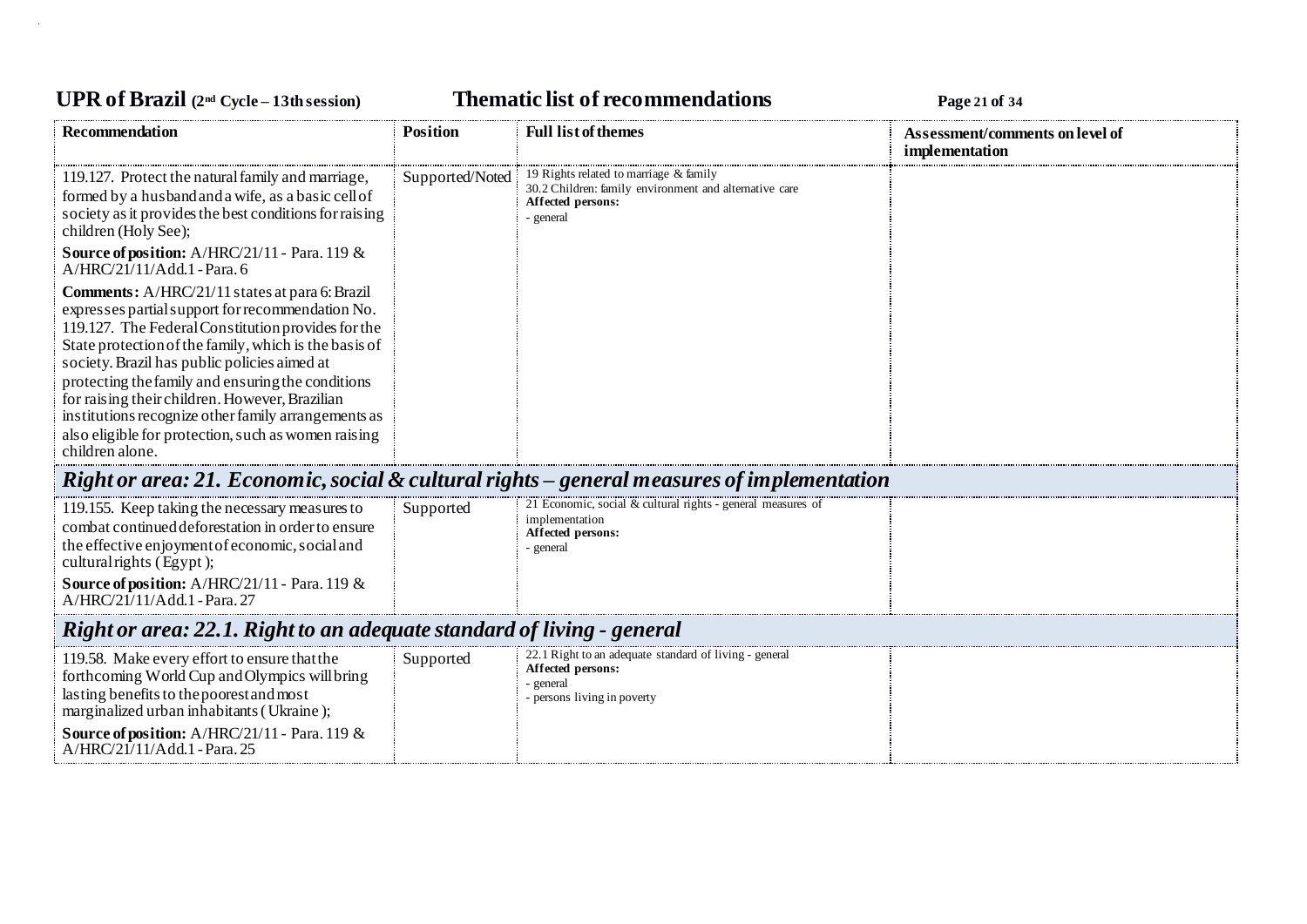## **UPR of Brazil (2nd Cycle – 13th session) Thematic list of recommendations Page <sup>22</sup> of <sup>34</sup>**

| Recommendation                                                                                                                                                                                                                                                                                                                   | <b>Position</b> | <b>Full list of themes</b>                                                                                                                                                                                                               | Assessment/comments on level of<br>implementation |
|----------------------------------------------------------------------------------------------------------------------------------------------------------------------------------------------------------------------------------------------------------------------------------------------------------------------------------|-----------------|------------------------------------------------------------------------------------------------------------------------------------------------------------------------------------------------------------------------------------------|---------------------------------------------------|
| 119.131. Examine the possibility of expanding the<br>scope of application and the target population of the<br>"Bolsa Familia" programme aimed at reducing<br>poverty and redouble its efforts to reduce social<br>inequalities (Morocco);<br>Source of position: $A/HRC/21/11$ - Para. 119 &<br>A/HRC/21/11/Add.1 - Para.7       | Supported       | 22.1 Right to an adequate standard of living - general<br>5.2 Institutions & policies - General<br>8 Equality & non-discrimination<br>22.5 Human rights & extreme poverty<br>Affected persons:<br>- general<br>persons living in poverty |                                                   |
| 119.132. Continue efforts to reduce poverty and<br>increase, if possible, the necessary resources for<br>current programmes, such as the "Bolsa Familia" (<br>Greece :<br>Source of position: A/HRC/21/11 - Para. 119 &<br>A/HRC/21/11/Add.1 - Para.7                                                                            | Supported       | 22.1 Right to an adequate standard of living - general<br>5.2 Institutions & policies - General<br>Affected persons:<br>- general<br>persons living in poverty                                                                           |                                                   |
| 119.135. Continue its efforts to combat poverty and<br>social disparities (Pakistan);<br><b>Source of position:</b> $A/HRC/21/11$ - Para. 119 &<br>$A/HRC/21/11/Add.1$ - Para. 7                                                                                                                                                 | Supported       | 22.1 Right to an adequate standard of living - general<br>8 Equality & non-discrimination<br>Affected persons:<br>- persons living in poverty                                                                                            |                                                   |
| 119.136. Pursue strategies fighting against poverty<br>and social inequalities (Senegal);<br>Source of position: A/HRC/21/11 - Para. 119 &<br>A/HRC/21/11/Add.1 - Para. 7                                                                                                                                                        | Supported       | 22.1 Right to an adequate standard of living - general<br>8 Equality & non-discrimination<br>Affected persons:<br>persons living in poverty                                                                                              |                                                   |
| 119.141. Improve the struggle against poverty,<br>improve the fate of individuals and communities<br>fighting for access to land in rural zones, and<br>protect themagainst evictions, intimidations,<br>threats and killings (Belgium);<br><b>Source of position:</b> $A/HRC/21/11$ - Para. 119 &<br>A/HRC/21/11/Add.1 - Para.7 | Supported       | 22.1 Right to an adequate standard of living - general<br>22.3 Right to adequate housing<br>22.4 Right to social security<br>Affected persons:<br>general<br>- persons living in poverty<br>- persons living in rural areas              |                                                   |
| 119.143. Continue to move forward its poverty<br>reduction strategy and protect the rights of<br>vulnerable groups so as to achieve sustainable<br>economic and social development (China);<br>Source of position: A/HRC/21/11 - Para. 119 &<br>A/HRC/21/11/Add.1 - Para.7                                                       | Supported       | 22.1 Right to an adequate standard of living - general<br>22.5 Human rights & extreme poverty<br>Affected persons:<br>- general<br>- persons living in poverty                                                                           |                                                   |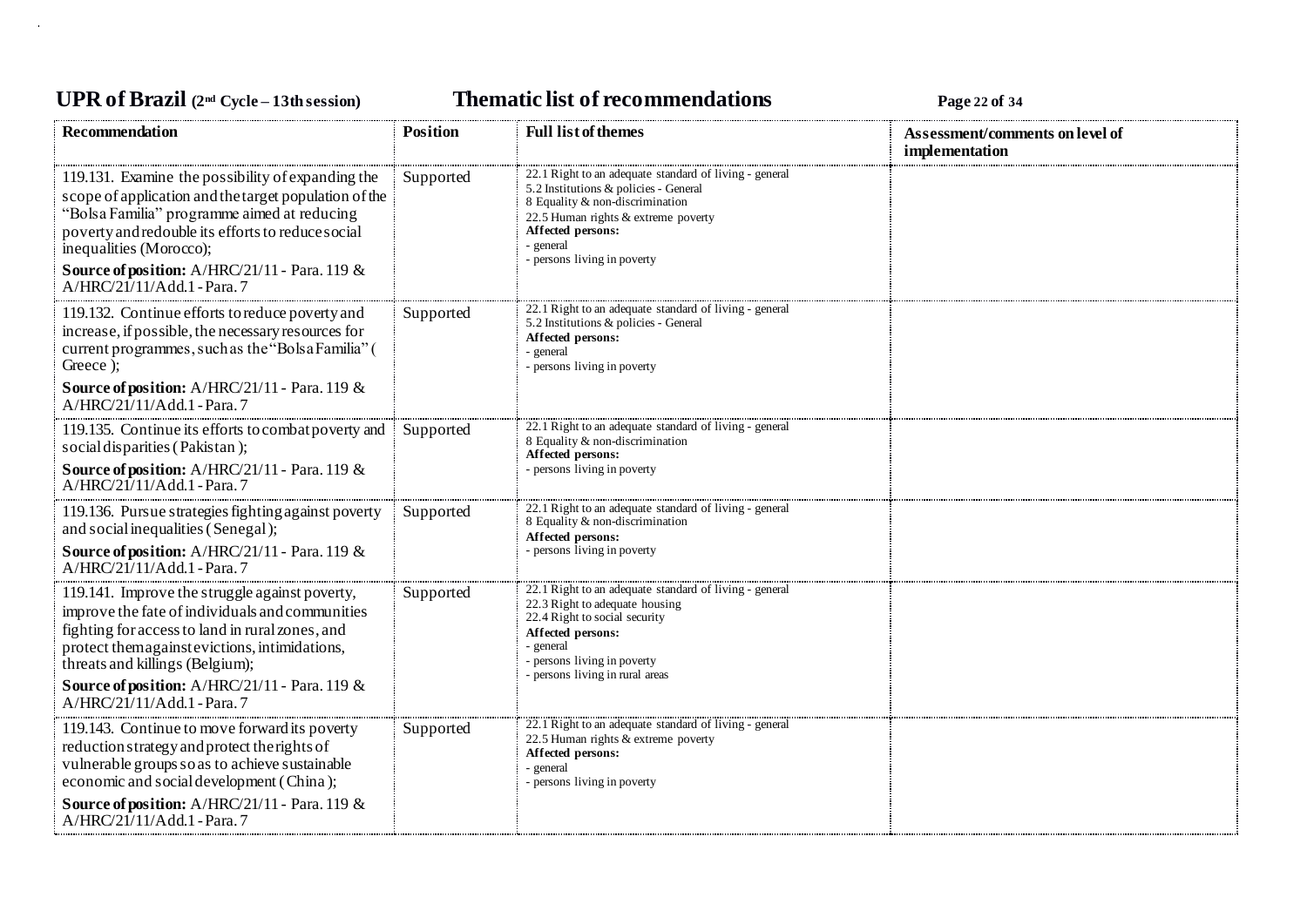## **UPR of Brazil (2nd Cycle – 13th session) Thematic list of recommendations Page <sup>23</sup> of <sup>34</sup>**

| <b>Recommendation</b>                                                                                                                                | <b>Position</b> | <b>Full list of themes</b>                                                                                                                                                              | Assessment/comments on level of<br>implementation |
|------------------------------------------------------------------------------------------------------------------------------------------------------|-----------------|-----------------------------------------------------------------------------------------------------------------------------------------------------------------------------------------|---------------------------------------------------|
| 119.145. Continue programmes and measures<br>aimed at eliminating poverty and increasing the<br>socio-economic development of the country<br>(Cuba); | Supported       | 22.1 Right to an adequate standard of living - general<br>37 Right to development - general measures of implementation<br>Affected persons:<br>- general<br>- persons living in poverty |                                                   |
| <b>Source of position:</b> A/HRC/21/11 - Para. 119 $\&$<br>A/HRC/21/11/Add.1 - Para. 7                                                               |                 |                                                                                                                                                                                         |                                                   |
| 119.150. Maintain the commitment to poverty<br>reduction (Holy See);                                                                                 | Supported       | 22.1 Right to an adequate standard of living - general<br>Affected persons:<br>- persons living in poverty                                                                              |                                                   |
| Source of position: A/HRC/21/11 - Para. 119 &<br>A/HRC/21/11/Add.1 - Para.7                                                                          |                 | - women                                                                                                                                                                                 |                                                   |
| 119.170. Continue improving the life conditions of<br>migrants and refugees in Brazil (Holy See).                                                    | Supported       | 22.1 Right to an adequate standard of living - general<br>Affected persons:<br>- refugees and asylum-seekers                                                                            |                                                   |
| Source of position: A/HRC/21/11 - Para. 119 &<br>A/HRC/21/11/Add.1 - Para. 23                                                                        |                 | - migrants                                                                                                                                                                              |                                                   |
| Right or area: 22.2. Right to food                                                                                                                   |                 |                                                                                                                                                                                         |                                                   |
| 119.147. Reduce infant mortality rates and<br>malnutrition in children (Chile);                                                                      | Supported       | 22.2 Right to food<br>24 Right to health - General<br>Affected persons:                                                                                                                 |                                                   |
| <b>Source of position:</b> A/HRC/21/11 - Para. 119 &<br>A/HRC/21/11/Add.1 - Para. 27                                                                 |                 | - children                                                                                                                                                                              |                                                   |
| 119.153. Continue its effort in strengthening the<br>protection of the right to food (Iran);                                                         | Supported       | 22.2 Right to food<br>Affected persons:<br>- general                                                                                                                                    |                                                   |
| Source of position: A/HRC/21/11 - Para. 119 &<br>A/HRC/21/11/Add.1 - Para. 27                                                                        |                 |                                                                                                                                                                                         |                                                   |
| Right or area: 22.3. Right to adequate housing                                                                                                       |                 |                                                                                                                                                                                         |                                                   |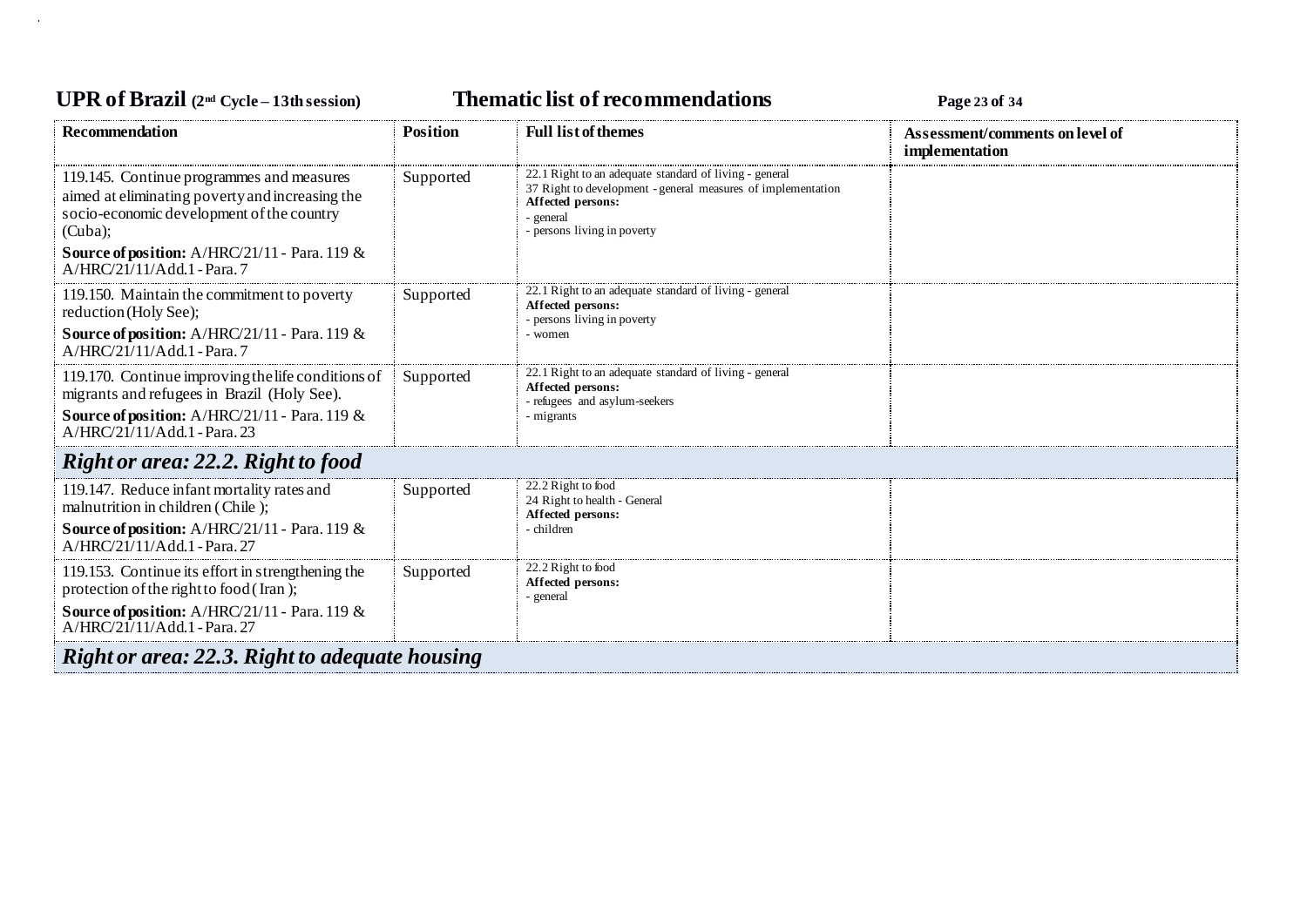# **UPR of Brazil (2nd Cycle – 13th session) Thematic list of recommendations Page <sup>24</sup> of <sup>34</sup>**

| <b>Recommendation</b>                                                                                                                                                                                                                                                                                                                                                                                                                                                                                                                                                                                     | <b>Position</b> | <b>Full list of themes</b>                                                                                                                                                    | Assessment/comments on level of<br>implementation |  |
|-----------------------------------------------------------------------------------------------------------------------------------------------------------------------------------------------------------------------------------------------------------------------------------------------------------------------------------------------------------------------------------------------------------------------------------------------------------------------------------------------------------------------------------------------------------------------------------------------------------|-----------------|-------------------------------------------------------------------------------------------------------------------------------------------------------------------------------|---------------------------------------------------|--|
| 119.57. Ensure that urban restructuring in advance<br>of the 2014 World Cup and the 2016 Olympics be<br>properly regulated to prevent displacements and<br>forced evictions, and that residents in affected areas<br>are given full and timely information about<br>proposals affecting them; engage in a genuine<br>negotiation with the communities to explore<br>alternatives to eviction; and, where necessary, offer<br>compensation or alternative adequate housing close<br>to the existing communities (Canada);<br>Source of position: A/HRC/21/11 - Para. 119 &<br>A/HRC/21/11/Add.1 - Para. 25 | Supported       | 22.3 Right to adequate housing<br>14.1 Freedom of movement<br>16 Right to an effective remedy, impunity<br>Affected persons:<br>- general                                     |                                                   |  |
| <b>Right or area: 22.4. Right to social security</b>                                                                                                                                                                                                                                                                                                                                                                                                                                                                                                                                                      |                 |                                                                                                                                                                               |                                                   |  |
| 119.133. Continue strengthening social security to<br>cover all segments of society (Nepal);<br>Source of position: A/HRC/21/11 - Para. 119 &<br>A/HRC/21/11/Add.1 - Para.7                                                                                                                                                                                                                                                                                                                                                                                                                               | Supported       | 22.4 Right to social security<br>Affected persons:<br>- general                                                                                                               |                                                   |  |
| <b>Right or area: 22.5. Human rights &amp; extreme poverty</b>                                                                                                                                                                                                                                                                                                                                                                                                                                                                                                                                            |                 |                                                                                                                                                                               |                                                   |  |
| 119.32. Continue in its effort to eliminate extreme<br>poverty and include in its social policies those who<br>are most vulnerable, especially women, children, A<br>fro-descendants, indigenous peoples, the elderly<br>and persons with disabilities (Ecuador);<br>Source of position: A/HRC/21/11 - Para. 119 &<br>A/HRC/21/11/Add.1 - Para.7                                                                                                                                                                                                                                                          | Supported       | 22.5 Human rights & extreme poverty<br>Affected persons:<br>- general<br>- children<br>persons living in poverty<br>- older persons<br>- women<br>- persons with disabilities |                                                   |  |
| 119.137. Continued action in eradicating extreme<br>poverty (Sri Lanka);<br>Source of position: A/HRC/21/11 - Para. 119 &<br>A/HRC/21/11/Add.1 - Para.7                                                                                                                                                                                                                                                                                                                                                                                                                                                   | Supported       | 22.5 Human rights & extreme poverty<br>Affected persons:<br>- persons living in poverty                                                                                       |                                                   |  |
| 119.142. Concentrate on the poorest and most<br>vulnerable (Burkina Faso);<br>Source of position: A/HRC/21/11 - Para. 119 &<br>A/HRC/21/11/Add.1 - Para.7                                                                                                                                                                                                                                                                                                                                                                                                                                                 | Supported       | 22.5 Human rights & extreme poverty<br>Affected persons:<br>- persons living in poverty                                                                                       |                                                   |  |
| Right or area: 23.1. Right to work                                                                                                                                                                                                                                                                                                                                                                                                                                                                                                                                                                        |                 |                                                                                                                                                                               |                                                   |  |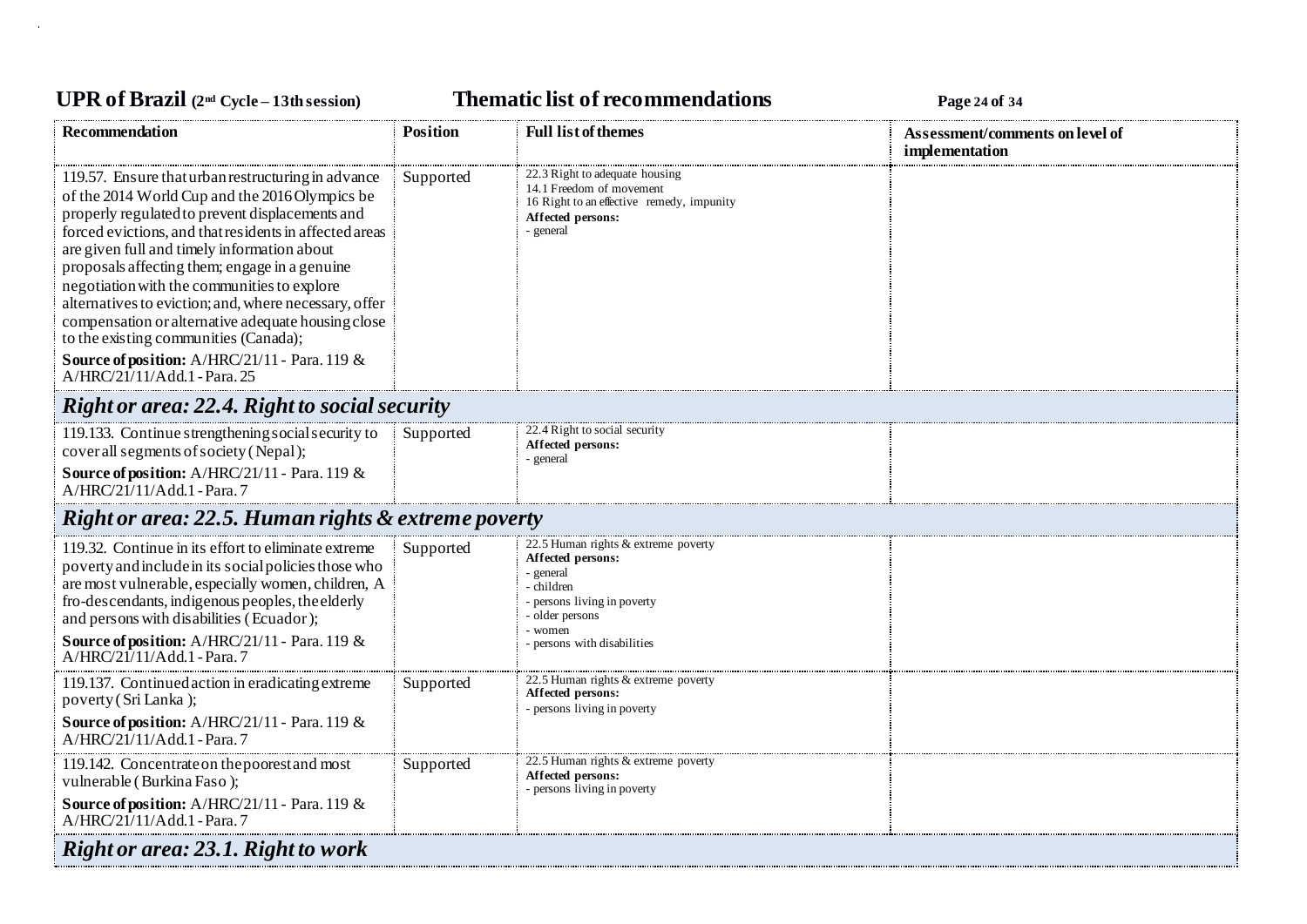## **UPR of Brazil (2nd Cycle – 13th session) Thematic list of recommendations Page <sup>25</sup> of <sup>34</sup>**

| <b>Recommendation</b>                                                                                                                                                                                                                                                                                                                                                                                           | <b>Position</b> | <b>Full list of themes</b>                                                                                                                                                                                        | Assessment/comments on level of<br>implementation |
|-----------------------------------------------------------------------------------------------------------------------------------------------------------------------------------------------------------------------------------------------------------------------------------------------------------------------------------------------------------------------------------------------------------------|-----------------|-------------------------------------------------------------------------------------------------------------------------------------------------------------------------------------------------------------------|---------------------------------------------------|
| 119.51. Continue combating inequalities in access<br>to employment and in working conditions based on<br>gender and race as noted by CESCR (Turkey);<br>Source of position: A/HRC/21/11 - Para. 119 &<br>A/HRC/21/11/Add.1 - Para. 19                                                                                                                                                                           | Supported       | 23.1 Right to work<br>9 Racial discrimination<br>29.1 Discrimination against women<br>Affected persons:<br>- indigenous<br>- women<br>- minorities/ racial, ethnic, linguistic, religious or descent-based groups |                                                   |
| 119.52. Adopt effective measures in the structured<br>labour market in order to accelerate the elimination<br>of occupational segregation (Honduras);<br>Source of position: A/HRC/21/11 - Para. 119 &<br>A/HRC/21/11/Add.1 - Para. 19                                                                                                                                                                          | Supported       | 23.1 Right to work<br>Affected persons:<br>- general                                                                                                                                                              |                                                   |
| 119.54. Encourage employment opportunities<br>programme s for the elderly and strengthen<br>measures to prevent and punish discrimination<br>against them (Mexico);<br><b>Source of position:</b> A/HRC/21/11 - Para. 119 $\&$<br>A/HRC/21/11/Add.1 - Para. 19                                                                                                                                                  | Supported       | 23.1 Right to work<br>8 Equality & non-discrimination<br>Affected persons:<br>- older persons                                                                                                                     |                                                   |
| Right or area: 23.2. Right to just and favourable conditions of work                                                                                                                                                                                                                                                                                                                                            |                 |                                                                                                                                                                                                                   |                                                   |
| 119.43. Adoption of the principle of equal pay for<br>equal work, regardless of any differences (Iraq);<br>Source of position: A/HRC/21/11 - Para. 119 &<br>A/HRC/21/11/Add.1 - Para. 19                                                                                                                                                                                                                        | Supported       | 23.2 Right to just and favourable conditions of work<br>Affected persons:<br>- general                                                                                                                            |                                                   |
| <b>Right or area: 24. Right to health</b>                                                                                                                                                                                                                                                                                                                                                                       |                 |                                                                                                                                                                                                                   |                                                   |
| 119.146. Continue advancing in the development<br>and implementation of the "Stork Network" and the<br>national system for registration, monitoring and<br>accompanying for pregnant women in order to<br>prevent maternal mortality, in the context of the<br>policy for integral assistance to woman's health<br>(Colombia);<br>Source of position: A/HRC/21/11 - Para. 119 &<br>A/HRC/21/11/Add.1 - Para. 27 | Supported       | 24 Right to health - General<br>Affected persons:<br>- general                                                                                                                                                    |                                                   |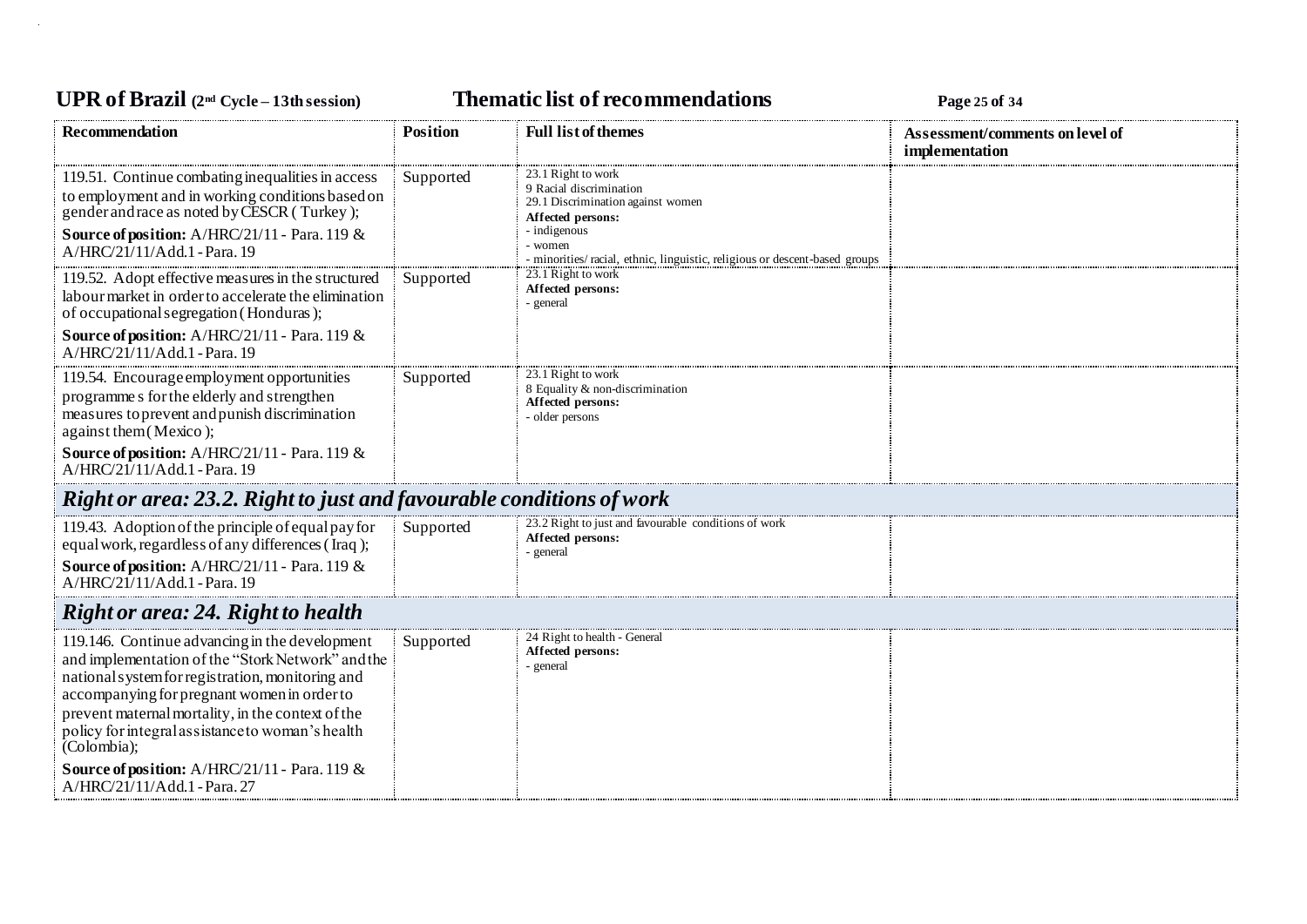## **UPR of Brazil (2nd Cycle – 13th session) Thematic list of recommendations Page <sup>26</sup> of <sup>34</sup>**

| <b>Recommendation</b>                                                                                                                                                                                                                                                                                                                                                                                                                                                                                                                                                                                         | <b>Position</b> | <b>Full list of themes</b>                                                                                     | Assessment/comments on level of<br>implementation |  |
|---------------------------------------------------------------------------------------------------------------------------------------------------------------------------------------------------------------------------------------------------------------------------------------------------------------------------------------------------------------------------------------------------------------------------------------------------------------------------------------------------------------------------------------------------------------------------------------------------------------|-----------------|----------------------------------------------------------------------------------------------------------------|---------------------------------------------------|--|
| 119.148. Continue its efforts to guarantee free and<br>quality health services (Cuba);<br>Source of position: A/HRC/21/11 - Para. 119 &<br>A/HRC/21/11/Add.1 - Para. 27                                                                                                                                                                                                                                                                                                                                                                                                                                       | Supported       | 24 Right to health - General<br>29.1 Discrimination against women<br>Affected persons:<br>- general            |                                                   |  |
| 119.149. Continue the process of expanding the<br>possibilities of accessing the voluntary termination<br>of pregnancy in order to ensure the full recognition<br>of sexual and reproductive rights (France);<br><b>Source of position:</b> A/HRC/21/11 - Para. 119 &<br>A/HRC/21/11/Add.1 - Para. 28<br><b>Comments:</b> A/HRC/21/11 states at para 28: On<br>recommendation No. 119.149, Brazil manifests its<br>partial support. The Brazilian State provides access<br>to health services in the cases of termination of<br>pregnancy allowed by the legislation and by<br>decision of the Supreme Court. | Supported/Noted | 24 Right to health - General<br>29.1 Discrimination against women<br>Affected persons:<br>- general<br>- women |                                                   |  |
| 119.151. Reduce maternal, child and infant<br>morbidity and mortality by promoting effective<br>assistance measures during pregnancy and at the<br>moment of birth (Holy See);<br><b>Source of position:</b> A/HRC/21/11 - Para. 119 &<br>A/HRC/21/11/Add.1 - Para.7                                                                                                                                                                                                                                                                                                                                          | Supported       | 24 Right to health - General<br>Affected persons:<br>- children<br>- women                                     |                                                   |  |
| 119.152. Improve health - care efforts, especially to<br>reduce child mortality and the prevalence rate of<br>HIV and AIDS (Iran);<br>Source of position: A/HRC/21/11 - Para. 119 &<br>A/HRC/21/11/Add.1 - Para. 27                                                                                                                                                                                                                                                                                                                                                                                           | Supported       | 24 Right to health - General<br>Affected persons:<br>- persons living with HIV/AIDS<br>- children<br>- women   |                                                   |  |
| <b>Right or area: 25. Right to education</b>                                                                                                                                                                                                                                                                                                                                                                                                                                                                                                                                                                  |                 |                                                                                                                |                                                   |  |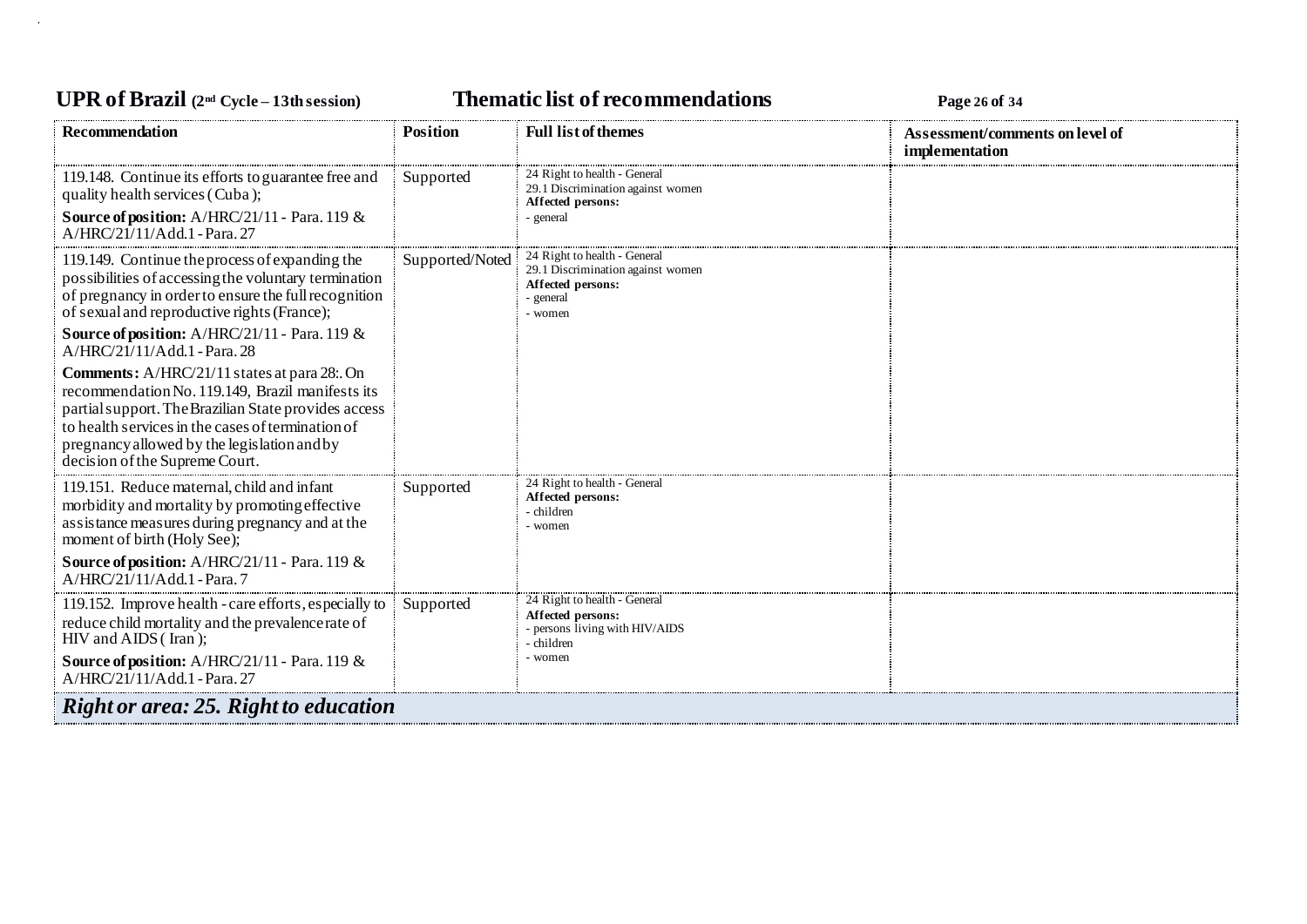## **UPR of Brazil (2nd Cycle – 13th session) Thematic list of recommendations Page <sup>27</sup> of <sup>34</sup>**

| <b>Recommendation</b>                                                                                                                                                                                                                                                                                                                                                                                                                                                                                                                                                                                                                                                                                                                                                                                       | <b>Position</b> | <b>Full list of themes</b>                                                                                                                                                                                           | Assessment/comments on level of<br>implementation |
|-------------------------------------------------------------------------------------------------------------------------------------------------------------------------------------------------------------------------------------------------------------------------------------------------------------------------------------------------------------------------------------------------------------------------------------------------------------------------------------------------------------------------------------------------------------------------------------------------------------------------------------------------------------------------------------------------------------------------------------------------------------------------------------------------------------|-----------------|----------------------------------------------------------------------------------------------------------------------------------------------------------------------------------------------------------------------|---------------------------------------------------|
| 119.156. Continue with its religious education<br>programmes in public schools (Namibia);<br>Source of position: A/HRC/21/11 - Para. 119 &<br>A/HRC/21/11/Add.1 - Para. 29<br>Comments: A/HRC/21/11 states at para 29:. Brazil<br>partially supports recommendation No. 119.156,<br>based on the understanding that both the Federal<br>Constitution and Federal Law number 9.394 of<br>2006 provide for religious education, with optional<br>enrollment, at public schools of primary education,<br>while ensuring respect for cultural and religious<br>diversity and forbidding all forms of proselytism.<br>Therefore, in compliance with the secular nature of<br>the Brazilian State, religious education in Brazil<br>does not constitute confessional or inter-<br>confessional teaching of faith. | Supported/Noted | 25 Right to education - General<br>14.2 Freedom of thought, conscience and religion<br>Affected persons:<br>- general<br>- children<br>- minorities/racial, ethnic, linguistic, religious or descent-based groups    |                                                   |
| 119.157. Implement strategies to solve problems<br>facing education, particularly at the elementary<br>level $($ Palestine $);$<br><b>Source of position:</b> A/HRC/21/11 - Para. 119 &<br>$A/HRC/21/11/Add.1$ - Para, 27                                                                                                                                                                                                                                                                                                                                                                                                                                                                                                                                                                                   | Supported       | 25 Right to education - General<br>Affected persons:<br>- general<br>- children                                                                                                                                      |                                                   |
| 119.158. Take adequate measures to combat<br>illiteracy and guarantee to all citizens the<br>enjoyment of the right to education, especially for<br>poor people, those living in rural areas or<br>indigenous minorities (Holy See);<br>Source of position: A/HRC/21/11 - Para. 119 &<br>A/HRC/21/11/Add.1 - Para. 27                                                                                                                                                                                                                                                                                                                                                                                                                                                                                       | Supported       | 25 Right to education - General<br>Affected persons:<br>- persons living in poverty<br>- indigenous<br>- persons living in rural areas<br>- minorities/racial, ethnic, linguistic, religious or descent-based groups |                                                   |
| 119.159. Adopt additional measures for access to<br>education, in order to contribute to overcoming the<br>educational gap between the black and white<br>populations (Honduras);<br><b>Source of position:</b> A/HRC/21/11 - Para. 119 &<br>A/HRC/21/11/Add.1 - Para. 27                                                                                                                                                                                                                                                                                                                                                                                                                                                                                                                                   | Supported       | 25 Right to education - General<br>9 Racial discrimination<br>Affected persons:<br>- general<br>- minorities/racial, ethnic, linguistic, religious or descent-based groups                                           |                                                   |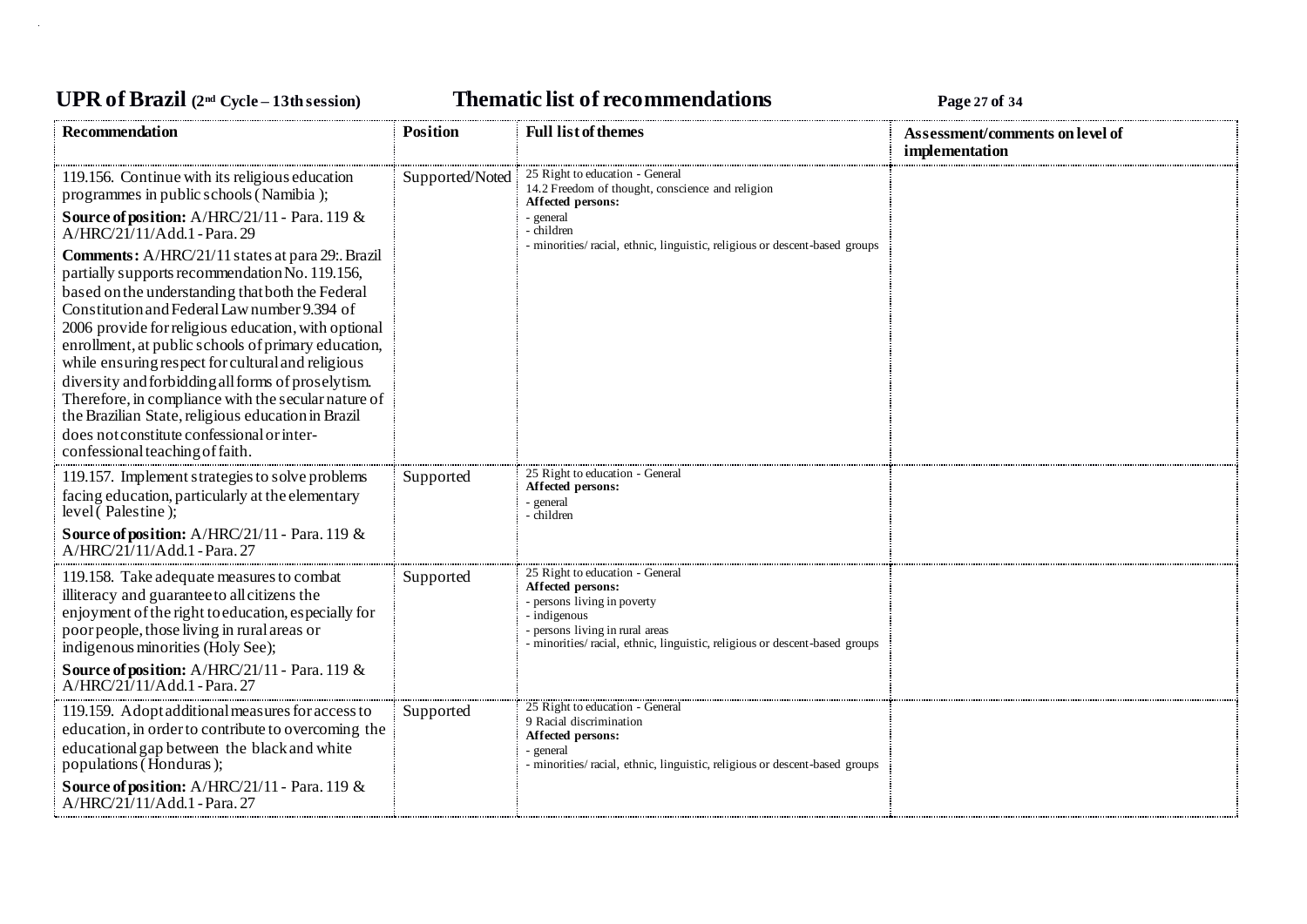## **UPR of Brazil (2nd Cycle – 13th session) Thematic list of recommendations Page <sup>28</sup> of <sup>34</sup>**

| Recommendation                                                                                                                                                                                                                       | Position  | <b>Full list of themes</b>                                                                                                             | Assessment/comments on level of<br>implementation |  |
|--------------------------------------------------------------------------------------------------------------------------------------------------------------------------------------------------------------------------------------|-----------|----------------------------------------------------------------------------------------------------------------------------------------|---------------------------------------------------|--|
| 119.160. Continue its educational strategies to<br>ensure that all children enrol in school and receive a<br>quality basic education (Iran);<br><b>Source of position:</b> A/HRC/21/11 - Para. 119 &<br>A/HRC/21/11/Add.1 - Para. 27 | Supported | 25 Right to education - General<br>Affected persons:<br>general<br>- children                                                          |                                                   |  |
| Right or area: 29.1. Discrimination against women                                                                                                                                                                                    |           |                                                                                                                                        |                                                   |  |
| 119.2. Take more steps towards full<br>implementation of CEDAW recommendations (<br>Egypt);<br>Source of position: A/HRC/21/11 - Para. 119 &<br>A/HRC/21/11/Add.1 - Para.9                                                           | Supported | 29.1 Discrimination against women<br>Affected persons:<br>- women                                                                      |                                                   |  |
| 119.45. Continue its efforts to guarantee full<br>equality, opportunities and treatment for women<br>and continue implementing national development<br>plans (Palestine);                                                            | Supported | 29.1 Discrimination against women<br>Affected persons:<br>- women                                                                      |                                                   |  |
| Source of position: A/HRC/21/11 - Para. 119 &<br>A/HRC/21/11/Add.1 - Para. 19                                                                                                                                                        |           |                                                                                                                                        |                                                   |  |
| 119.47. Continue to promote gender equality in all<br>fields (Qatar);                                                                                                                                                                | Supported | 29.1 Discrimination against women<br>Affected persons:<br>- women                                                                      |                                                   |  |
| Source of position: A/HRC/21/11 - Para. 119 &<br>A/HRC/21/11/Add.1 - Para. 19                                                                                                                                                        |           |                                                                                                                                        |                                                   |  |
| <b>Right or area: 29.2. Gender-based violence</b>                                                                                                                                                                                    |           |                                                                                                                                        |                                                   |  |
| 119.91. Increase its efforts to fully implement the<br>Maria da Penha Law regarding the rights of<br>women victims of domestic violence (Portugal);                                                                                  | Supported | 29.2 Violence against women, trafficking and exploitation of<br>prostitution<br>29.1 Discrimination against women<br>Affected persons: |                                                   |  |
| <b>Source of position:</b> A/HRC/21/11 - Para. 119 $\&$<br>A/HRC/21/11/Add.1 - Para. 19                                                                                                                                              |           | - women                                                                                                                                |                                                   |  |
| 119.92. Continue fighting violence against women (<br>Senegal);                                                                                                                                                                      | Supported | 29.2 Violence against women, trafficking and exploitation of<br>prostitution<br>29.1 Discrimination against women                      |                                                   |  |
| Source of position: A/HRC/21/11 - Para. 119 &<br>A/HRC/21/11/Add.1 - Para. 19                                                                                                                                                        |           | Affected persons:<br>- women                                                                                                           |                                                   |  |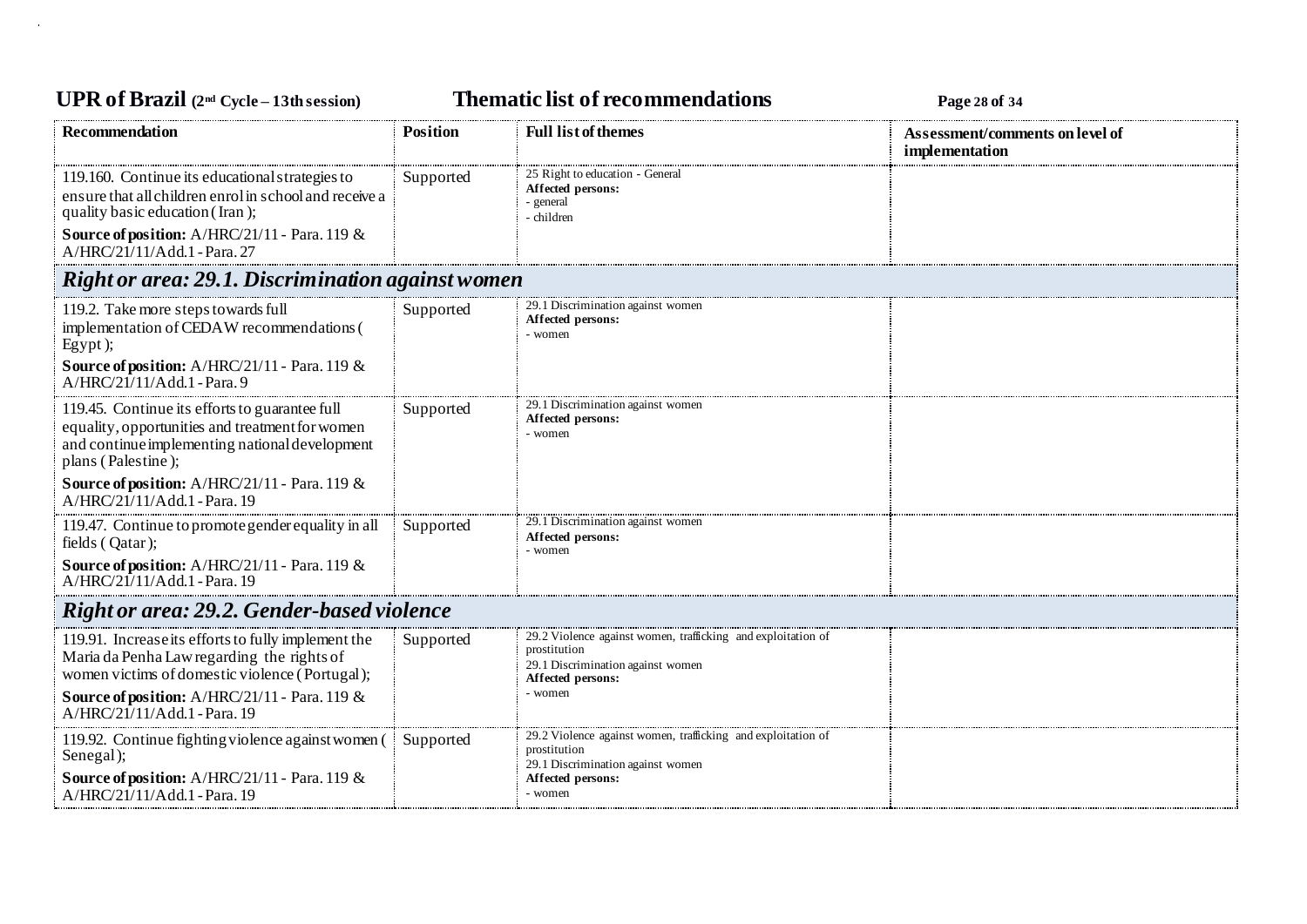## **UPR of Brazil (2nd Cycle – 13th session) Thematic list of recommendations Page <sup>29</sup> of <sup>34</sup>**

| <b>Recommendation</b>                                                                                                                                                                                                                                   | <b>Position</b> | <b>Full list of themes</b>                                                                                                                                         | Assessment/comments on level of<br>implementation |  |
|---------------------------------------------------------------------------------------------------------------------------------------------------------------------------------------------------------------------------------------------------------|-----------------|--------------------------------------------------------------------------------------------------------------------------------------------------------------------|---------------------------------------------------|--|
| 119.93. Continue its efforts to implement policies<br>to enhance the protection of women against<br>violence (Singapore);<br><b>Source of position:</b> A/HRC/21/11 - Para. 119 &<br>A/HRC/21/11/Add.1 - Para. 19                                       | Supported       | 29.2 Violence against women, trafficking and exploitation of<br>prostitution<br>29.1 Discrimination against women<br>Affected persons:<br>- women                  |                                                   |  |
| 119.94. Take effective steps to ensure gender<br>equality and counteract violence against women (<br>Uzbekistan);<br><b>Source of position:</b> A/HRC/21/11 - Para. 119 $\&$<br>A/HRC/21/11/Add.1 - Para. 19                                            | Supported       | 29.2 Violence against women, trafficking and exploitation of<br>prostitution<br>29.1 Discrimination against women<br>Affected persons:<br>- women                  |                                                   |  |
| 119.95. Take further steps in order to promote<br>gender equality and eliminate domestic and family<br>violence in the country (Azerbaijan);<br><b>Source of position:</b> A/HRC/21/11 - Para. 119 &<br>A/HRC/21/11/Add.1 - Para. 19                    | Supported       | 29.2 Violence against women, trafficking and exploitation of<br>prostitution<br>29.1 Discrimination against women<br>Affected persons:<br>- women                  |                                                   |  |
| 119.96. Take legal and practical measures to<br>eliminate violence and discrimination against<br>women particularly in the rural and remote areas of<br>Brazil (Iran);<br>Source of position: A/HRC/21/11 - Para. 119 &<br>A/HRC/21/11/Add.1 - Para. 19 | Supported       | 29.2 Violence against women, trafficking and exploitation of<br>prostitution<br>29.1 Discrimination against women<br>Affected persons:<br>- rural women<br>- women |                                                   |  |
| Right or area: 30.3. Children: protection against exploitation                                                                                                                                                                                          |                 |                                                                                                                                                                    |                                                   |  |
| 119.104. Continue with its efforts to eradicate child<br>labour with a particular focus on children in highly<br>vulnerable situations (Singapore);<br><b>Source of position:</b> A/HRC/21/11 - Para. 119 &<br>A/HRC/21/11/Add.1 - Para. 24             | Supported       | 30.3 Children: protection against exploitation<br>30.1 Children: definition; general principles; protection<br>Affected persons:<br>- children                     |                                                   |  |
| 119.105. Intensify the programmes to combat child<br>labour (Algeria);<br>Source of position: A/HRC/21/11 - Para. 119 &<br>A/HRC/21/11/Add.1 - Para. 24                                                                                                 | Supported       | 30.3 Children: protection against exploitation<br>Affected persons:<br>- children                                                                                  |                                                   |  |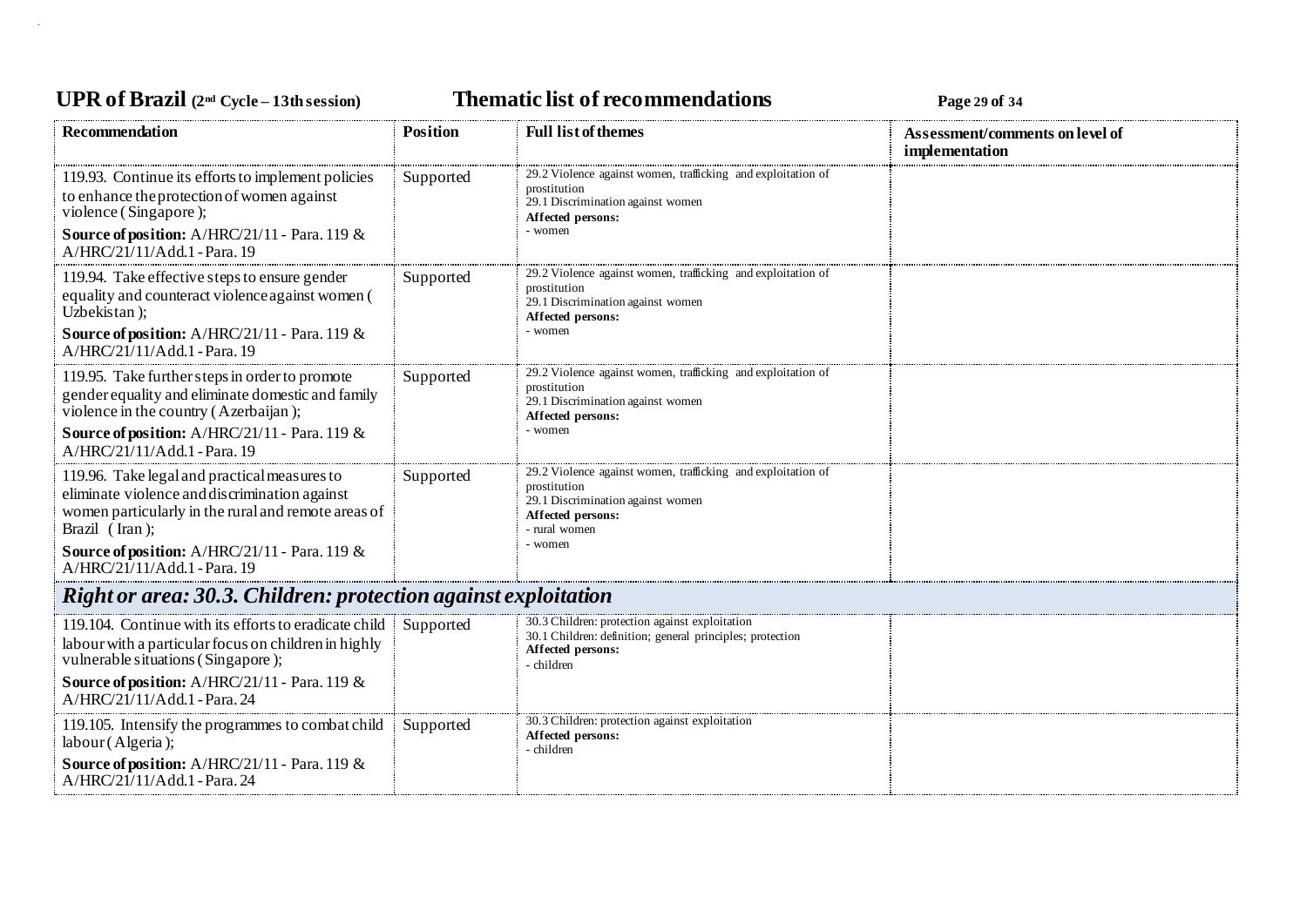## **UPR of Brazil (2nd Cycle – 13th session) Thematic list of recommendations Page <sup>30</sup> of <sup>34</sup>**

| <b>Recommendation</b>                                                                                                                                                                                                                                                                                                                                      | <b>Position</b> | <b>Full list of themes</b>                                                                                                                                                                                                                          | Assessment/comments on level of<br>implementation |
|------------------------------------------------------------------------------------------------------------------------------------------------------------------------------------------------------------------------------------------------------------------------------------------------------------------------------------------------------------|-----------------|-----------------------------------------------------------------------------------------------------------------------------------------------------------------------------------------------------------------------------------------------------|---------------------------------------------------|
| 119.108. Strengthen measures concerning the many<br>children who continue to live on the street where<br>they remain vulnerable to abuse (Turkey);<br>Source of position: A/HRC/21/11 - Para. 119 &<br>A/HRC/21/11/Add.1 - Para. 24                                                                                                                        | Supported       | 30.3 Children: protection against exploitation<br>22.1 Right to an adequate standard of living - general<br>22.3 Right to adequate housing<br>Affected persons:<br>- children in street situations                                                  |                                                   |
| 119.109. Improve the protection of children by<br>fighting against child labour, providing for children<br>living in the streets and ensuring education for them<br>(Holy See);<br><b>Source of position:</b> $A/HRC/21/11$ - Para. 119 &<br>A/HRC/21/11/Add.1 - Para. 24                                                                                  | Supported       | 30.3 Children: protection against exploitation<br>22.1 Right to an adequate standard of living - general<br>22.3 Right to adequate housing<br>25 Right to education - General<br>Affected persons:<br>- children in street situations<br>- children |                                                   |
| <b>Right or area: 31. Persons with disabilities</b>                                                                                                                                                                                                                                                                                                        |                 |                                                                                                                                                                                                                                                     |                                                   |
| 119.34. Continue with the proper implementation<br>of the Convention on the Rights of Persons with<br>Disabilities, particularly with regard to the<br>exercise of their political rights (Mexico);<br>Source of position: A/HRC/21/11 - Para. 119 &                                                                                                       | Supported       | 31 Persons with disabilities<br>18 Right to participation in public affairs and right to vote<br>Affected persons:<br>- persons with disabilities                                                                                                   |                                                   |
| A/HRC/21/11/Add.1 - Para. 19<br>119.36. Continue its efforts to implement the<br>national plan for the human rights of persons with<br>disabilities and exert further efforts to eliminate<br>discrimination against them and integrate them into<br>society (Palestine);<br>Source of position: A/HRC/21/11 - Para. 119 &<br>A/HRC/21/11/Add.1 - Para. 19 | Supported       | 31 Persons with disabilities<br>5.2 Institutions & policies - General<br>8 Equality & non-discrimination<br>Affected persons:<br>- persons with disabilities                                                                                        |                                                   |
| 119.37. Ensure an effective non-discrimination for<br>persons with disabilities as well as recognition of<br>all persons with disabilities as persons before the<br>law (Slovakia);<br>Source of position: A/HRC/21/11 - Para. 119 &                                                                                                                       | Supported       | 31 Persons with disabilities<br>8 Equality & non-discrimination<br>15.2 Right to be recognized as a person before the law<br>Affected persons:<br>- persons with disabilities                                                                       |                                                   |
| A/HRC/21/11/Add.1 - Para. 19                                                                                                                                                                                                                                                                                                                               |                 |                                                                                                                                                                                                                                                     |                                                   |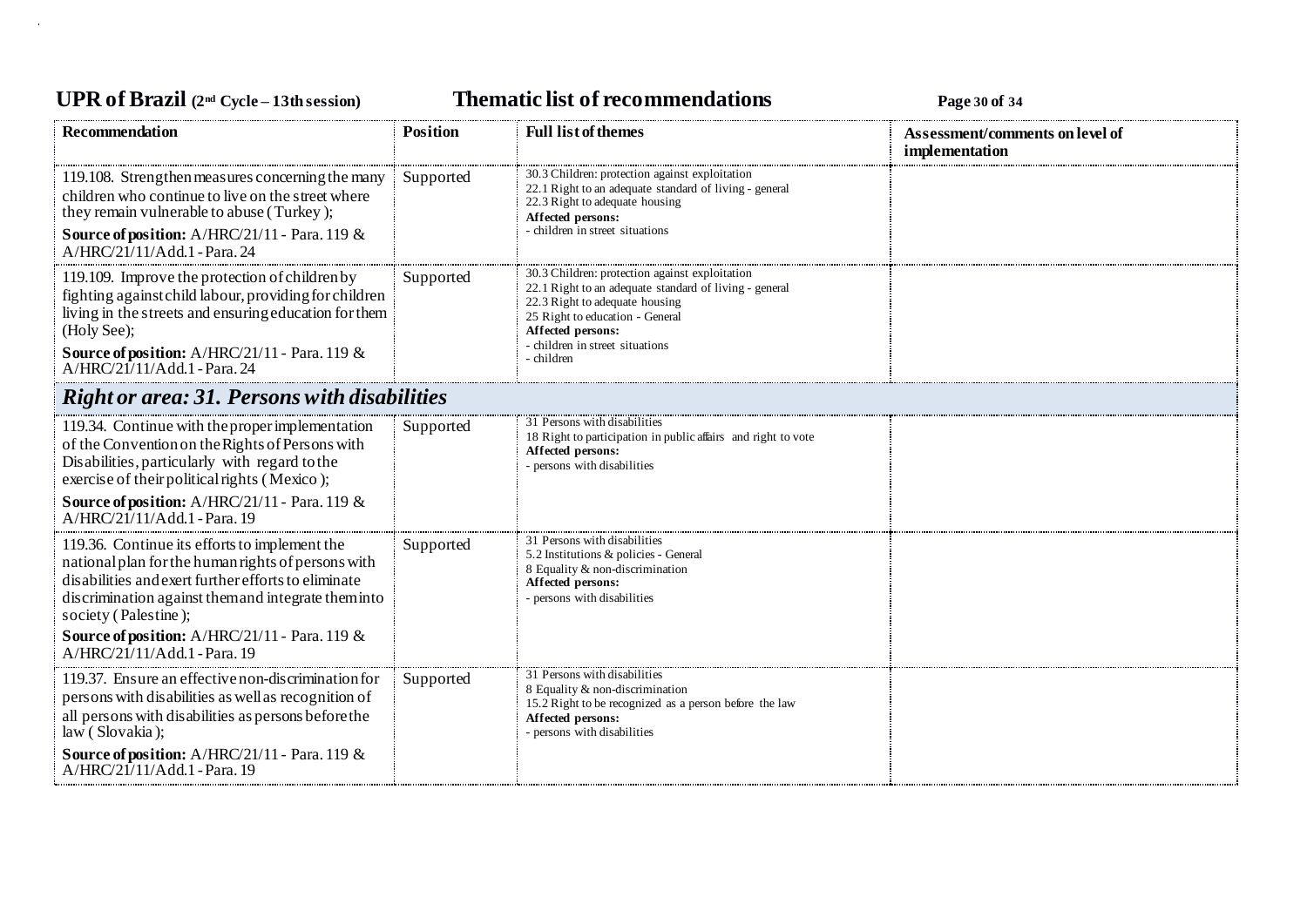# **UPR of Brazil (2nd Cycle – 13th session) Thematic list of recommendations Page <sup>31</sup> of <sup>34</sup>**

| <b>Recommendation</b>                                                                                                                                                                                                                                                                                                                                           | <b>Position</b> | <b>Full list of themes</b>                                                                                                                                                                                                                                                                     | Assessment/comments on level of<br>implementation |  |
|-----------------------------------------------------------------------------------------------------------------------------------------------------------------------------------------------------------------------------------------------------------------------------------------------------------------------------------------------------------------|-----------------|------------------------------------------------------------------------------------------------------------------------------------------------------------------------------------------------------------------------------------------------------------------------------------------------|---------------------------------------------------|--|
| 119.38. Ensure that people with disabilities in<br>situations of abandonment or without family<br>support are able to live in the community in a non-<br>segregated way, providing for their access to<br>services such as health, education or social security<br>(Slovakia);<br>Source of position: A/HRC/21/11 - Para. 119 &<br>A/HRC/21/11/Add.1 - Para. 19 | Supported       | 31 Persons with disabilities<br>8 Equality & non-discrimination<br>15.2 Right to be recognized as a person before the law<br>22.4 Right to social security<br>24 Right to health - General<br>25 Right to education - General<br>Affected persons:<br>- general<br>- persons with disabilities |                                                   |  |
| 119.40. Adopt measures and safeguards to ensure<br>the exercise, in conditions of equality, of the legal<br>capacity and recognition before the law of persons<br>with disabilities (Costa Rica);                                                                                                                                                               | Supported       | 31 Persons with disabilities<br>15.2 Right to be recognized as a person before the law<br>Affected persons:<br>- persons with disabilities                                                                                                                                                     |                                                   |  |
| Source of position: A/HRC/21/11 - Para. 119 &<br>A/HRC/21/11/Add.1 - Para. 19                                                                                                                                                                                                                                                                                   |                 |                                                                                                                                                                                                                                                                                                |                                                   |  |
| <b>Right or area: 32. Members of minorities</b>                                                                                                                                                                                                                                                                                                                 |                 |                                                                                                                                                                                                                                                                                                |                                                   |  |
| 119.162. Strengthen the awareness campaigns on<br>the rights of indigenous populations and persons of<br>African descent, notably through the<br>implementation of the provisions of the specific<br>laws adopted in this domain (Morocco);<br>Source of position: A/HRC/21/11 - Para. 119 &                                                                    | Supported       | 32 Members of minorities<br>8 Equality & non-discrimination<br>33 Indigenous peoples<br>Affected persons:<br>- indigenous                                                                                                                                                                      |                                                   |  |
| A/HRC/21/11/Add.1 - Para. 19                                                                                                                                                                                                                                                                                                                                    |                 |                                                                                                                                                                                                                                                                                                |                                                   |  |
| <b>Right or area: 33. Indigenous peoples</b>                                                                                                                                                                                                                                                                                                                    |                 |                                                                                                                                                                                                                                                                                                |                                                   |  |
| 119.163. Further entrench in standard<br>administrative procedures the right of indigenous<br>peoples to be consulted, in accordance with ILO<br>Convention 169 (Netherlands);<br>Source of position: A/HRC/21/11 - Para. 119 &<br>A/HRC/21/11/Add.1 - Para. 21                                                                                                 | Supported       | 33 Indigenous peoples<br>18 Right to participation in public affairs and right to vote<br>26 Rights to protection of property; financial credit<br>Affected persons:<br>- general<br>- indigenous                                                                                              |                                                   |  |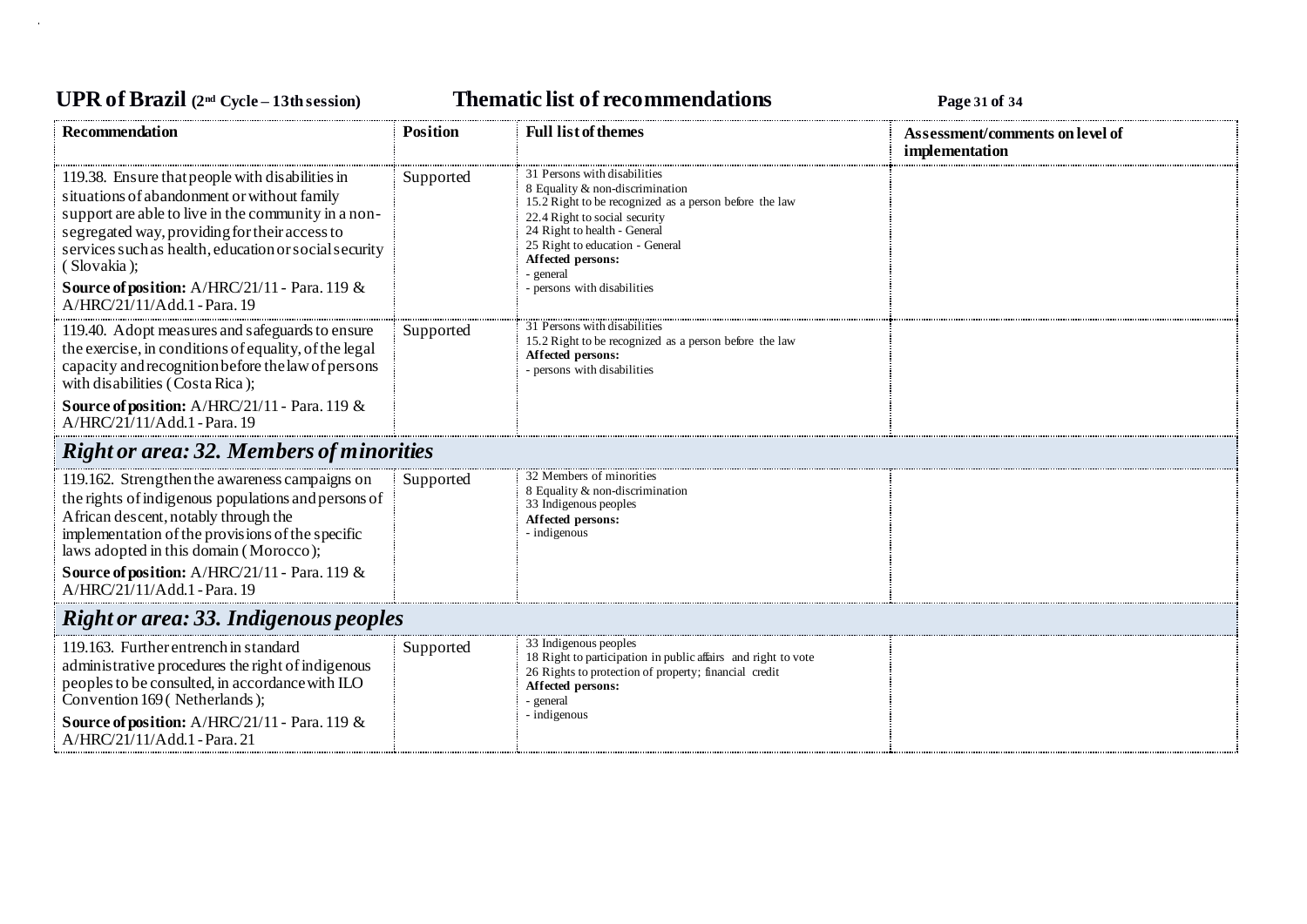## **UPR of Brazil (2nd Cycle – 13th session) Thematic list of recommendations Page <sup>32</sup> of <sup>34</sup>**

| <b>Recommendation</b>                                                                                                                                                                                                                                                                                                                                                  | <b>Position</b> | <b>Full list of themes</b>                                                                                                                                                                        | Assessment/comments on level of<br>implementation |
|------------------------------------------------------------------------------------------------------------------------------------------------------------------------------------------------------------------------------------------------------------------------------------------------------------------------------------------------------------------------|-----------------|---------------------------------------------------------------------------------------------------------------------------------------------------------------------------------------------------|---------------------------------------------------|
| 119.164. Ensure the rights of indigenous peoples, in<br>particular the rights to traditional lands, territories<br>and resources, and their right to be consulted (<br>Norway);<br>Source of position: A/HRC/21/11 - Para. 119 &<br>$A/HRC/21/11/Add.1$ - Para. 21                                                                                                     | Supported       | 33 Indigenous peoples<br>26 Rights to protection of property; financial credit<br>Affected persons:<br>- general<br>- indigenous                                                                  |                                                   |
| 119.165. Conclude pending demarcation processes,<br>in particular related to the Guaraní Kaiowá (<br>Norway);<br><b>Source of position:</b> A/HRC/21/11 - Para. 119 &<br>$A/HRC/21/11/Add.1$ - Para. 21                                                                                                                                                                | Supported       | 33 Indigenous peoples<br>26 Rights to protection of property; financial credit<br>Affected persons:<br>- general<br>- indigenous                                                                  |                                                   |
| 119.166. Continue promoting internal debates<br>towards a better regulation of the consultation<br>processes with indigenous peoples on issues that<br>affect themdirectly (Peru);<br>Source of position: A/HRC/21/11 - Para. 119 &                                                                                                                                    | Supported       | 33 Indigenous peoples<br>18 Right to participation in public affairs and right to vote<br>Affected persons:<br>- general<br>- indigenous                                                          |                                                   |
| A/HRC/21/11/Add.1 - Para. 21<br>119.167. Ensure that indigenous peoples are able to<br>defend their constitutional right to ancestral lands<br>without discrimination and their prior, informed<br>consent is sought in cases of projects that may<br>affect their rights (Slovakia);<br>Source of position: A/HRC/21/11 - Para. 119 &<br>A/HRC/21/11/Add.1 - Para. 21 | Supported       | 33 Indigenous peoples<br>18 Right to participation in public affairs and right to vote<br>26 Rights to protection of property; financial credit<br>Affected persons:<br>- general<br>- indigenous |                                                   |
| 119.168. Pay more attention, at all administrative<br>levels, to the rights of indigenous peoples,<br>especially to ensure their land rights (Poland);<br><b>Source of position:</b> A/HRC/21/11 - Para. 119 &<br>A/HRC/21/11/Add.1 - Para. 21                                                                                                                         | Supported       | 33 Indigenous peoples<br>26 Rights to protection of property; financial credit<br>Affected persons:<br>- general<br>indigenous                                                                    |                                                   |
| 119.169. Ensure indigenous peoples adequate<br>consultation as well as full participation in all<br>legislative or administrative measures affecting<br>them(Germany);<br>Source of position: A/HRC/21/11 - Para. 119 &<br>A/HRC/21/11/Add.1 - Para. 21                                                                                                                | Supported       | 33 Indigenous peoples<br>Affected persons:<br>- general<br>- indigenous                                                                                                                           |                                                   |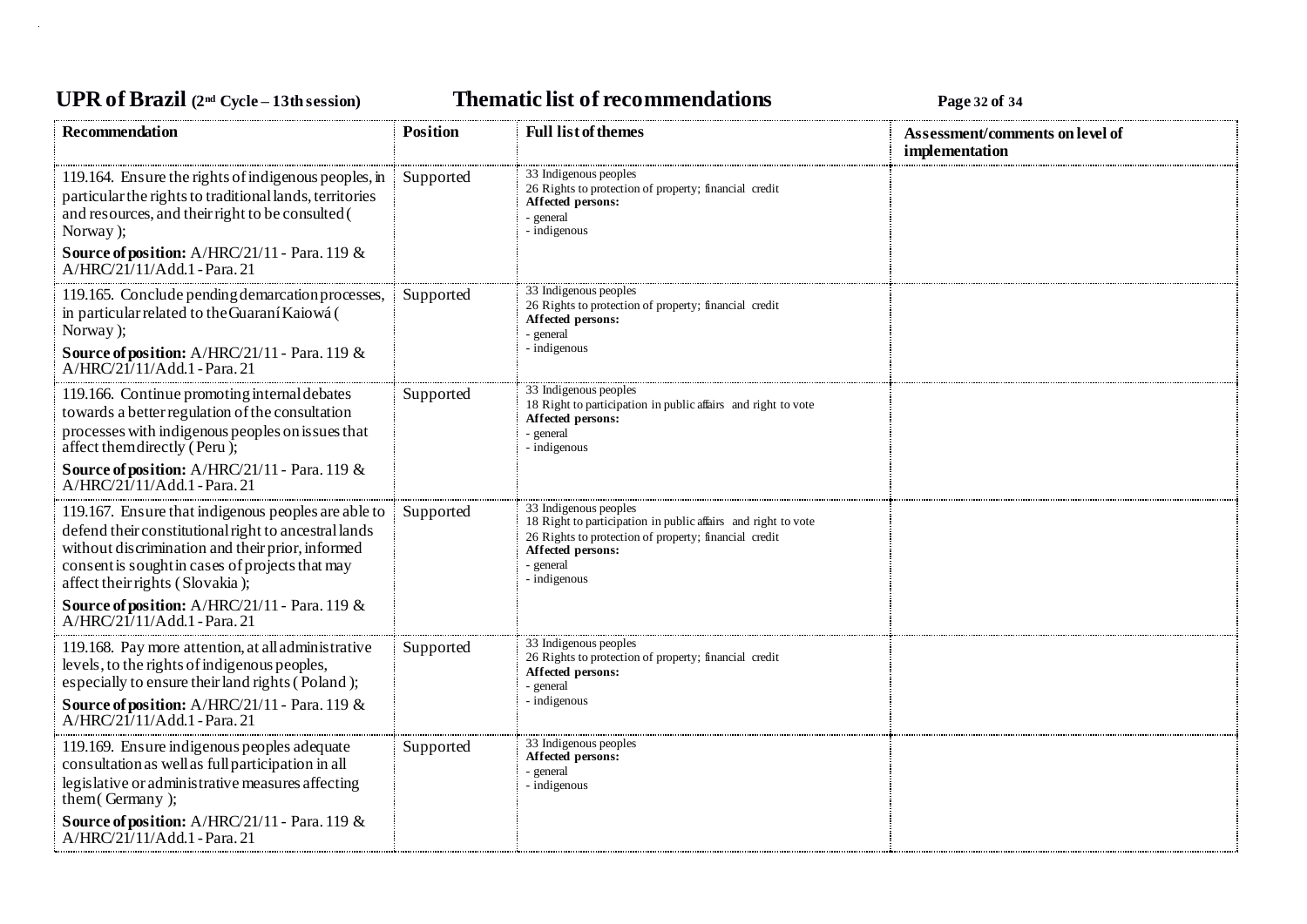**UPR of Brazil (2nd Cycle – 13th session) Thematic list of recommendations Page <sup>33</sup> of <sup>34</sup> Recommendation Position Position Full list of themes Assessment/comments on level of implementation** *Right or area: 36. Human rights defenders* 119.79. Adopt a policy of taking an explicit and published decision on instituting a federal investigation and prosecution in all cases involving violence against human rights defenders ( Netherlands ); **Source of position:** A/HRC/21/11 - Para. 119 & A/HRC/21/11/Add.1 -Para. 14 Supported 36 Human rights defenders 5.2 Institutions & policies - General 16 Right to an effective remedy, impunity **Affected persons:** - human rights defenders - general 119.80. Pass legislation, without undue delay, to confirm the official status of the National Programme for the Protection of Human Rights Defenders, and give priority to its wide implementation ( Norway ); **Source of position:** A/HRC/21/11 - Para. 119 & A/HRC/21/11/Add.1 -Para. 13 Supported 36 Human rights defenders 5.1 Constitutional and legislative framework **Affected persons:** - human rights defenders 119.81. Ensure that the National Programme for the Protection of Human Rights Defenders be implemented in all states of the nation ( Spain ); **Source of position:** A/HRC/21/11 - Para. 119 & A/HRC/21/11/Add.1 -Para. 13 Supported 36 Human rights defenders 5.2 Institutions & policies - General **Affected persons:** - human rights defenders - general 119.82. Ensure the protection of human rights defenders, notably the leaders of indigenous communities fighting for their rights ( Switzerland ); **Source of position:** A/HRC/21/11 - Para. 119 &  $A/HRC/21/11/A$ dd.1 - Para. 13 Supported 36 Human rights defenders 13 Right to liberty and security **Affected persons:** - human rights defenders - indigenous 119.84. Ensure adequate safeguards are in place to ensure protection of human rights defenders, including those working within indigenous communities (United Kingdom); **Source of position:** A/HRC/21/11 - Para. 119 & A/HRC/21/11/Add.1 -Para. 13 Supported 36 Human rights defenders 13.1 Liberty and security - general **Affected persons:** - human rights defenders - indigenous